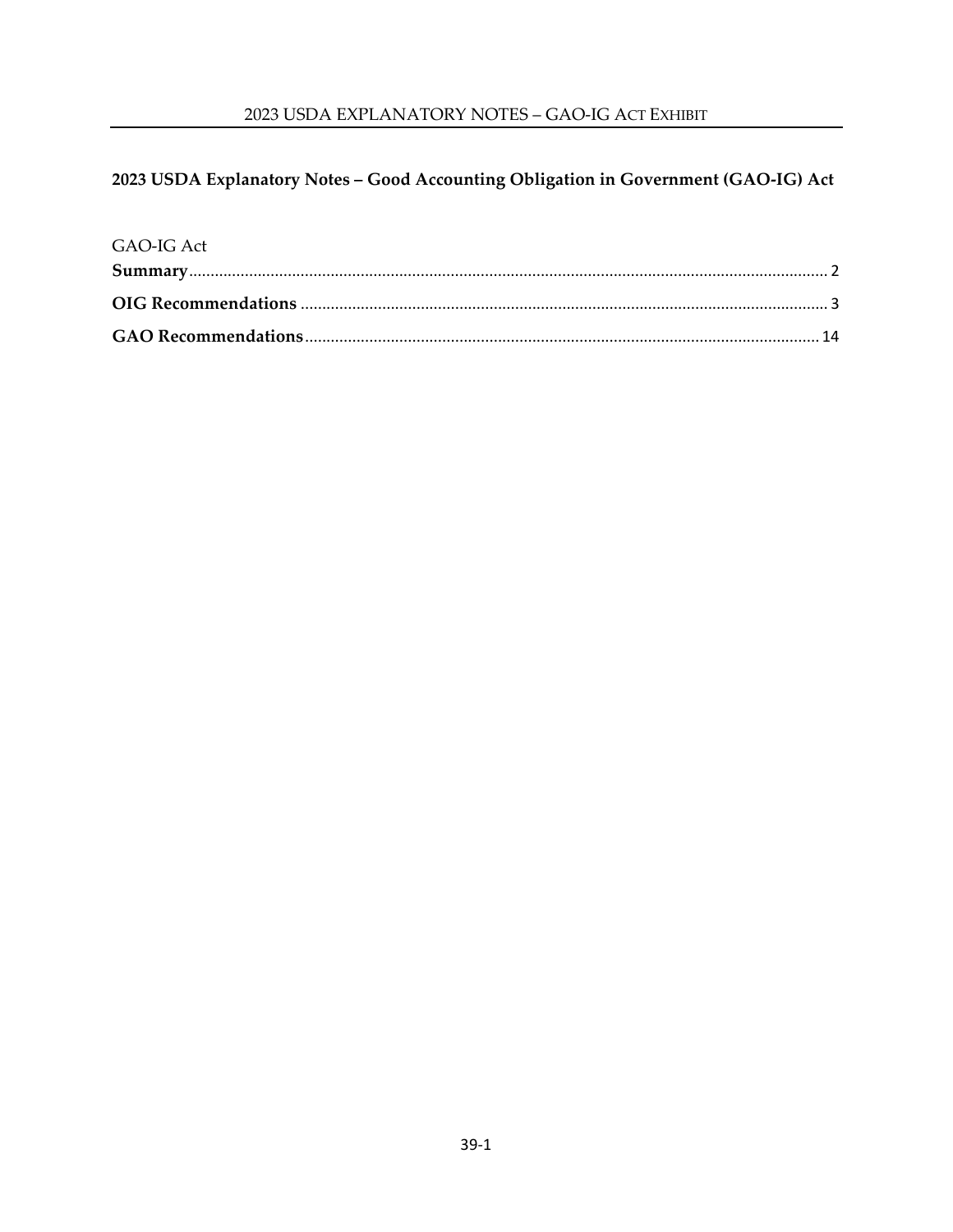#### <span id="page-1-0"></span>**Summary**

The GAO-IG Act was enacted on January 3, 2019 and requires that Federal departments include information pertaining to audit recommendations from the Government Accountability Office (GAO) and the Office of Inspector General (OIG) as part of the annual Congressional budget justification materials. The following tables provide a listing of all open GAO and OIG audit recommendations for the Department of Agriculture and its agencies and staff offices.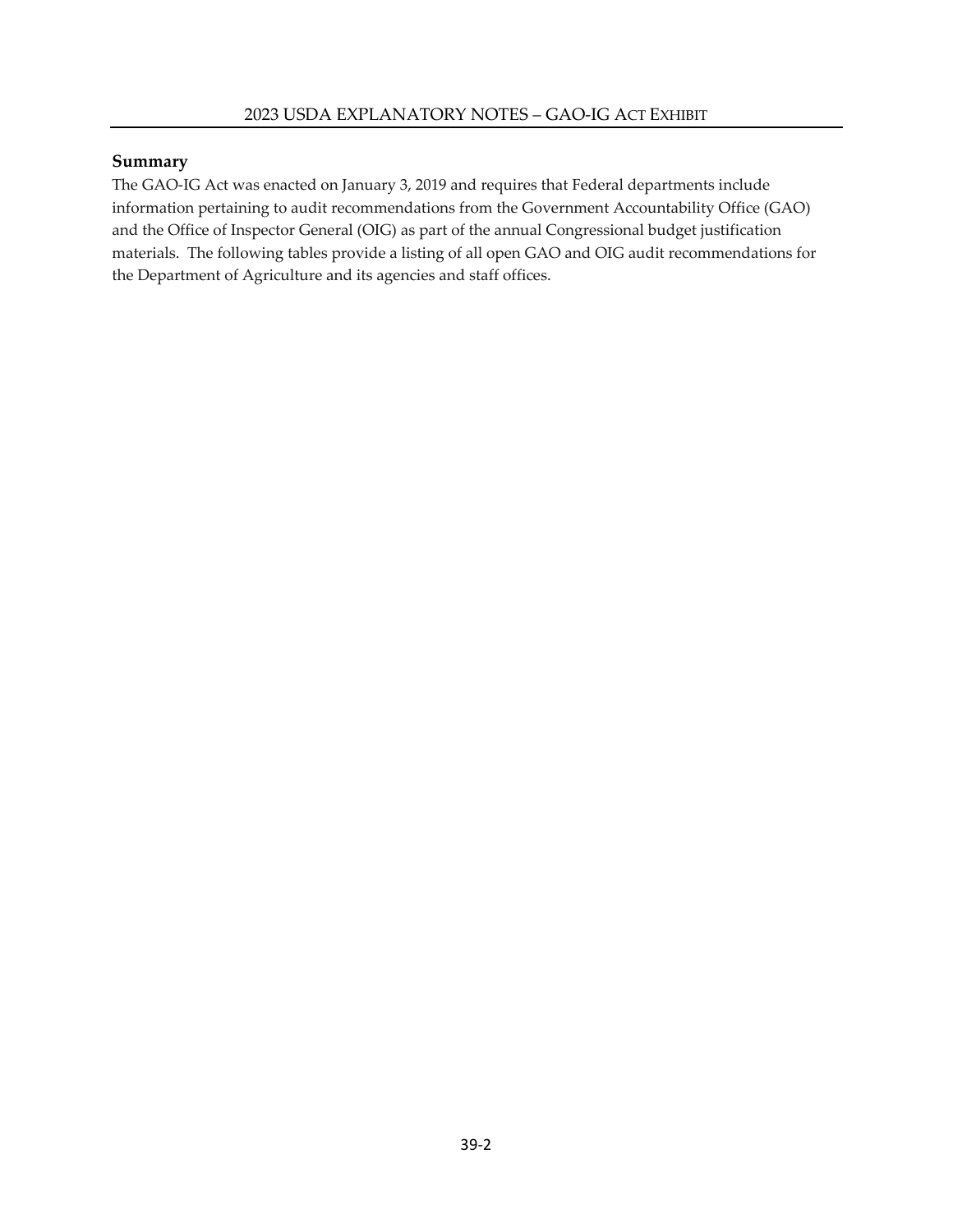# **OIG Recommendations**

# *Table GAO-IG Act-1. Open OIG Audit Recommendations*

<span id="page-2-0"></span>

| Agency/Staff<br>Office | <b>Audit Title</b>                                                                                  | Audit<br><b>Number</b> | Date of<br>Publication | Recommendation                                                                                                                                                                                                                                                                                                               | Status |
|------------------------|-----------------------------------------------------------------------------------------------------|------------------------|------------------------|------------------------------------------------------------------------------------------------------------------------------------------------------------------------------------------------------------------------------------------------------------------------------------------------------------------------------|--------|
| <b>APHIS</b>           | Animal Care Program<br>Oversight Of Dog Breeders                                                    | 33601-0002-31          | 6/30/2021              | APHIS should ensure the data reliability and security issues with ACIS do<br>not persist in SalesForce and eFile. (Recommendation 1)                                                                                                                                                                                         | Open   |
| <b>APHIS</b>           | Animal Care Program<br>Oversight Of Dog Breeders                                                    | 33601-0002-31          | 6/30/2021              | Develop and implement guidance, policies, and procedures to ensure a<br>consistent response to complaints and to ensure the response is sufficiently<br>documented. (Recommendation 2)                                                                                                                                       | Open   |
| <b>APHIS</b>           | Animal Care Program<br>Oversight Of Dog Breeders                                                    | 33601-0002-31          | 6/30/2021              | Provide inspectors training on the process of responding to complaints,<br>documenting actions taken, and the reason for those actions.<br>(Recommendation 3)                                                                                                                                                                | Open   |
| <b>APHIS</b>           | Follow-Up To Animal And<br>Plant Health Inspection<br>Service's Controls Over<br>Licensing Of Anima | 33601-0003-23          | 3/12/2021              | Conduct a study to determine if there continues to be an issue with public<br>barriers at licensed exhibitors with potentially dangerous animals. If the<br>results indicate an issue, determine and implement the necessary corrective<br>actions (i.e., new regulations, training, and/or guidance). (Recommendation<br>1) | Open   |
| <b>APHIS</b>           | Follow-Up To Animal And<br>Plant Health Inspection<br>Service's Controls Over<br>Licensing Of Anima | 33601-0003-23          | 3/12/2021              | Consult with OGC to determine if APHIS has the authority under the AWA<br>to require exhibitors to report animal escapes and/or attacks to APHIS. If<br>APHIS does have the necessary authority, take action to ensure exhibitors<br>report animal escapes and/or attacks to APHIS. (Recommendation 2)                       | Open   |
| <b>APHIS</b>           | Follow-Up On Smuggling<br><b>Interdiction And Trade</b><br>compliance Program                       | 33601-0004-23          | 9/29/2021              | Revise PAA project selection procedures to include consideration for reviews<br>of prior external audits to ensure corrective actions have been effective.<br>(Recommendation 1)                                                                                                                                             | Open   |
| <b>APHIS</b>           | Follow-Up On Smuggling<br><b>Interdiction And Trade</b><br>compliance Program                       | 33601-0004-23          | 9/29/2021              | Define the metrics such as benchmarks and performance measures that will<br>measure SITC's effectiveness at meeting its mission to address prior audit<br>Recommendation 1. (Recommendation 2)                                                                                                                               | Open   |
| <b>APHIS</b>           | Follow-Up On Smuggling<br><b>Interdiction And Trade</b><br>compliance Program                       | 33601-0004-23          | 9/29/2021              | Develop and implement oversight procedures for SITC management and<br>supervisors to periodically review benchmarks and performance metrics and<br>implement corrective actions if the metrics are not being achieved to address<br>prior audit Recommendation 2. (Recommendation 3)                                         | Open   |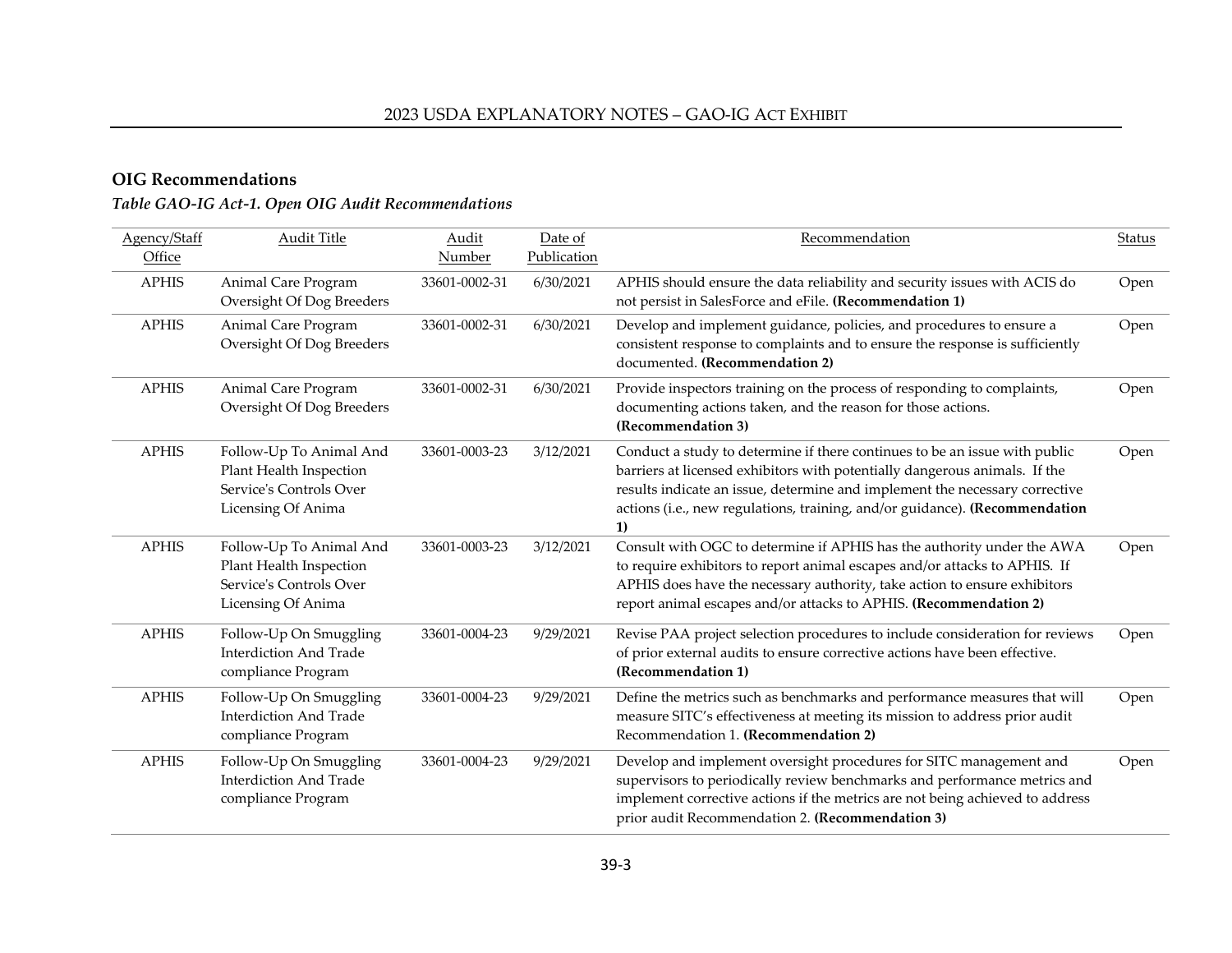| Agency/Staff<br>Office | <b>Audit Title</b>                                                            | Audit<br>Number | Date of<br>Publication | Recommendation                                                                                                                                                                                                                                                                                                                                                                                             | <b>Status</b> |
|------------------------|-------------------------------------------------------------------------------|-----------------|------------------------|------------------------------------------------------------------------------------------------------------------------------------------------------------------------------------------------------------------------------------------------------------------------------------------------------------------------------------------------------------------------------------------------------------|---------------|
| <b>APHIS</b>           | Follow-Up On Smuggling<br><b>Interdiction And Trade</b><br>compliance Program | 33601-0004-23   | 9/29/2021              | Require supervisors to periodically review SITC officers' adherence to SITC<br>requirements in selecting markets to visit to address prior audit<br>Recommendations 4, 5, and 8. The supervisor reviews should include<br>monitoring whether SITC officers perform timely followup market surveys<br>at higher-risk markets and implement appropriate corrective actions, if<br>needed. (Recommendation 4) | Open          |
| <b>APHIS</b>           | Follow-Up On Smuggling<br><b>Interdiction And Trade</b><br>compliance Program | 33601-0004-23   | 9/29/2021              | Implement procedures for SITC supervisors to require compliance checks to<br>ensure that the previously identified pathways were closed to address prior<br>audit Recommendation 9. (Recommendation 5)                                                                                                                                                                                                     | Open          |
| <b>APHIS</b>           | Follow-Up On Smuggling<br><b>Interdiction And Trade</b><br>compliance Program | 33601-0004-23   | 9/29/2021              | Develop and implement written policies and procedures to support SITC's e-<br>commerce sales function to ensure efficiency, effectiveness, and consistency<br>in identifying prohibited products and assessing pathways.<br>(Recommendation 6)                                                                                                                                                             | Open          |
| <b>APHIS</b>           | Follow-Up On Smuggling<br><b>Interdiction And Trade</b><br>compliance Program | 33601-0004-23   | 9/29/2021              | Establish routine training to support the SITC internet team in identifying<br>prohibited product on the internet. (Recommendation 7)                                                                                                                                                                                                                                                                      | Open          |
| <b>APHIS</b>           | Follow-Up On Smuggling<br><b>Interdiction And Trade</b><br>compliance Program | 33601-0004-23   | 9/29/2021              | In coordination with OGC, determine the appropriate authorities required to<br>effectively regulate e-commerce businesses. Based on OGC's determination,<br>implement the applicable policies to ensure SITC will be able to effectively<br>identify buyers and sellers of prohibited products. (Recommendation 8)                                                                                         | Open          |
| <b>APHIS</b>           | Follow-Up On Smuggling<br><b>Interdiction And Trade</b><br>compliance Program | 33601-0004-23   | 9/29/2021              | Establish a process to strengthen SITC's ability to receive the necessary data<br>to identify buyers of prohibited products. (Recommendation 9)                                                                                                                                                                                                                                                            | Open          |
| <b>APHIS</b>           | Follow-Up On Smuggling<br><b>Interdiction And Trade</b><br>compliance Program | 33601-0004-23   | 9/29/2021              | Establish a formal notification document to e-commerce businesses found to<br>be facilitating the sale of or selling prohibited product on the internet.<br>(Recommendation 10)                                                                                                                                                                                                                            | Open          |
| <b>APHIS</b>           | Follow-Up On Smuggling<br><b>Interdiction And Trade</b><br>compliance Program | 33601-0004-23   | 9/29/2021              | Obtain confirmation from OGC on SITC's authority and the parameters for<br>SITC inspections (including of sealed package contents), seizures, and traces<br>for prohibited animal and plant products at secondary ECO sites.<br>(Recommendation 11)                                                                                                                                                        | Open          |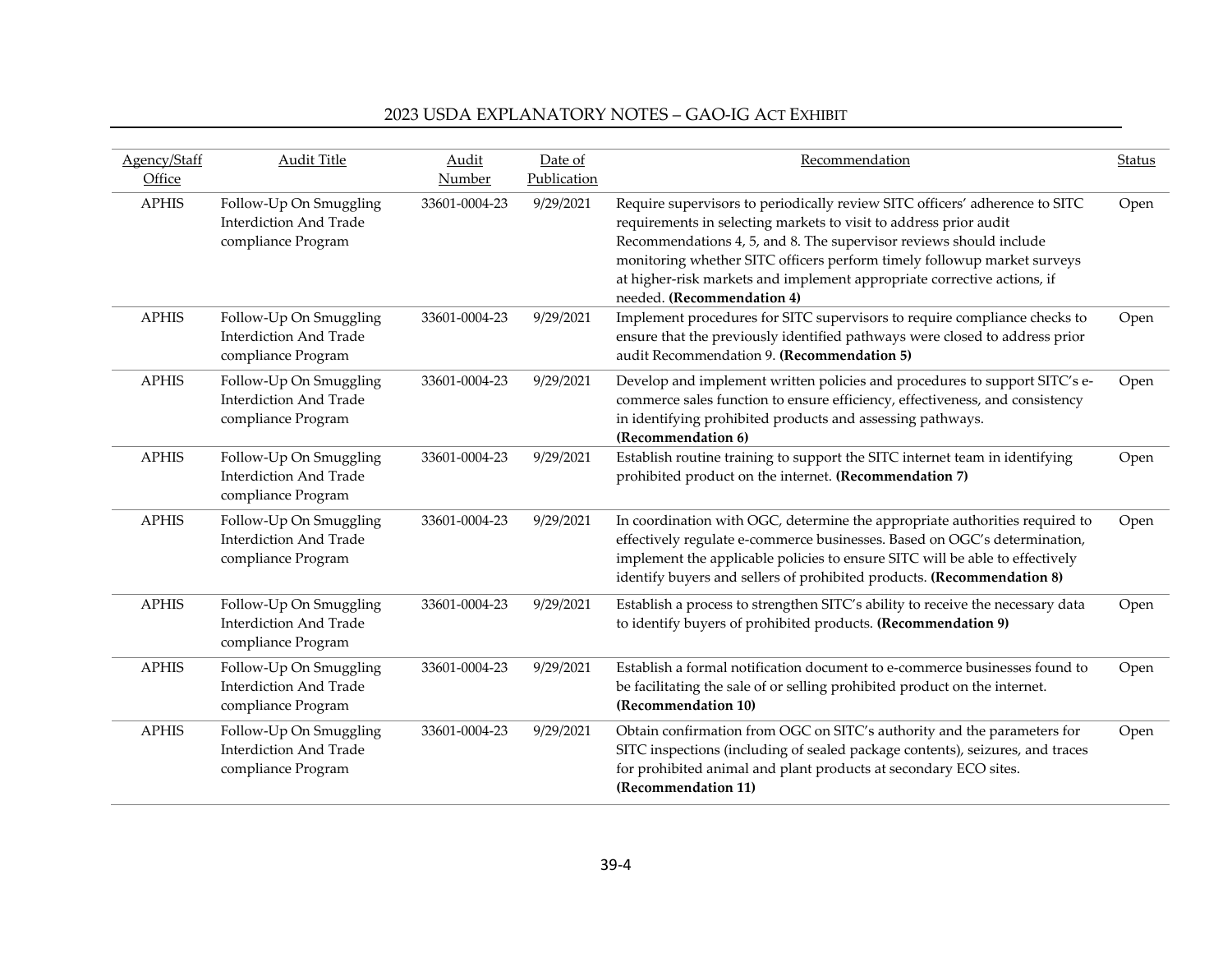| Agency/Staff<br>Office | Audit Title                                                                   | Audit<br>Number | Date of<br>Publication | Recommendation                                                                                                                                                                                                                                                                                                                                                                                                                                           | <b>Status</b> |
|------------------------|-------------------------------------------------------------------------------|-----------------|------------------------|----------------------------------------------------------------------------------------------------------------------------------------------------------------------------------------------------------------------------------------------------------------------------------------------------------------------------------------------------------------------------------------------------------------------------------------------------------|---------------|
| <b>APHIS</b>           | Follow-Up On Smuggling<br><b>Interdiction And Trade</b><br>compliance Program | 33601-0004-23   | 9/29/2021              | Develop procedures and parameters for SITC officers to follow for<br>performing inspections, seizures, and traces for prohibited products at<br>secondary ECO sites. These procedures should include instruction on how to<br>document inspections of secondary ECO sites in SNICAS. (Recommendation<br>12)                                                                                                                                              | Open          |
| <b>APHIS</b>           | Follow-Up On Smuggling<br><b>Interdiction And Trade</b><br>compliance Program | 33601-0004-23   | 9/29/2021              | Notify SITC officers on the authority and the procedures to follow when<br>performing inspections of sealed packages at secondary ECO sites.<br>(Recommendation 13)                                                                                                                                                                                                                                                                                      | Open          |
| <b>APHIS</b>           | <b>Controls Over Select Agents</b>                                            | 33701-0002-21   | 7/27/2021              | Develop and implement policy and procedures requiring file managers and<br>supervisors to periodically review eFSAP to provide reasonable assureance<br>that information about select agents and associated strains maintained by<br>registered entities is accurate and complete. (Recommendation 1)                                                                                                                                                    | Open          |
| <b>APHIS</b>           | <b>Controls Over Select Agents</b>                                            | 33701-0002-21   | 7/27/2021              | Develop policies and procedures requiring file managers to review and<br>document the verification and approval of detailed amendment<br>documentation submitted by entities within eFSAP. (Recommendation 2)                                                                                                                                                                                                                                            | Open          |
| <b>APHIS</b>           | <b>Controls Over Select Agents</b>                                            | 33701-0002-21   | 7/27/2021              | Develop and implement policies that require file managers to collaborate<br>with entities to verify and obtain documentation that individuals with<br>expired SRAs have been timely removed from accessing select agents.<br>(Recommendation 3)                                                                                                                                                                                                          | Open          |
| <b>APHIS</b>           | <b>Controls Over Select Agents</b>                                            | 33701-0002-21   | 7/27/2021              | Modity eFSAP to capture and retain SRA expiration dates and to notify<br>agency officials when SRAs have expired. (Recommendation 4)                                                                                                                                                                                                                                                                                                                     | Open          |
| <b>APHIS</b>           | <b>Controls Over Select Agents</b>                                            | 33701-0002-21   | 7/27/2021              | Modify eFSAP to update and display the expiration date on required OMB<br>forms. (Recommendation 5)                                                                                                                                                                                                                                                                                                                                                      | Open          |
| <b>APHIS</b>           | <b>Controls Over Select Agents</b>                                            | 33701-0002-21   | 7/27/2021              | Develop and implement guidance that details how inspectors should<br>document their justifications for determinations that entities complied with<br>Federal regulations. Specifically, APHIS guidance should: (1) describe the<br>information reviewed that led to a pass determination of compliance; (2)<br>define the meaning of pass statements, fail statements, non-applicable<br>statements, and not assessed determinations. (Recommendation 6) | Open          |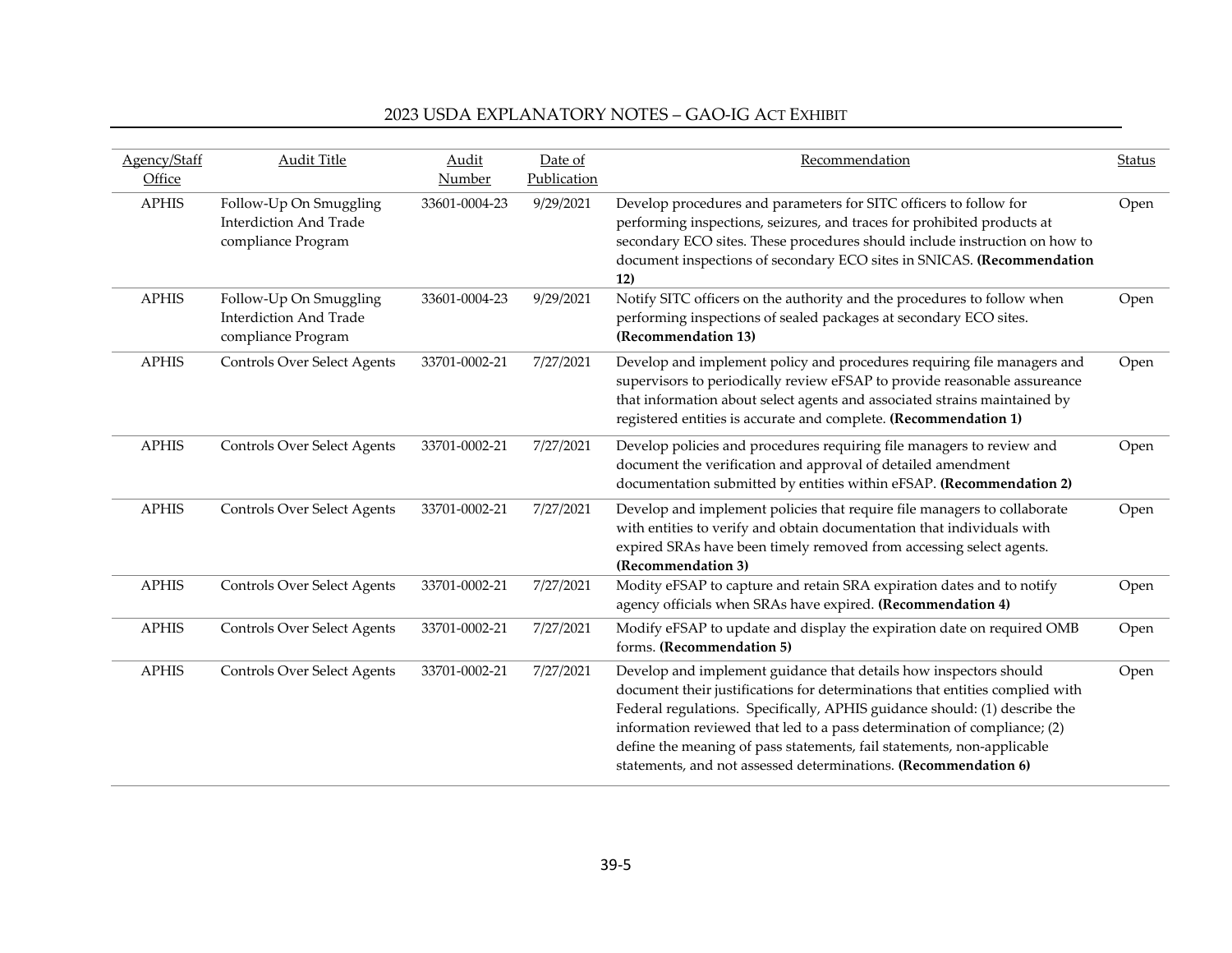| Agency/Staff<br>Office | <b>Audit Title</b>                                                                                         | Audit<br>Number      | Date of<br>Publication | Recommendation                                                                                                                                                                                                                                                                                                                                                            | <b>Status</b> |
|------------------------|------------------------------------------------------------------------------------------------------------|----------------------|------------------------|---------------------------------------------------------------------------------------------------------------------------------------------------------------------------------------------------------------------------------------------------------------------------------------------------------------------------------------------------------------------------|---------------|
| <b>APHIS</b>           | <b>Controls Over Select Agents</b>                                                                         | 33701-0002-21        | 7/27/2021              | Develop and implement controls to periodically review a sample of<br>inspections completed by inspectors to ensure all conclusions and responses<br>are adequately supported and accurate. (Recommendation 7)                                                                                                                                                             | Open          |
| <b>APHIS</b>           | <b>Controls Over Select Agents</b>                                                                         | 33701-0002-21        | 7/27/2021              | Establish oversight controls, such as a tracking report, to monitor the status<br>of registered entities' progress to implement corrective actions. Establish<br>procedures APHIS personnel should take to bring registered entities into<br>compliance when corrective actions have not been timely resolved.<br>(Recommendation 8)                                      | Open          |
| <b>APHIS</b>           | <b>Controls Over Select Agents</b>                                                                         | 33701-0002-21        | 7/27/2021              | Train personnel on how to implement the new guidance established in<br>Recommendation 6 through 8. (Recommendation 9)                                                                                                                                                                                                                                                     | Open          |
| <b>APHIS</b>           | Controls Over Select Agents                                                                                | 33701-0002-21        | 7/27/2021              | Establish procedures to report all notifications of all theft, loss, and releases<br>that meet APHIS' definition of theft, loss, and release in APHIS' annual<br>report to Congress. (Recommendation 10)                                                                                                                                                                  | Open          |
| <b>APHIS</b>           | <b>Controls Over Select Agents</b>                                                                         | 33701-0002-21        | 7/27/2021              | Evaluate, formalize, and document in the select agents and toxin regulations<br>the definitions of and the reporting requirements for the discovery, loss,<br>theft, and release of select agents and toxins. (Recommendation 11)                                                                                                                                         | Open          |
| <b>FNS</b>             | Covid-19--Oversight Of The<br><b>Emergency Food Assistance</b><br>Program-Interim Report<br>27801-0001-21( | 27801-0001-<br>21(1) | 8/24/2021              | Develop and implement a formal process to periodically identify, assess, and<br>document risks, beyond improper payments, that could impact the integrity<br>of TEFAP. This should include a comprehensive assessment of all aspects of<br>TEFAP, including those that would arise as a result of changes in operations<br>due to a significant event. (Recommendation 1) | Open          |
| <b>FNS</b>             | Covid-19--Oversight Of The<br><b>Emergency Food Assistance</b><br>Program-Interim Report<br>27801-0001-21( | 27801-0001-<br>21(1) | 8/24/2021              | Document FNS' response to the risks identified during its assessment.<br>Document and implement mitigation strategies, as applicable.<br>(Recommendation 2)                                                                                                                                                                                                               | Open          |
| <b>FNS</b>             | Covid-19-Supplemental<br><b>Nutrition Assistance</b><br>Program Online Purchasing<br>In Response To The C  | 27801-0003-22        | 8/25/2021              | Perform and update the Supplemental Nutrition Assistance Program (SNAP)<br>Online Purchasing Pilot risk assessment to reflect how Food and Nutrition<br>Service (FNS) will mitigate and test potential risks. (Recommendation 1)                                                                                                                                          | Open          |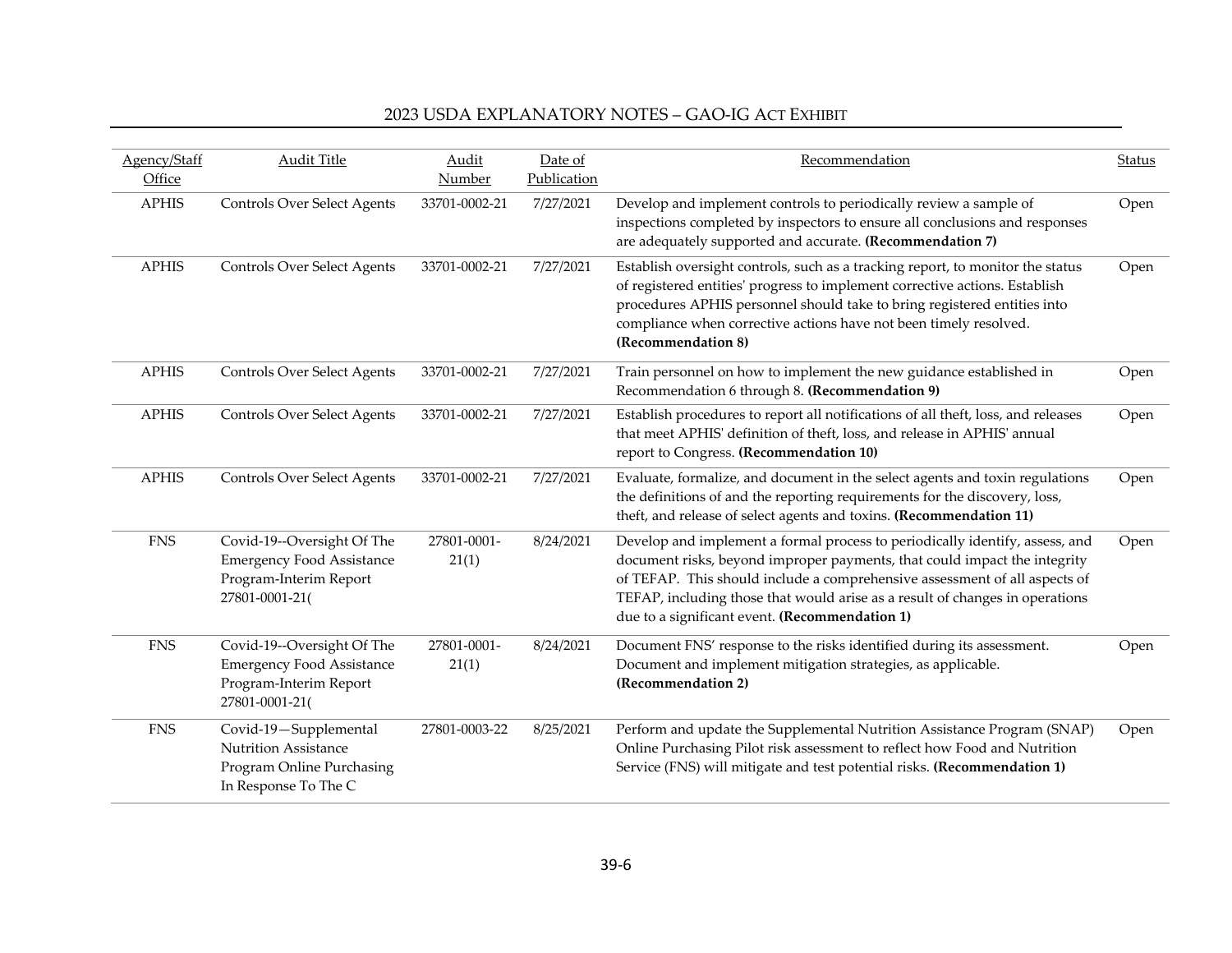| Agency/Staff<br>Office | <b>Audit Title</b>                                                                                        | Audit<br>Number | Date of<br>Publication | Recommendation                                                                                                                                                                                                                                                                                   | Status |
|------------------------|-----------------------------------------------------------------------------------------------------------|-----------------|------------------------|--------------------------------------------------------------------------------------------------------------------------------------------------------------------------------------------------------------------------------------------------------------------------------------------------|--------|
| <b>FNS</b>             | Covid-19-Supplemental<br><b>Nutrition Assistance</b><br>Program Online Purchasing<br>In Response To The C | 27801-0003-22   | 8/25/2021              | Establish a policy to periodically perform assessments to identify any new<br>risks and re-evaluate existing ones related to the SNAP Online Purchasing<br>Pilot. (Recommendation 2)                                                                                                             | Open   |
| <b>FNS</b>             | Covid-19-Supplemental<br><b>Nutrition Assistance</b><br>Program Online Purchasing<br>In Response To The C | 27801-0003-22   | 8/25/2021              | Establish controls for monitoring, evaluating, and documenting SNAP<br>Online Purchasing Pilot retailers' requirements pertaining to the use of<br>SNAP participants' personal information. (Recommendation 3)                                                                                   | Open   |
| <b>FSA</b>             | Florida Citrus Recovery<br><b>Block Grant Program</b>                                                     | 03702-0001-22   | 6/30/2021              | Require Florida to review the \$543,528 of underpayments and take actions to<br>correct improper payments, as warranted. (Recommendation 1)                                                                                                                                                      | Open   |
| <b>FSA</b>             | Florida Citrus Recovery<br><b>Block Grant Program</b>                                                     | 03702-0001-22   | 6/30/2021              | Require Florida to review the \$66,617 of overpayments and take actions to<br>correct improper payments, as warranted. (Recommendation 2)                                                                                                                                                        | Open   |
| <b>FSA</b>             | Florida Citrus Recovery<br><b>Block Grant Program</b>                                                     | 03702-0001-22   | 6/30/2021              | Ensure Florida completes its internal review of all producers with program<br>reimbursement for young tree acres and takes actions to correct any<br>improper payments, as warranted. (Recommendation 3)                                                                                         | Open   |
| <b>FSA</b>             | Florida Citrus Recovery<br><b>Block Grant Program</b>                                                     | 03702-0001-22   | 6/30/2021              | Require Florida to assess the adequacy of supporting documentation for the<br>\$6,933,426 in improper payments made to two producers under Part 1 of the<br>block grant. Take corrective actions for any grant payments that are not<br>supported. (Recommendation 4)                            | Open   |
| <b>FSA</b>             | Florida Citrus Recovery<br><b>Block Grant Program</b>                                                     | 03702-0001-22   | 6/30/2021              | Confirm Florida completes its review of producers' Part 1 supporting<br>documentation. Ensure the State takes corrective action, if warranted, for any<br>producers that cannot provide adequate supporting documentation.<br>(Recommendation 5)                                                 | Open   |
| <b>FSA</b>             | 2017 Hurricane Relief<br><b>Emergency Conservation</b><br>Program                                         | 03702-0002-23   | 6/9/2021               | Develop and implement a standardized monitoring process to document<br>district director concurrence when FSA grants relief to producers who<br>started their practice before submitting an ECP application. The process<br>should also include reporting to State officials. (Recommendation 1) | Open   |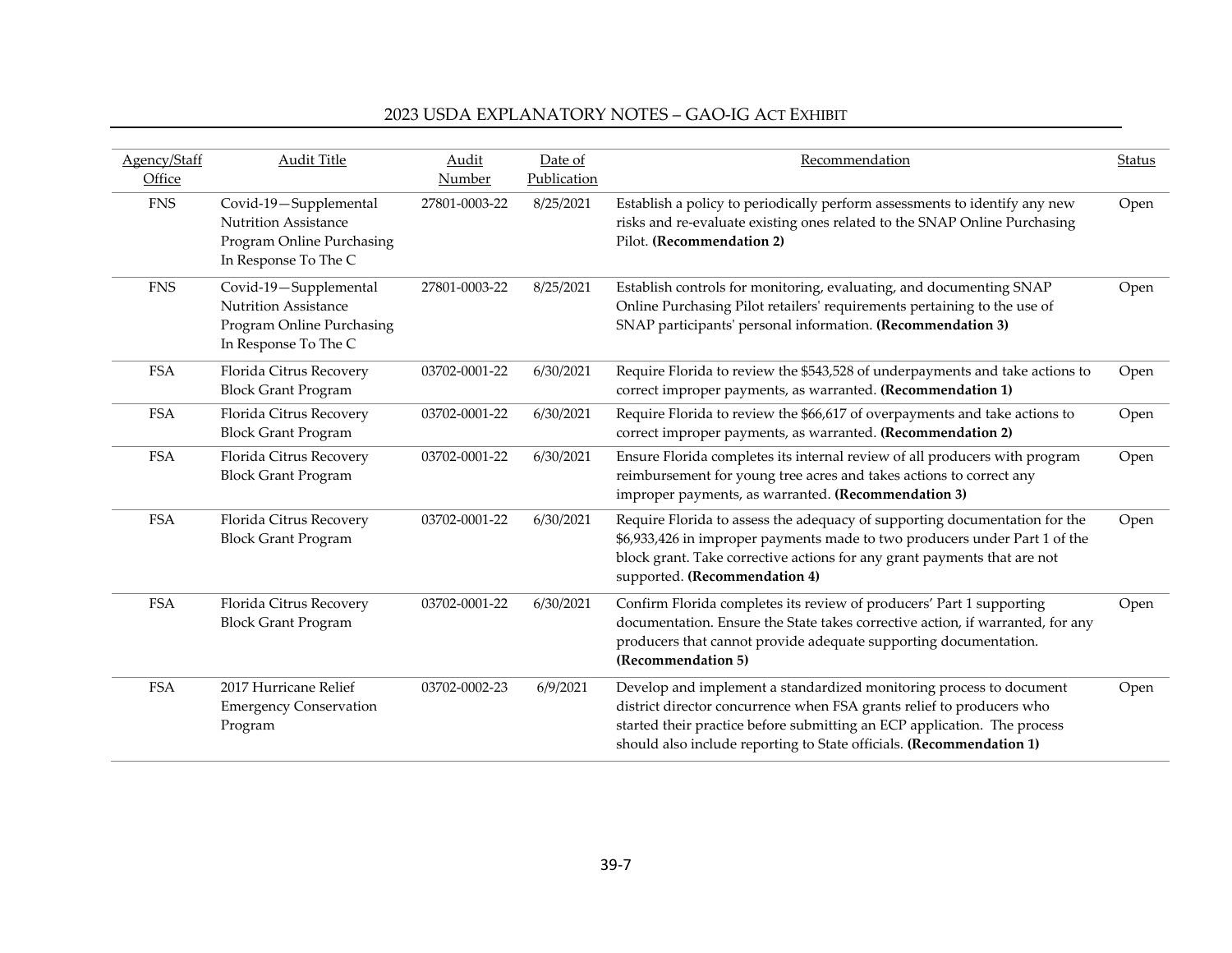| Agency/Staff<br>Office | <b>Audit Title</b>                                                | Audit<br>Number | Date of<br>Publication | Recommendation                                                                                                                                                                                                                                                                              | <b>Status</b> |
|------------------------|-------------------------------------------------------------------|-----------------|------------------------|---------------------------------------------------------------------------------------------------------------------------------------------------------------------------------------------------------------------------------------------------------------------------------------------|---------------|
| <b>FSA</b>             | 2017 Hurricane Relief<br><b>Emergency Conservation</b><br>Program | 03702-0002-23   | 6/9/2021               | Revise guidance to make provision to waive the prior approval rule when<br>emergency procedures are authorized, when a producer does not submit the<br>ECP application before starting the practice and files the ECP application<br>after the end of the signup period. (Recommendation 2) | Open          |
| <b>FSA</b>             | 2017 Hurricane Relief<br><b>Emergency Conservation</b><br>Program | 03702-0002-23   | 6/9/2021               | Establish and implement monitoring procedures in guidance requiring State<br>officials to ensure district directors complete reviews and evaluate the results<br>of the reviews to ensure ECP policies are being followed. (Recommendation<br>3)                                            | Open          |
| <b>FSA</b>             | 2017 Hurricane Relief<br><b>Emergency Conservation</b><br>Program | 03702-0002-23   | 6/9/2021               | Establish and implement procedures in guidance to define how the district<br>director reviews should be documented. (Recommendation 4)                                                                                                                                                      | Open          |
| <b>FSA</b>             | 2017 Hurricane Relief<br><b>Emergency Conservation</b><br>Program | 03702-0002-23   | 6/9/2021               | Establish and implement monitoring procedures in guidance requiring State<br>officials to ensure county executive directors complete spot checks and<br>evaluate the results of the reviews. (Recommendation 5)                                                                             | Open          |
| <b>FSA</b>             | 2017 Hurricane Relief<br><b>Emergency Conservation</b><br>Program | 03702-0002-23   | 6/9/2021               | For the three counties, determine which applications are still subject to spot<br>check from the 2017 disasters and follow the procedures to complete the spot<br>checks. (Recommendation 6)                                                                                                | Open          |
| <b>FSA</b>             | 2017 Hurricane Relief<br><b>Emergency Conservation</b><br>Program | 03702-0002-23   | 6/9/2021               | Clarify guidance to define satisfactory evidence acceptable to support<br>installation costs. (Recommendation 7)                                                                                                                                                                            | Open          |
| <b>FSA</b>             | 2017 Hurricane Relief<br><b>Emergency Conservation</b><br>Program | 03702-0002-23   | 6/9/2021               | Develop and implement a standardized format for documenting installation<br>costs to ensure producer documentation is sufficient, prevent ineligible costs,<br>and ensure the correct reimbursement rates are used. (Recommendation 8)                                                      | Open          |
| <b>FSA</b>             | 2017 Hurricane Relief<br><b>Emergency Conservation</b><br>Program | 03702-0002-23   | 6/9/2021               | Require the State office to review the questionable applications totaling<br>\$556,678, and take appropriate action on any payments that are determined<br>to be improper. (Recommendation 9)                                                                                               | Open          |
| <b>FSA</b>             | 2017 Hurricane Relief<br><b>Emergency Conservation</b><br>Program | 03702-0002-23   | 6/9/2021               | Require the State office to review the application where the cost-share<br>reimbursement was calculated incorrectly and take appropriate action as<br>determined necessary for the potential underpayment of \$597.<br>(Recommendation 10)                                                  | Open          |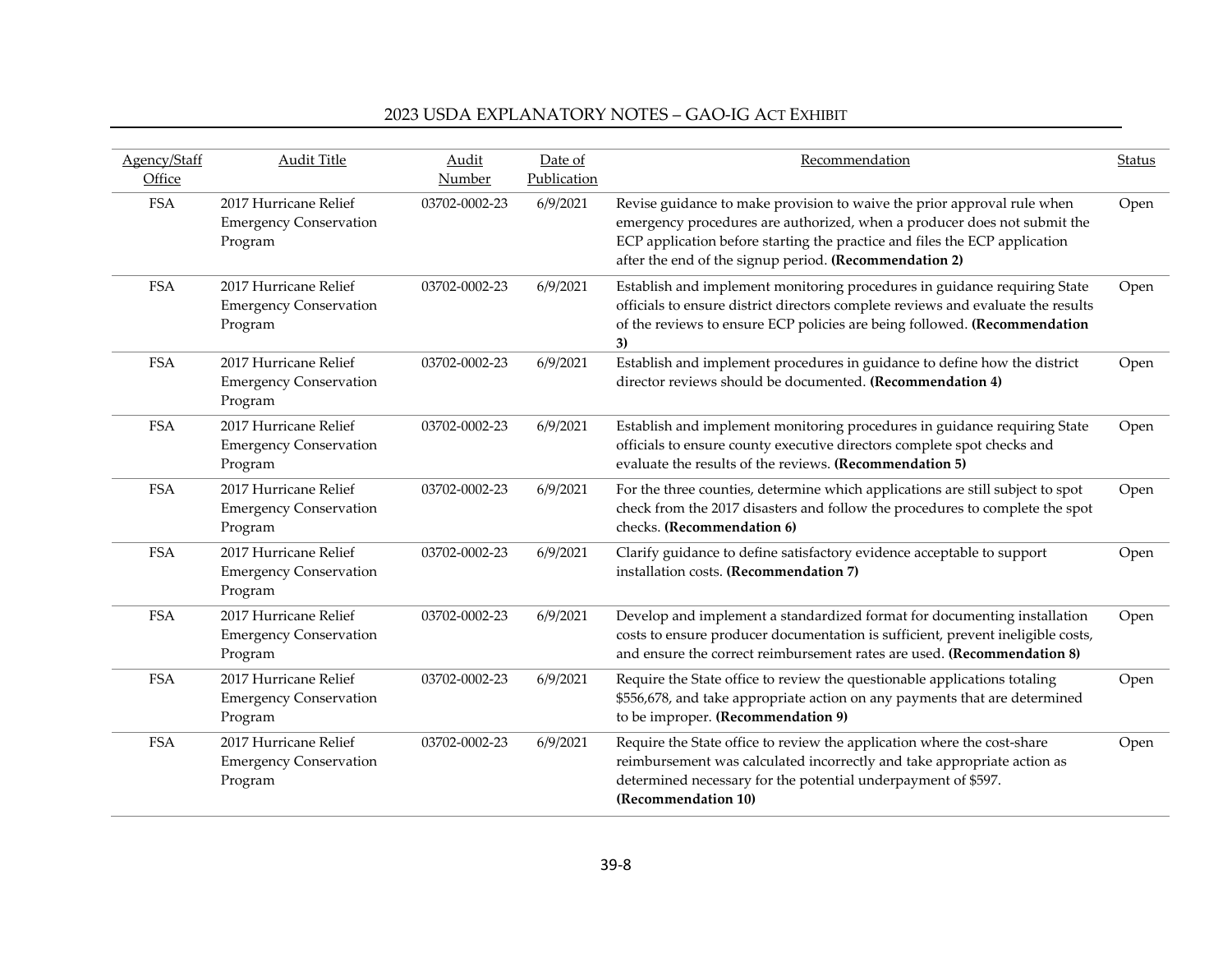| Agency/Staff<br>Office | <b>Audit Title</b>                                                                                                       | Audit<br>Number | Date of<br>Publication | Recommendation                                                                                                                                                                                                                                                                                        | <b>Status</b> |
|------------------------|--------------------------------------------------------------------------------------------------------------------------|-----------------|------------------------|-------------------------------------------------------------------------------------------------------------------------------------------------------------------------------------------------------------------------------------------------------------------------------------------------------|---------------|
| <b>FSIS</b>            | FSIS Waiver Of Regulatory<br>Requirements                                                                                | 24601-0007-31   | 3/26/2021              | Strengthen FSIS Directives to ensure determinations for waivers are better<br>documented, including providing guidance on the detail needed in the<br>documentation of project managers' assessments of waiver criteria.<br>(Recommendation 1)                                                        | Open          |
| <b>NRCS</b>            | <b>Natural Resources</b><br><b>Conservation Service's</b><br><b>Financial Statements For</b><br>Fiscal Years 2020 And 20 | 10403-0003-11   | 11/19/2020             | We recommend that NRCS management implement policies and procedures<br>to perform a quarterly analysis over open obligations marked for review that<br>received no responses from responsible parties to determine if a material<br>amount is being omitted from accrued expenses. (Recommendation 9) | Open          |
| <b>NRCS</b>            | Hurricane Disaster<br>Assistance - Emergency<br><b>Watershed Protection</b><br>Program                                   | 10702-0001-23   | 6/25/2021              | Establish and maintain a national database to track projects for the EWP<br>program as per program requirements. (Recommendation 1)                                                                                                                                                                   | Open          |
| <b>NRCS</b>            | Hurricane Disaster<br>Assistance - Emergency<br><b>Watershed Protection</b><br>Program                                   | 10702-0001-23   | 6/25/2021              | Develop and implement a process to ensure that States are confirming and<br>documenting applicant eligibility in accordance with EWP Program<br>requirements. (Recommendation 2)                                                                                                                      | Open          |
| <b>NRCS</b>            | Hurricane Disaster<br>Assistance - Emergency<br><b>Watershed Protection</b><br>Program                                   | 10702-0001-23   | 6/25/2021              | Review the 15 sampled DSRs that were approved for more than \$41.2 million<br>and their subsequent cooperative agreements to confirm eligibility. Collect<br>funds from applicants that are found to be ineligible. (Recommendation 3)                                                                | Open          |
| <b>NRCS</b>            | Hurricane Disaster<br>Assistance - Emergency<br><b>Watershed Protection</b><br>Program                                   | 10702-0001-23   | 6/25/2021              | Review all DSRs and their subsequent cooperative agreements related to<br>Hurricanes Harvey, Irma, and Maria to confirm eligibility. Collect funds<br>from those applicants that are found to be ineligible. (Recommendation 4)                                                                       | Open          |
| <b>NRCS</b>            | Hurricane Disaster<br>Assistance - Emergency<br><b>Watershed Protection</b><br>Program                                   | 10702-0001-23   | 6/25/2021              | Update guidance to clarify the terminology that is creating confusion for<br>States when submitting reports (for example, weather event project and<br>individual DSR project). In addition, clarify when final reports will be<br>completed. (Recommendation 5)                                      | Open          |
| <b>NRCS</b>            | Hurricane Disaster<br>Assistance - Emergency<br><b>Watershed Protection</b><br>Program                                   | 10702-0001-23   | 6/25/2021              | Develop and implement controls to ensure States timely and accurately<br>submit 60-day and final reports. (Recommendation 6)                                                                                                                                                                          | Open          |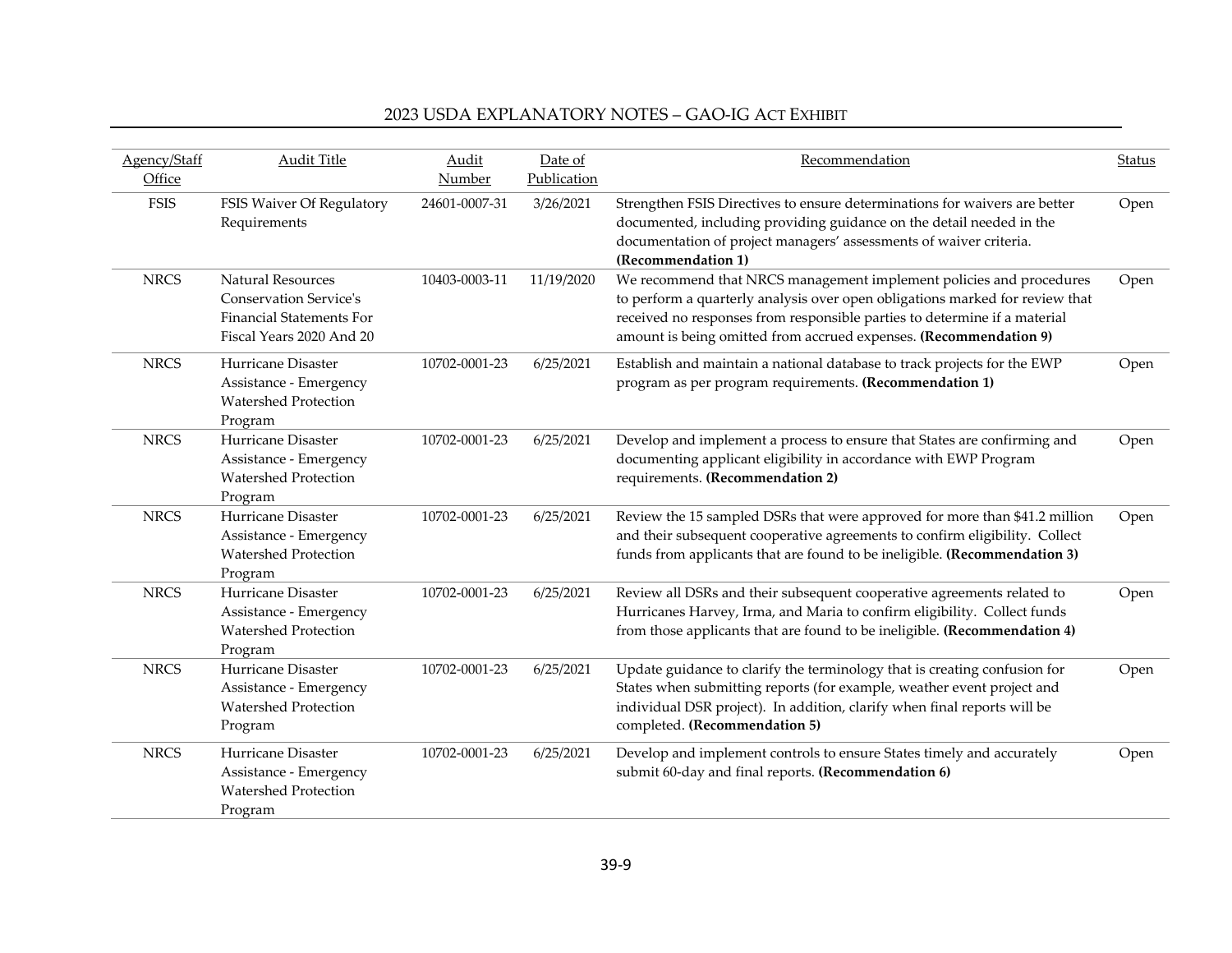| Agency/Staff<br>Office | <b>Audit Title</b>                                                                     | Audit<br><b>Number</b> | Date of<br>Publication | Recommendation                                                                                                                                                                                                                                                             | <b>Status</b> |
|------------------------|----------------------------------------------------------------------------------------|------------------------|------------------------|----------------------------------------------------------------------------------------------------------------------------------------------------------------------------------------------------------------------------------------------------------------------------|---------------|
| <b>NRCS</b>            | Hurricane Disaster<br>Assistance - Emergency<br><b>Watershed Protection</b><br>Program | 10702-0001-23          | 6/25/2021              | Review the project closeout process and develop oversight controls to ensure<br>project closeouts are completed timely, in accordance with program<br>requirements. As applicable, implement corrective actions to address<br>deficiencies. (Recommendation 7)             | Open          |
| <b>NRCS</b>            | Hurricane Disaster<br>Assistance - Emergency<br><b>Watershed Protection</b><br>Program | 10702-0001-23          | 6/25/2021              | Review the de-obligation process for unliquidated obligations and develop<br>controls to ensure de-obligations are completed timely, in accordance with<br>agency requirements. As applicable, implement corrective actions to address<br>deficiencies. (Recommendation 8) | Open          |
| <b>NRCS</b>            | Hurricane Disaster<br>Assistance - Emergency<br><b>Watershed Protection</b><br>Program | 10702-0001-23          | 6/25/2021              | Develop and implement EWP Program performance measures, as per<br>program guidance. (Recommendation 9)                                                                                                                                                                     | Open          |
| <b>OASCR</b>           | <b>USDA</b> Oversight Of Civil<br><b>Rights Complaints</b>                             | 60601-0001-21          | 9/22/2021              | Evaluate the timeframe to process program complaints and, based on this<br>analysis, develop and implement timeframes and a success rate to ensure<br>program complaints are processed in a prompt and timely manner.<br>(Recommendation 1)                                | Open          |
| <b>OASCR</b>           | USDA Oversight Of Civil<br><b>Rights Complaints</b>                                    | 60601-0001-21          | 9/22/2021              | Based on the analysis performed in Recommendation 1, update<br>Departmental guidance outlining timeframes for processing program<br>complaints. Once updated, publish Departmental guidance on OASCR's<br>public website. (Recommendation 2)                               | Open          |
| <b>OASCR</b>           | USDA Oversight Of Civil<br><b>Rights Complaints</b>                                    | 60601-0001-21          | 9/22/2021              | Develop and implement a strategy to routinely evaluate and address<br>OASCR's staffing and funding resources to ensure that program complaints<br>are processed in a timely manner. (Recommendation 3)                                                                     | Open          |
| <b>OASCR</b>           | <b>USDA</b> Oversight Of Civil<br><b>Rights Complaints</b>                             | 60601-0001-21          | 9/22/2021              | Adhere to the 180-day timeframe established within the Departmental<br>guidance until new timeframes have been developed and implemented.<br>(Recommendation 4)                                                                                                            | Open          |
| <b>OASCR</b>           | <b>USDA</b> Oversight Of Civil<br><b>Rights Complaints</b>                             | 60601-0001-21          | 9/22/2021              | Revise and update the memorandum of understanding with FNS with<br>timeframes for processing complaints based on OASCR's analysis (see<br>Recommendation 1) to ensure program complaints are processed in a timely<br>manner. (Recommendation 5)                           | Open          |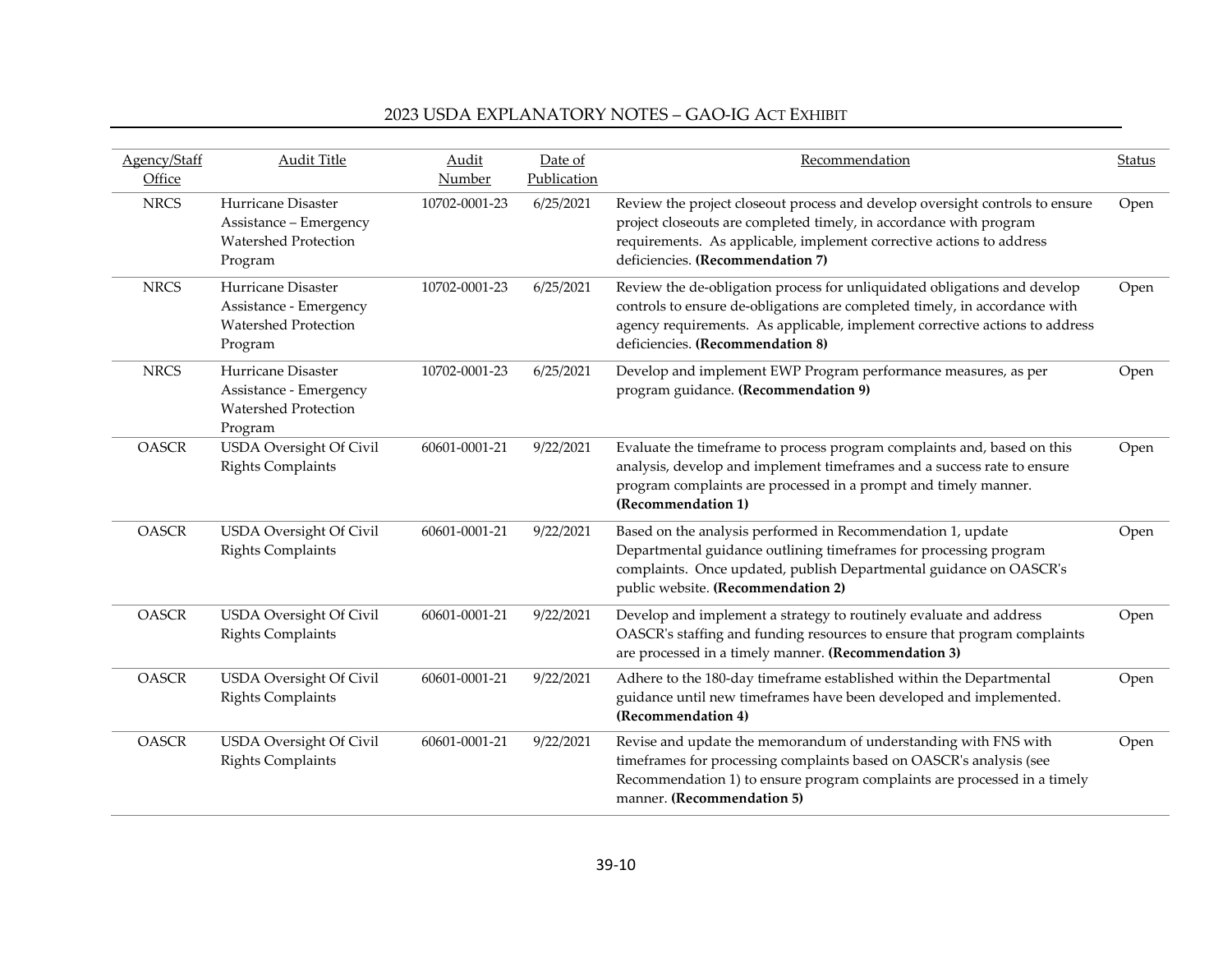| Agency/Staff<br>Office | <b>Audit Title</b>                                         | Audit<br>Number | Date of<br>Publication | Recommendation                                                                                                                                                                                                                                                                                                                                                         | <b>Status</b> |
|------------------------|------------------------------------------------------------|-----------------|------------------------|------------------------------------------------------------------------------------------------------------------------------------------------------------------------------------------------------------------------------------------------------------------------------------------------------------------------------------------------------------------------|---------------|
| <b>OASCR</b>           | <b>USDA</b> Oversight Of Civil<br><b>Rights Complaints</b> | 60601-0001-21   | 9/22/2021              | Revise and update the memorandum of understanding with HUD with<br>timeframes for processing complaints based on OASCR's analysis (see<br>Recommendation 1) to ensure program complaints are processed in a timely<br>manner. (Recommendation 6)                                                                                                                       | Open          |
| <b>OASCR</b>           | USDA Oversight Of Civil<br><b>Rights Complaints</b>        | 60601-0001-21   | 9/22/2021              | Revise and update the memorandum of understanding with FNS to<br>implement effective controls over FNS, such as conducting audits or<br>compliance reviews, on a recurring basis to evaluate FNS' complaint process<br>and improve the timeliness of complaints referred to FNS.<br>(Recommendation 7)                                                                 | Open          |
| <b>OASCR</b>           | <b>USDA</b> Oversight Of Civil<br><b>Rights Complaints</b> | 60601-0001-21   | 9/22/2021              | Revise and update the memorandum of understanding with HUD to<br>implement effective controls over Rural Development, such as conducting<br>audits or compliance reviews of Rural Development, on a recurring basis to<br>evaluate Rural Development's complaint process and improve the timeliness<br>of complaints referred to Rural Development. (Recommendation 8) | Open          |
| <b>OASCR</b>           | USDA Oversight Of Civil<br><b>Rights Complaints</b>        | 60601-0001-21   | 9/22/2021              | Review and update the privacy threshold assessment to accurately reflect<br>types of data collected and their use for CRES. (Recommendation 9)                                                                                                                                                                                                                         | Open          |
| <b>OASCR</b>           | <b>USDA</b> Oversight Of Civil<br><b>Rights Complaints</b> | 60601-0001-21   | 9/22/2021              | Review and update the privacy impact assessment to reflect the information<br>OASCR collects, stores, and used to process program complaints. Once<br>updated, publish the privacy impact assessment on OASCR's public website.<br>(Recommendation 10)                                                                                                                 | Open          |
| <b>OASCR</b>           | <b>USDA</b> Oversight Of Civil<br><b>Rights Complaints</b> | 60601-0001-21   | 9/22/2021              | Update correspondence sent to complainants to include information about<br>how their data will be processed, used, and stored in OASCR's information<br>systems during the program complaint process. (Recommendation 11)                                                                                                                                              | Open          |
| <b>OASCR</b>           | <b>USDA</b> Oversight Of Civil<br><b>Rights Complaints</b> | 60601-0001-21   | 9/22/2021              | Review and update the CRES security plan to ensure controls inherited from<br>a third-party provide meet Federal requirements. (Recommendation 12)                                                                                                                                                                                                                     | Open          |
| <b>OASCR</b>           | <b>USDA</b> Oversight Of Civil<br><b>Rights Complaints</b> | 60601-0001-21   | 9/22/2021              | Develop, implement, and maintain a contingency plan, a configuration<br>management plan, and an incident management plan. (Recommendation 13)                                                                                                                                                                                                                          | Open          |
| <b>OASCR</b>           | <b>USDA</b> Oversight Of Civil<br><b>Rights Complaints</b> | 60601-0001-21   | 9/22/2021              | Evaluate procedures for documenting reviews performed at each stage of the<br>complaint process to ensure facts and events are presented accurately and<br>appropriately. (Recommendation 14)                                                                                                                                                                          | Open          |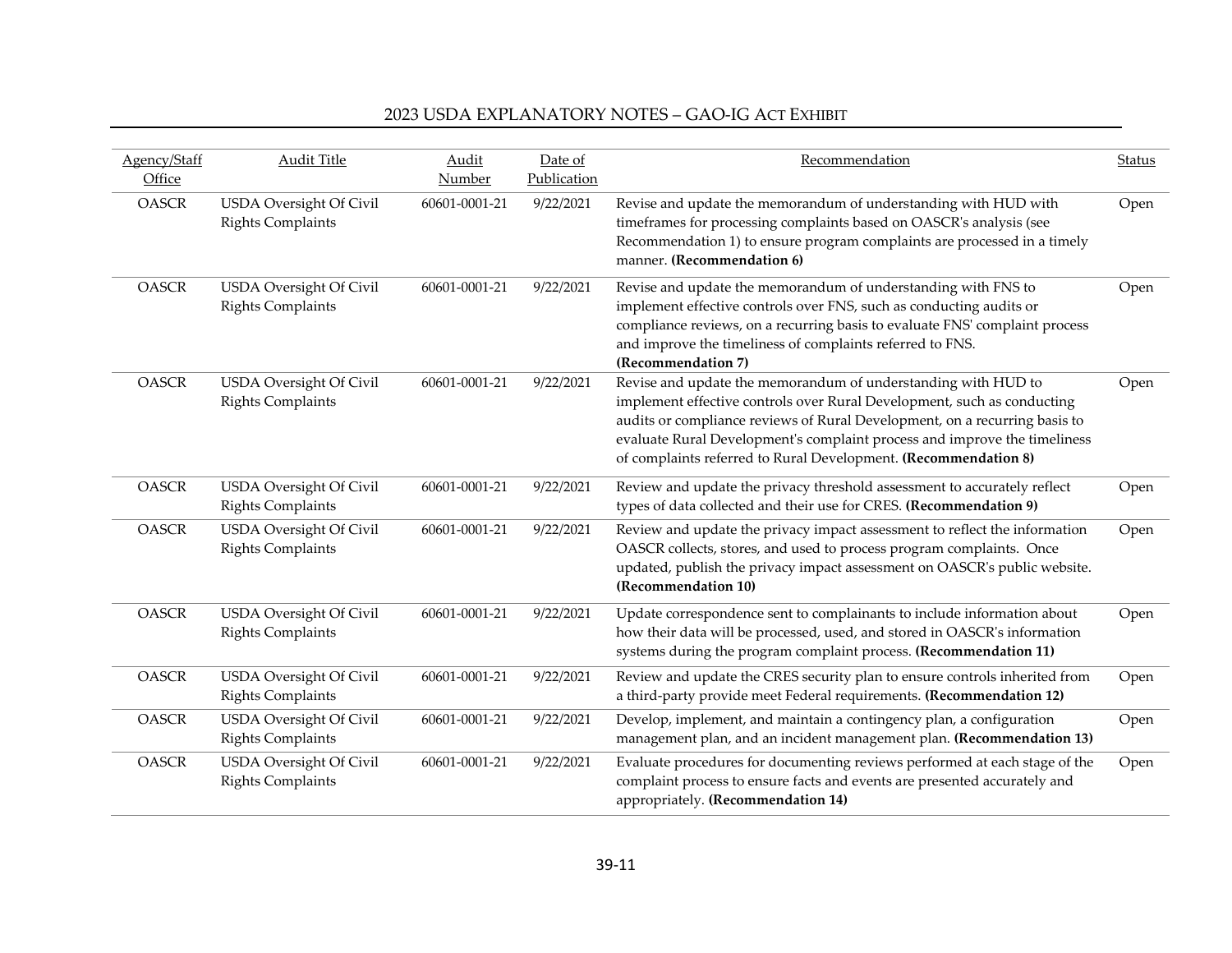| Agency/Staff | <b>Audit Title</b>                                                                 | Audit         | Date of     | Recommendation                                                                                                                                                                                                                                                                                                                 | <b>Status</b> |
|--------------|------------------------------------------------------------------------------------|---------------|-------------|--------------------------------------------------------------------------------------------------------------------------------------------------------------------------------------------------------------------------------------------------------------------------------------------------------------------------------|---------------|
| Office       |                                                                                    | Number        | Publication |                                                                                                                                                                                                                                                                                                                                |               |
| <b>OASCR</b> | <b>USDA</b> Oversight Of Civil<br><b>Rights Complaints</b>                         | 60601-0001-21 | 9/22/2021   | Revise internal procedures to require that case files are returned to<br>Investigations to document the review of the ROI by PCD for sufficient facts<br>and evidence collected by Investigations when a new issue is introduced<br>after the investigation is completed and the ROI has been approved.<br>(Recommendation 14) | Open          |
| <b>OASCR</b> | USDA Oversight Of Civil<br><b>Rights Complaints</b>                                | 60601-0001-21 | 9/22/2021   | Establish and maintain a system of quality control that is designed to<br>periodically review a sample of case files to ensure evidence to support<br>OASCR's determinations and closures is adequate, accurate, and<br>documented. (Recommendation 16)                                                                        | Open          |
| <b>OASCR</b> | <b>USDA</b> Oversight Of Civil<br><b>Rights Complaints</b>                         | 60601-0001-21 | 9/22/2021   | Require agencies to assess their program effectiveness and compliance with<br>the Department's civil rights regulations and policies and, furthermore,<br>oversee these agency assessments. (Recommendation 17)                                                                                                                | Open          |
| <b>OASCR</b> | <b>USDA</b> Oversight Of Civil<br><b>Rights Complaints</b>                         | 60601-0001-21 | 9/22/2021   | Develop new controls to review the agency assessments and identify factors<br>that could warrant further review of agencies and their civil rights practices.<br>(Recommendation 18)                                                                                                                                           | Open          |
| <b>OASCR</b> | <b>USDA</b> Oversight Of Civil<br><b>Rights Complaints</b>                         | 60601-0001-21 | 9/22/2021   | Develop and implement a process to select USDA agencies and program<br>offices for compliance reviews (on a recurring basis) based on program<br>complaint activity, settlements or findings of discrimination, and other risk<br>factors identified in agency assessments. (Recommendation 19)                                | Open          |
| <b>OASCR</b> | USDA Oversight Of Civil<br><b>Rights Complaints</b>                                | 60601-0001-21 | 9/22/2021   | Develop and implement a process to perform periodic reviews of the<br>strategic plan and regularly update the strategic plan. (Recommendation 20)                                                                                                                                                                              | Open          |
| <b>OASCR</b> | <b>USDA</b> Oversight Of Civil<br><b>Rights Complaints</b>                         | 60601-0001-21 | 9/22/2021   | Establish a mechanism to measure performance against established goals<br>and report on actual program activity performance data. (Recommendation<br>21)                                                                                                                                                                       | Open          |
| OCFO         | USDA'S Fiscal Year 2020<br>Compliance With Improper<br><b>Payment Requirements</b> | 50024-0001-24 | 6/7/2021    | In accordance with OMB guidance, FNS should complete the requirements<br>for the first year of non-compliance for each of the programs, NSLP and SBP.<br>(Recommendation 2)                                                                                                                                                    | Open          |
| <b>OCFO</b>  | USDA'S Fiscal Year 2020<br>Compliance With Improper<br><b>Payment Requirements</b> | 50024-0001-24 | 6/7/2021    | Develop and implement policies and procedures to ensure FPAC reports<br>accurate improper payment rates and classifications for all of its high-risk<br>programs, including WHIP. (Recommendation 4)                                                                                                                           | Open          |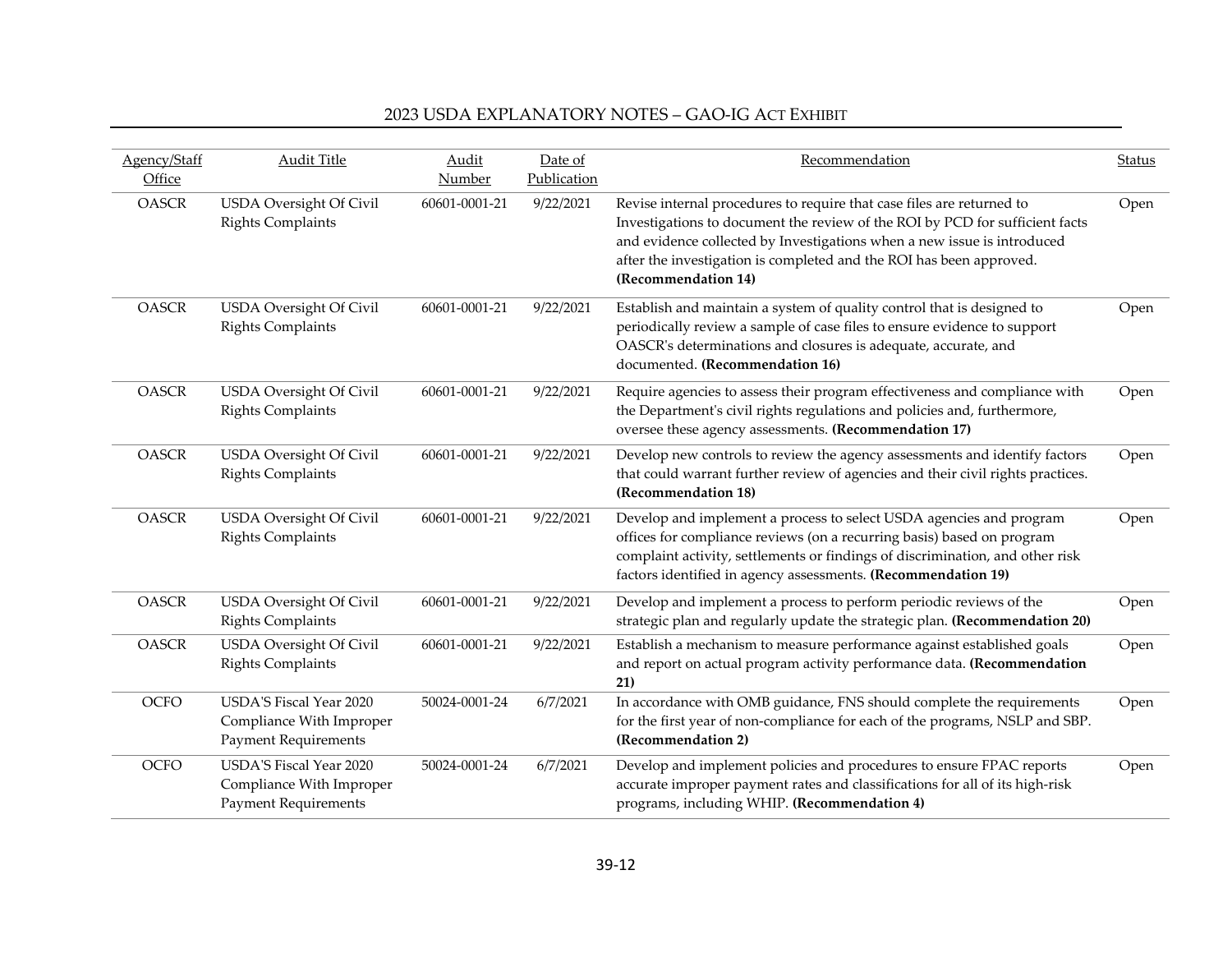| Agency/Staff | Audit Title                                                                               | Audit         | Date of     | Recommendation                                                                                                                                                                                                                                       | Status |
|--------------|-------------------------------------------------------------------------------------------|---------------|-------------|------------------------------------------------------------------------------------------------------------------------------------------------------------------------------------------------------------------------------------------------------|--------|
| Office       |                                                                                           | Number        | Publication |                                                                                                                                                                                                                                                      |        |
| <b>OCFO</b>  | <b>USDA'S Fiscal Year 2020</b><br>Compliance With Improper<br><b>Payment Requirements</b> | 50024-0001-24 | 6/7/2021    | In accordance with OMB guidance, FSA should complete the requirements<br>for the first year of non-compliance for each of the programs: LFP, NAP,<br>Harvey-ECP, and WHIP. (Recommendation 1)                                                        | Open   |
| OCIO         | FY 2020 Federal Information<br>Security Modernization Act<br>Audit                        | 50503-0003-12 | 10/29/2020  | We recommend the Department incorporate tools from DHS CDM Phase 2<br>and establish an ICAM steering committee to oversee the enterprise-level<br>ICAM approach. (Recommendation 7)                                                                  | Open   |
| <b>REE</b>   | <b>USDA Research Integrity</b><br>And Capacity                                            | 84801-0001-22 | 12/8/2020   | USDA REE needs to identify and implement a standard mechanism across<br>all REE agencies to enhance both USDA's and the public's ability to identify<br>REE agencies' publications from USDA-funded research by subject areas.<br>(Recommendation 1) | Open   |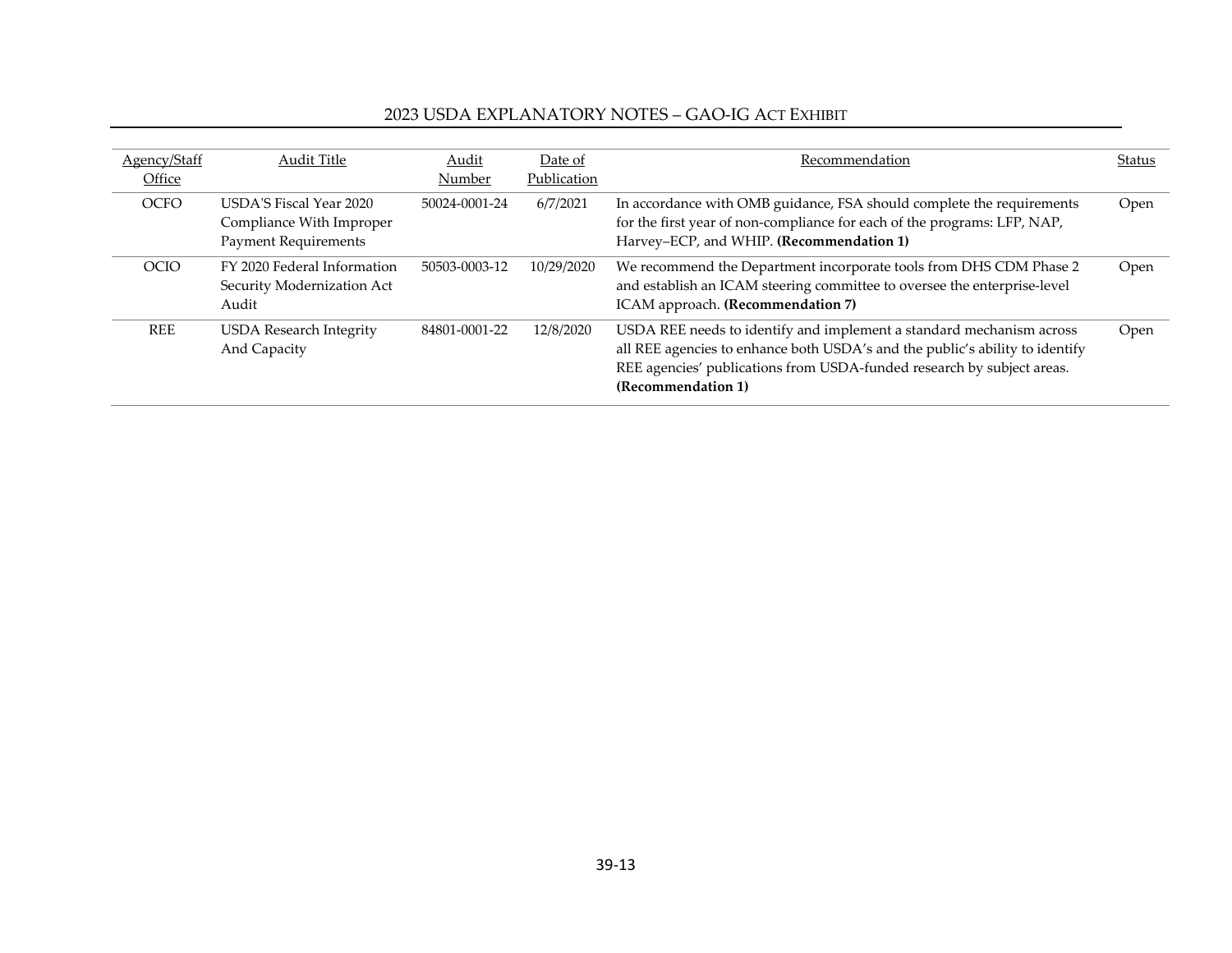#### **GAO Recommendations**

# *Table GAO-IG Act-2. Open GAO Audit Recommendations*

<span id="page-13-0"></span>

| Agency/Staff<br>Office | <b>Audit Title</b>                                                                                                              | <b>Audit Number</b> | Date of<br>Publication | Recommendation                                                                                                                                                                                                                                                                                                                                                                                                                                      | Status |
|------------------------|---------------------------------------------------------------------------------------------------------------------------------|---------------------|------------------------|-----------------------------------------------------------------------------------------------------------------------------------------------------------------------------------------------------------------------------------------------------------------------------------------------------------------------------------------------------------------------------------------------------------------------------------------------------|--------|
| RD                     | Rural Housing Service:<br>Opportunities Exist to<br>Strengthen Farm Labor<br>Housing Program Management<br>and Oversight        | GAO-11-329          | 3/30/2011              | To better ensure that requirements for tenant eligibility are met<br>across the FLH portfolio, the Secretary of Agriculture should direct<br>the Administrator of RHS to require its loan servicers to use the<br>Systematic Alien Verification and Entitlements (SAVE) program<br>administered by the Department of Homeland Security to verify<br>tenant's residency status during supervisory reviews.<br>(Recommendation 3)                     | Open   |
| RD                     | <b>Rural Housing Service:</b><br>Opportunities Exist to<br>Strengthen Farm Labor<br>Housing Program Management<br>and Oversight | GAO-11-329          | 3/30/2011              | The Secretary of Agriculture should direct the Administrator of<br>RHS to better utilize available data on demand for the FLH<br>program--such as systematically reviewing local market analyses,<br>further analyzing occupancy data on a statewide, regional, or<br>national level, and retaining and analyzing application information-<br>-to help target available funding to areas of greatest need.<br>(Recommendation 7)                    | Open   |
| <b>FSA</b>             | Farm Programs: Additional<br>Steps Needed to Help Prevent<br>Payments to Participants<br>Whose Incomes Exceed Limits            | GAO-13-741          | 8/29/2013              | To further improve agency controls that help prevent payments to<br>participants whose incomes exceed eligibility limits, the Secretary of<br>Agriculture should direct the Administrator of FSA to implement a<br>process to verify that accountants' and attorneys' statements<br>accurately reflect participants' incomes as reported on income tax<br>returns and supporting documentation or other equivalent<br>documents. (Recommendation 2) | Open   |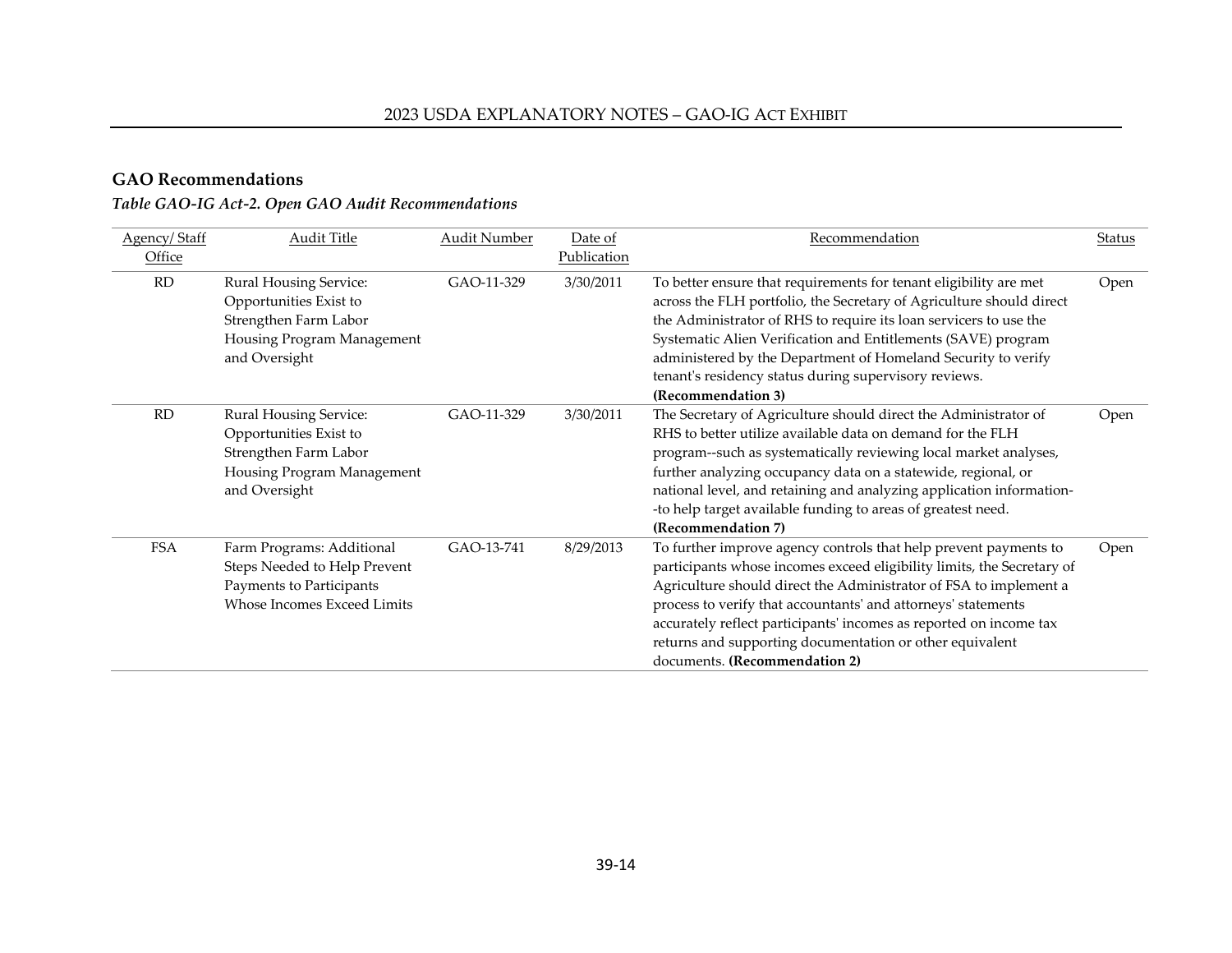| Agency/Staff<br>Office | <b>Audit Title</b>                                                                                                                                                   | <b>Audit Number</b> | Date of<br>Publication | Recommendation                                                                                                                                                                                                                                                                                                                                                                                                                                                                                                                                                                                                                                       | Status |
|------------------------|----------------------------------------------------------------------------------------------------------------------------------------------------------------------|---------------------|------------------------|------------------------------------------------------------------------------------------------------------------------------------------------------------------------------------------------------------------------------------------------------------------------------------------------------------------------------------------------------------------------------------------------------------------------------------------------------------------------------------------------------------------------------------------------------------------------------------------------------------------------------------------------------|--------|
| RD                     | Native American Housing:<br>Additional Actions Needed to<br><b>Better Support Tribal Efforts</b>                                                                     | GAO-14-255          | 3/27/2014              | To increase consistency and reduce time and predevelopment cost<br>for NAHASDA grant recipients, an interagency effort similar to that<br>of the federal infrastructure task force but specific to tribal housing<br>should be initiated with participants from the Indian Health Service,<br>HUD, Department of the Interior, and the U.S. Department of<br>Agriculture to develop and implement a coordinated environmental<br>review process for all agencies overseeing tribal housing<br>development. In addition, the agencies should determine if it would<br>be appropriate to designate a lead agency in this effort.<br>(Recommendation 1) | Open   |
| DM/OHRM                | U.S. Department of<br>Agriculture: Workforce<br>Decisions Could Benefit from<br>Better Linkage to Missions and<br>Use of Leading Practices                           | GAO-14-288          | 3/31/2014              | To ensure appropriate levels of employees' supervision and<br>guidance for the workforces of USDA's service center agencies,<br>consistent with OPM guidance, the Secretary of Agriculture,<br>through the Chief Human Capital Officer, should revise<br>departmental policy targeting a uniform supervisory ratio so that<br>the service center agencies can identify appropriate supervisory<br>ratios based on a documented analysis of their specific customer<br>needs and workload distribution. (Recommendation 1)                                                                                                                            | Open   |
| OCIO                   | <b>Information Technology</b><br>Reform: Billions of Dollars in<br>Savings Have Been Realized,<br>but Agencies Need to Complete<br>Reinvestment Plans                | GAO-15-617          | 9/15/2015              | To improve the department's IT savings reinvestment plans, the<br>Secretary of Agriculture should direct the CIO to ensure that the<br>department's integrated data collection submission to OMB<br>includes, for all reported initiatives, complete plans to reinvest any<br>resulting cost savings and avoidances from OMB-directed IT<br>reform-related efforts. (Recommendation 3)                                                                                                                                                                                                                                                               | Open   |
| <b>OBPA</b>            | Managing for Results: Greater<br>Transparency Needed in Public<br>Reporting on the Quality of<br>Performance Information for<br>Selected Agencies' Priority<br>Goals | GAO-15-788          | 9/10/2015              | To improve the public reporting about how agencies are ensuring<br>the quality of performance information used to measure progress<br>towards their priority goals, the Secretaries of Agriculture, Defense,<br>Homeland Security, Interior, and Labor, and the Administrator of<br>NASA should more fully address GPRAMA requirements and<br>OMB guidance by working with OMB to describe on<br>Performance.gov how they are ensuring the quality of performance<br>information used to measure progress towards their APGs.<br>(Recommendation 2)                                                                                                  | Open   |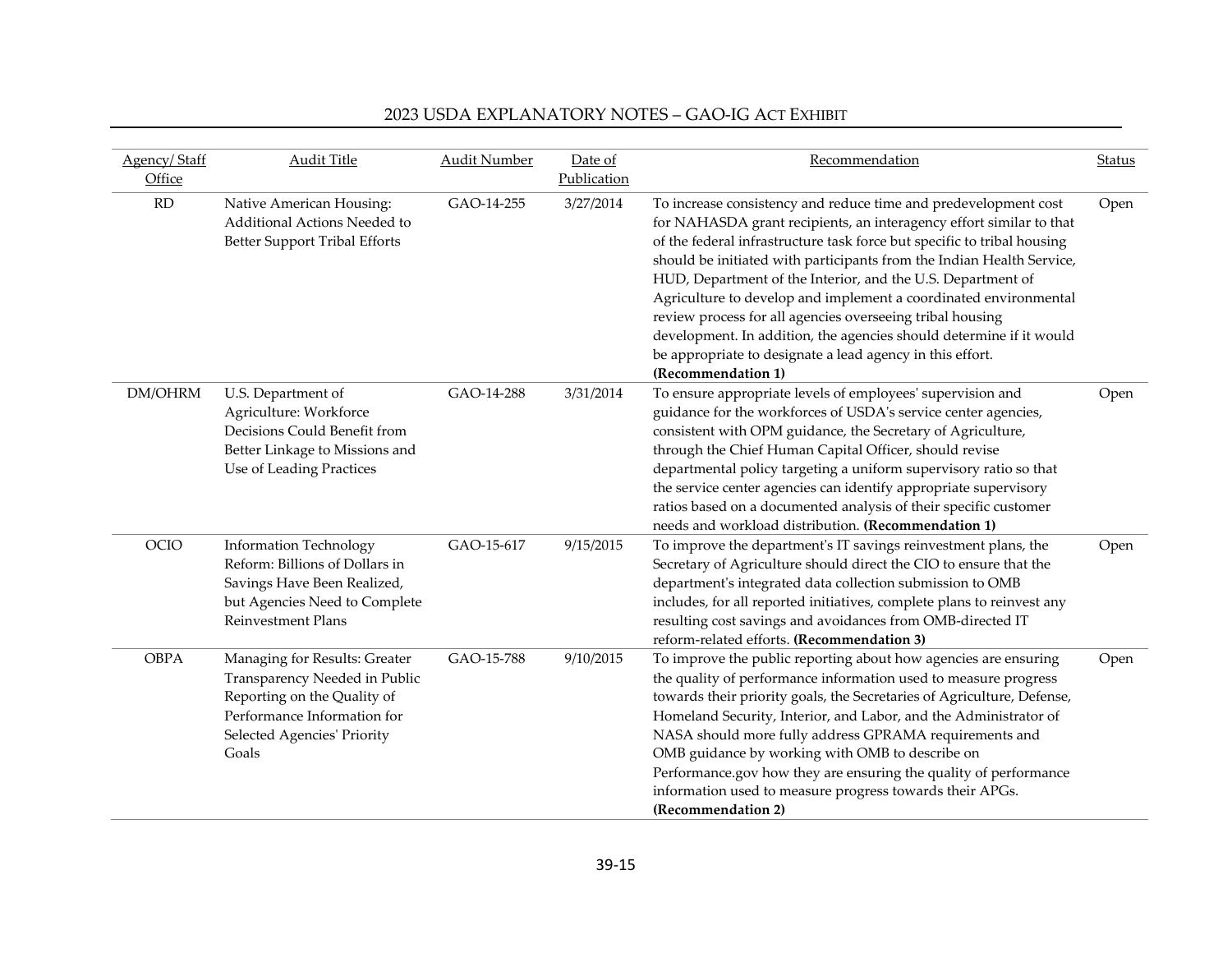| Agency/Staff<br>Office | <b>Audit Title</b>                                                                                                                                                   | <b>Audit Number</b> | Date of<br>Publication | Recommendation                                                                                                                                                                                                                                                                                                                                                                                                                                                                                                                                   | <b>Status</b> |
|------------------------|----------------------------------------------------------------------------------------------------------------------------------------------------------------------|---------------------|------------------------|--------------------------------------------------------------------------------------------------------------------------------------------------------------------------------------------------------------------------------------------------------------------------------------------------------------------------------------------------------------------------------------------------------------------------------------------------------------------------------------------------------------------------------------------------|---------------|
| <b>OBPA</b>            | Managing for Results: Greater<br>Transparency Needed in Public<br>Reporting on the Quality of<br>Performance Information for<br>Selected Agencies' Priority<br>Goals | GAO-15-788          | 9/10/2015              | To improve the public reporting about how agencies are ensuring<br>the quality of performance information used to measure progress<br>towards their priority goals, the Secretaries of Agriculture, Defense,<br>Interior, and Labor, and the Administrator of NASA should more<br>fully address GPRAMA requirements and OMB guidance by<br>describing in their agencies' annual performance plans and reports<br>how they are ensuring the quality of performance information used<br>to measure progress towards their APGs. (Recommendation 7) | Open          |
| <b>NRE</b>             | Hardrock Mining: BLM and<br>Forest Service Have Taken<br>Some Actions to Expedite the<br>Mine Plan Review Process but<br>Could Do More                               | GAO-16-165          | 1/21/2016              | To ensure effective oversight, strengthen internal controls, and<br>address challenges associated with the hardrock mine plan review<br>process, the Secretary of Agriculture should direct the Chief of the<br>Forest Service to issue a rule that establishes a fee structure for<br>hardrock mine plan processing activities and request the authority<br>from the Congress to retain any fees it collects. (Recommendation<br>2)                                                                                                             | Open          |
| RD                     | Rural Housing Service: Actions<br>Needed to Strengthen<br>Management of the Single<br>Family Mortgage Guarantee<br>Program                                           | GAO-16-193          | 3/31/2016              | To improve compliance with OMB Circular A-129 standards and<br>strengthen management and oversight of the guarantee program,<br>and to enhance screening of loan guarantee applicants, the Secretary<br>of Agriculture should direct the Undersecretary for Rural<br>Development to complete steps to obtain access to Treasury's Do<br>Not Pay portal and establish policies and procedures to deny loan<br>guarantees to applicants who are subject to administrative offsets<br>for delinquent child support payments. (Recommendation 1)     | Open          |
| $\rm RD$               | Rural Housing Service: Actions<br>Needed to Strengthen<br>Management of the Single<br>Family Mortgage Guarantee<br>Program                                           | GAO-16-193          | 3/31/2016              | To improve compliance with OMB Circular A-129 standards and<br>strengthen management and oversight of the guarantee program,<br>and to strengthen oversight of lenders and servicers, the Secretary<br>of Agriculture should direct the Undersecretary for Rural<br>Development to develop and publish in the Federal Register<br>qualification requirements for the principal officers of lenders and<br>servicers seeking initial or continued approval to participate in the<br>guarantee program. (Recommendation 2)                         | Open          |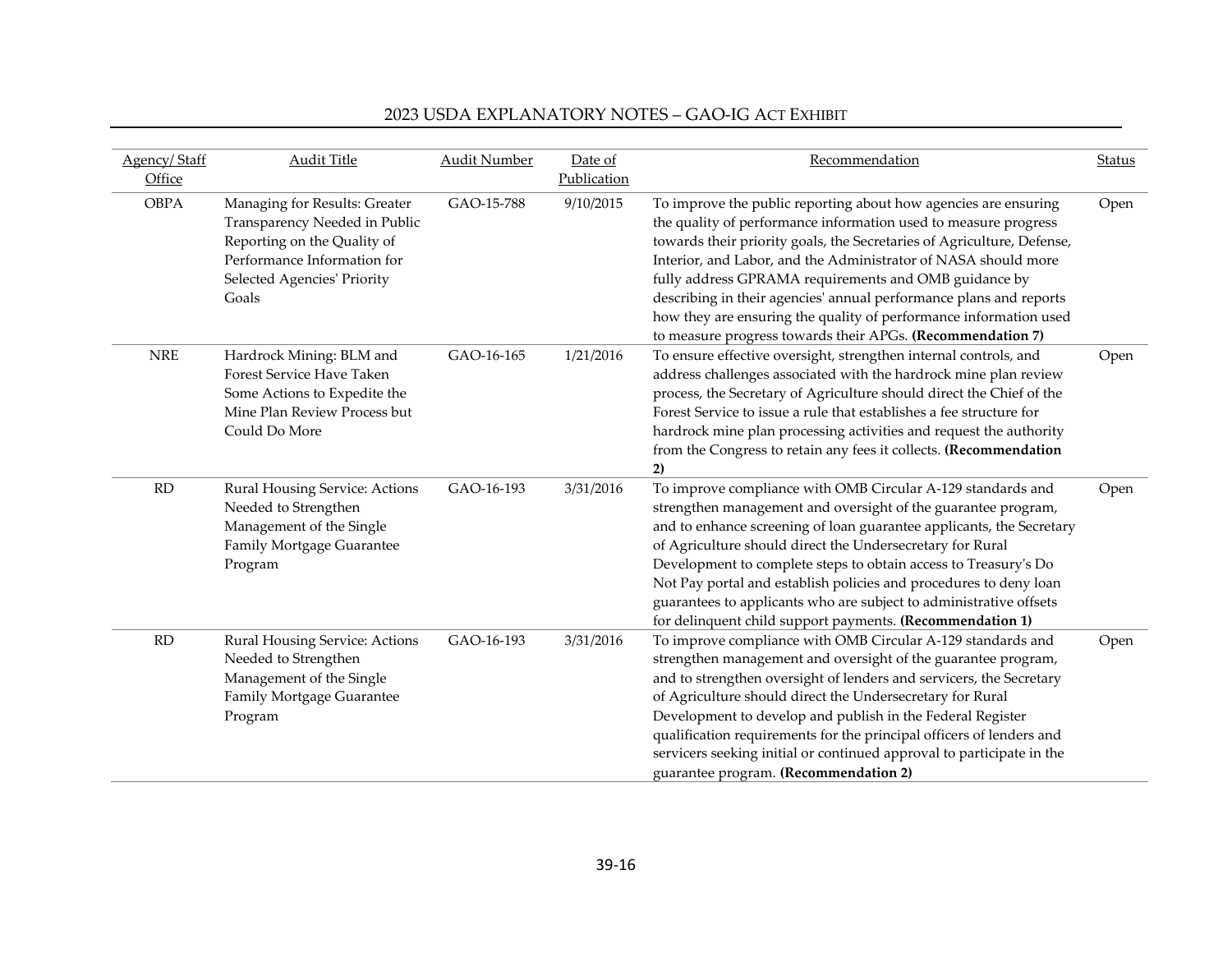| Agency/Staff<br>Office | <b>Audit Title</b>                                                                                                         | <b>Audit Number</b> | Date of<br>Publication | Recommendation                                                                                                                                                                                                                                                                                                                                                                                                                                                                                                                                                                 | Status |
|------------------------|----------------------------------------------------------------------------------------------------------------------------|---------------------|------------------------|--------------------------------------------------------------------------------------------------------------------------------------------------------------------------------------------------------------------------------------------------------------------------------------------------------------------------------------------------------------------------------------------------------------------------------------------------------------------------------------------------------------------------------------------------------------------------------|--------|
| RD                     | Rural Housing Service: Actions<br>Needed to Strengthen<br>Management of the Single<br>Family Mortgage Guarantee<br>Program | GAO-16-193          | 3/31/2016              | To improve compliance with OMB Circular A-129 standards and<br>strengthen management and oversight of the guarantee program,<br>and to strengthen oversight of lenders and servicers, the Secretary<br>of Agriculture should direct the Undersecretary for Rural<br>Development to develop and publish in the Federal Register capital<br>and financial requirements for guarantee program lenders that are<br>not regulated by a federal financial institution regulatory agency.<br>(Recommendation 3)                                                                       | Open   |
| RD                     | Rural Housing Service: Actions<br>Needed to Strengthen<br>Management of the Single<br>Family Mortgage Guarantee<br>Program | GAO-16-193          | 3/31/2016              | To improve compliance with OMB Circular A-129 standards and<br>strengthen management and oversight of the guarantee program,<br>and to strengthen risk assessment and reporting, the Secretary of<br>Agriculture should direct the Undersecretary for Rural<br>Development to improve performance measures comparing RHS<br>and the Federal Housing Administration loan performance,<br>potentially by making comparisons on a cohort basis and limiting<br>comparisons to loans made in similar geographic areas.<br>(Recommendation 8)                                       | Open   |
| RD                     | Rural Housing Service: Actions<br>Needed to Strengthen<br>Management of the Single<br>Family Mortgage Guarantee<br>Program | GAO-16-193          | 3/31/2016              | To improve compliance with OMB Circular A-129 standards and<br>strengthen management and oversight of the guarantee program,<br>and to strengthen risk assessment and reporting, the Secretary of<br>Agriculture should direct the Undersecretary for Rural<br>Development to develop risk thresholds for the guarantee program,<br>potentially in the form of maximum portfolio- or loan-level loss<br>tolerances. (Recommendation 9)                                                                                                                                         | Open   |
| <b>NRE</b>             | Bee Health: USDA and EPA<br>Should Take Additional<br>Actions to Address Threats to<br><b>Bee Populations</b>              | GAO-16-220          | 2/10/2016              | To improve the effectiveness of federal efforts to monitor wild,<br>native bee populations, the Secretary of Agriculture, as a co-chair of<br>the White House Pollinator Health Task Force, should coordinate<br>with other Task Force agencies that have monitoring responsibilities<br>to develop a mechanism, such as a federal monitoring plan, that<br>would (1) establish roles and responsibilities of lead and support<br>agencies, (2) establish shared outcomes and goals, and (3) obtain<br>input from relevant stakeholders, such as states. (Recommendation<br>1) | Open   |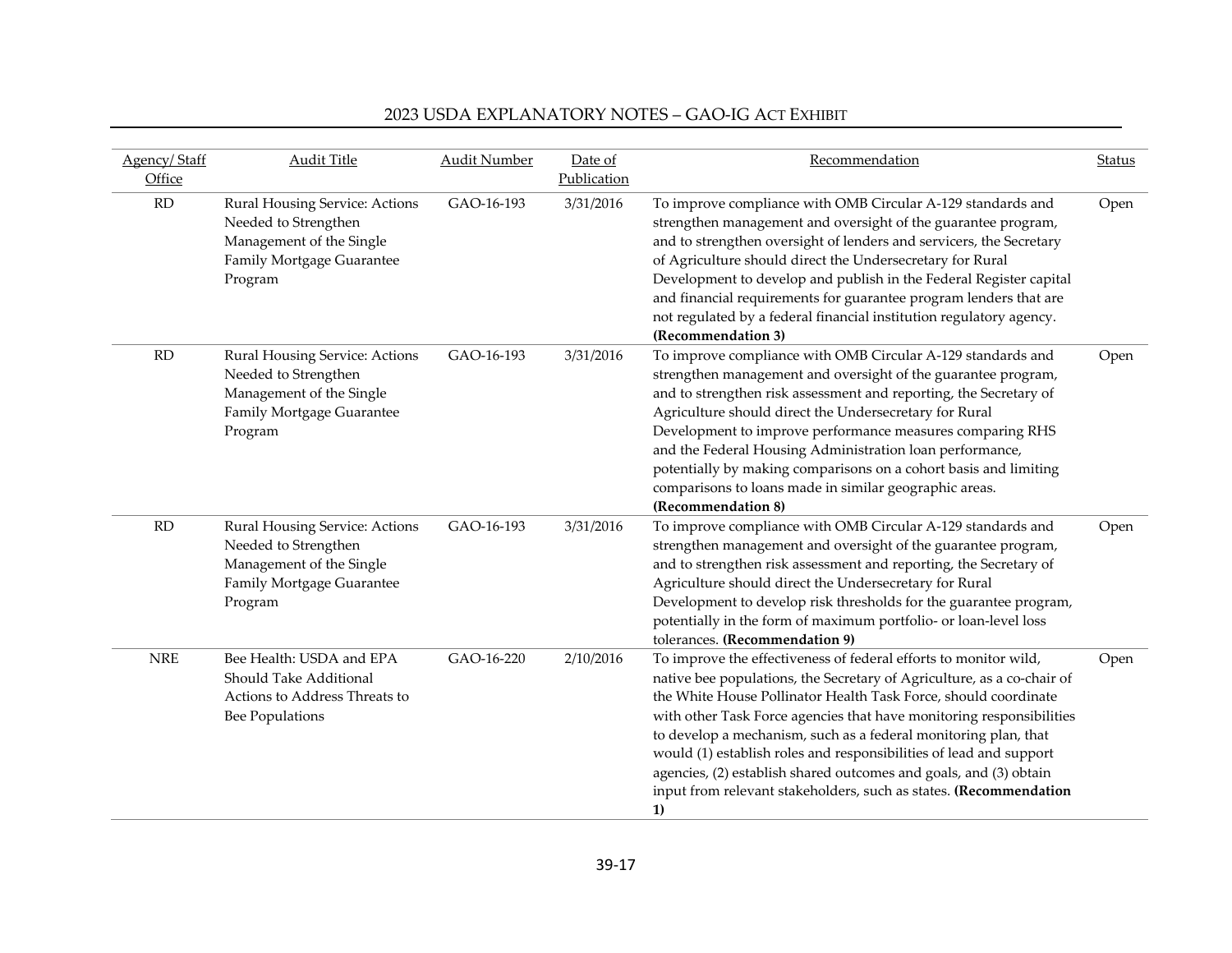| Agency/Staff<br>Office | <b>Audit Title</b>                                                                                                                                             | <b>Audit Number</b> | Date of<br>Publication | Recommendation                                                                                                                                                                                                                                                                                                                                                                                                                                                                                                                                                                                                                                                                                                                  | Status |
|------------------------|----------------------------------------------------------------------------------------------------------------------------------------------------------------|---------------------|------------------------|---------------------------------------------------------------------------------------------------------------------------------------------------------------------------------------------------------------------------------------------------------------------------------------------------------------------------------------------------------------------------------------------------------------------------------------------------------------------------------------------------------------------------------------------------------------------------------------------------------------------------------------------------------------------------------------------------------------------------------|--------|
| <b>NRE&amp;NASS</b>    | <b>Genetically Engineered Crops:</b><br><b>USDA</b> Needs to Enhance<br>Oversight and Better<br>Understand Impacts of<br>Unintended Mixing with Other<br>Crops | GAO-16-241          | 3/15/2016              | To improve USDA's ability to better understand the economic<br>impacts of unintended mixing of GE and other crops, the Secretary<br>of Agriculture should direct the Administrator of the National<br>Agricultural Statistics Service (NASS) to work with all relevant<br>USDA stakeholders, including APHIS and the Organic Working<br>Group, to determine what additional information should be sought<br>in future organic surveys, such as the costs of reshipping and re-<br>storing shipments rejected because of unintended GE presence, as<br>well as the costs associated with finding new buyers for such<br>shipments. (Recommendation 2)                                                                            | Open   |
| <b>NRE&amp;NASS</b>    | <b>Genetically Engineered Crops:</b><br><b>USDA</b> Needs to Enhance<br>Oversight and Better<br>Understand Impacts of<br>Unintended Mixing with Other<br>Crops | GAO-16-241          | 3/15/2016              | To improve USDA's ability to better understand the economic<br>impacts of unintended mixing of GE and other crops, the Secretary<br>of Agriculture should direct the Administrator of NASS to include<br>producers, growing identity-preserved crops, in addition to organic<br>producers in USDA's survey efforts. (Recommendation 3)                                                                                                                                                                                                                                                                                                                                                                                          | Open   |
| <b>APHIS</b>           | High-Containment<br>Laboratories: Comprehensive<br>and Up-to-Date Policies and<br>Stronger Oversight<br>Mechanisms Needed to<br><b>Improve Safety</b>          | GAO-16-305          | 3/21/2016              | To ensure that federal departments and agencies have<br>comprehensive and up-to-date policies and stronger oversight<br>mechanisms in place for managing hazardous biological agents in<br>high-containment laboratories and are fully addressing weaknesses<br>identified after laboratory safety lapses, the Secretary of Agriculture<br>should review and update outdated department policies for<br>managing hazardous biological agents in high-containment<br>laboratories and direct the Administrators of the Animal and Plant<br>Health Inspection Service (APHIS) and Agricultural Research<br>Service to update their policies and, in the case of APHIS, establish a<br>regular review schedule. (Recommendation 2) | Open   |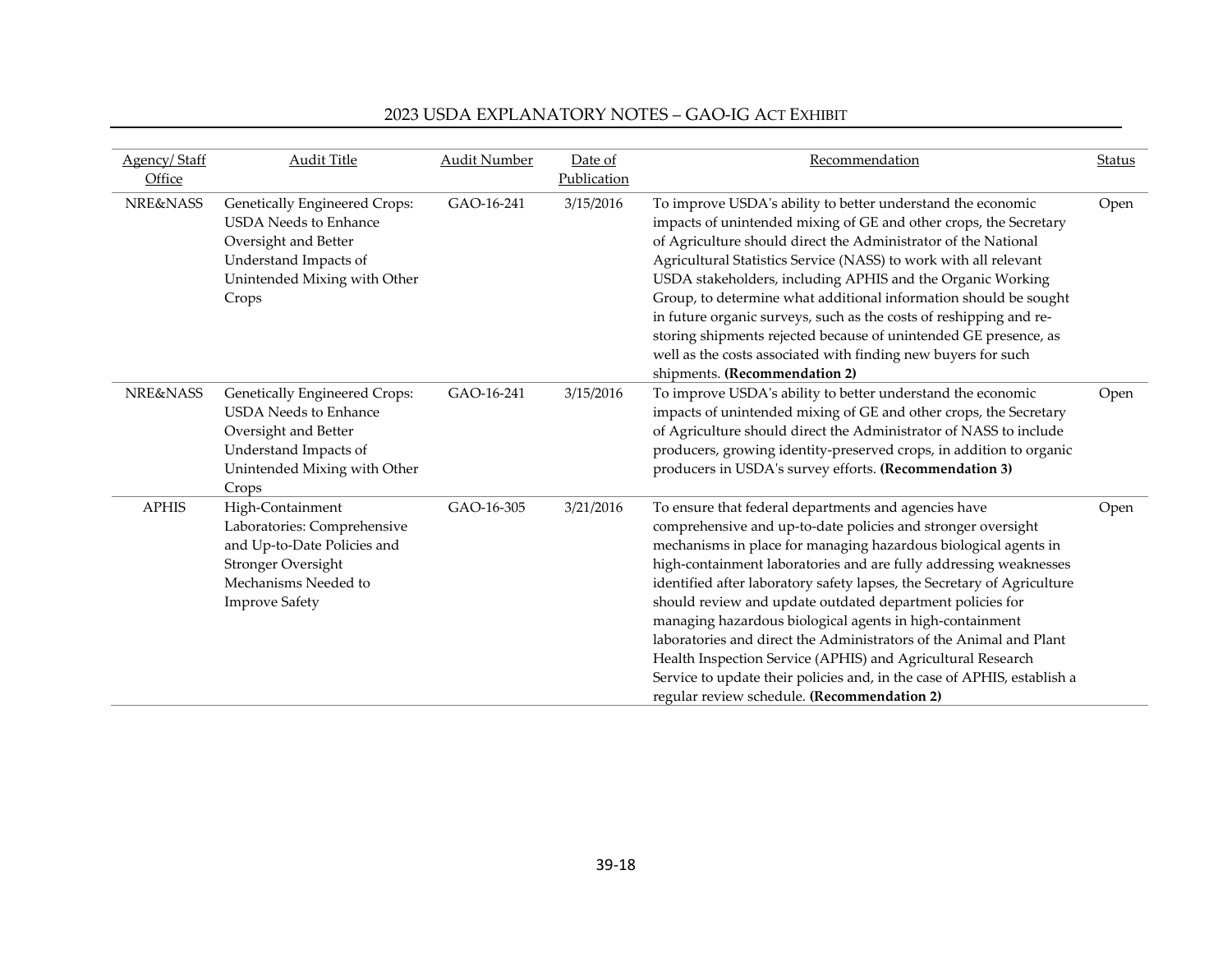| Agency/Staff | <b>Audit Title</b>            | <b>Audit Number</b> | Date of     | Recommendation                                                        | <b>Status</b> |
|--------------|-------------------------------|---------------------|-------------|-----------------------------------------------------------------------|---------------|
| Office       |                               |                     | Publication |                                                                       |               |
| OCIO         | Information Technology:       | GAO-16-468          | 5/25/2016   | To address obsolete IT investments in need of modernization or        | Open          |
|              | Federal Agencies Need to      |                     |             | replacement, the Secretaries of Agriculture, Commerce, Defense,       |               |
|              | Address Aging Legacy Systems  |                     |             | Energy, Health and Human Services, Homeland Security, State, the      |               |
|              |                               |                     |             | Treasury, Transportation, and Veterans Affairs; the Attorney          |               |
|              |                               |                     |             | General; and the Commissioner of Social Security should direct        |               |
|              |                               |                     |             | their respective agency CIOs to identify and plan to modernize or     |               |
|              |                               |                     |             | replace legacy systems as needed and consistent with OMB's draft      |               |
|              |                               |                     |             | guidance, including time frames, activities to be performed, and      |               |
|              |                               |                     |             | functions to be replaced or enhanced. (Recommendation 6)              |               |
| <b>NRE</b>   | Unauthorized Grazing: Actions | GAO-16-559          | 7/7/2016    | To improve the effectiveness of the Forest Service's efforts to track | Open          |
|              | Needed to Improve Tracking    |                     |             | and deter unauthorized grazing, the Secretary of Agriculture should   |               |
|              | and Deterrence Efforts        |                     |             | direct the Chief of the Forest Service to adopt an unauthorized       |               |
|              |                               |                     |             | grazing penalty structure that is based, similar to BLM's, on the     |               |
|              |                               |                     |             | current commercial value of forage. (Recommendation 6)                |               |
| <b>FNS</b>   | Single Audits: Improvements   | GAO-17-159          | 2/16/2017   | The Secretary of Agriculture should direct the Under Secretary for    | Open          |
|              | Needed in Selected Agencies'  |                     |             | Food, Nutrition, and Consumer Services to design policies and         |               |
|              | Oversight of Federal Awards   |                     |             | procedures to reasonably assure that all award recipients required    |               |
|              |                               |                     |             | to submit single audit reports do so in accordance with OMB           |               |
|              |                               |                     |             | guidance. (Recommendation 1)                                          |               |
| ${\rm FNS}$  | Single Audits: Improvements   | GAO-17-159          | 2/16/2017   | The Secretary of Agriculture should direct the Under Secretary for    | Open          |
|              | Needed in Selected Agencies'  |                     |             | Food, Nutrition, and Consumer Services to revise policies and         |               |
|              | Oversight of Federal Awards   |                     |             | procedures to reasonably assure that management decisions contain     |               |
|              |                               |                     |             | the required elements and are issued timely in accordance with        |               |
|              |                               |                     |             | OMB guidance. (Recommendation 2)                                      |               |
| <b>FNS</b>   | Single Audits: Improvements   | GAO-17-159          | 2/16/2017   | The Secretary of Agriculture should direct the Under Secretary for    | Open          |
|              | Needed in Selected Agencies'  |                     |             | Food, Nutrition, and Consumer Services to design and implement        |               |
|              | Oversight of Federal Awards   |                     |             | policies and procedures for identifying and managing high-risk and    |               |
|              |                               |                     |             | recurring single audit findings using a risk-based approach.          |               |
|              |                               |                     |             | (Recommendation 3)                                                    |               |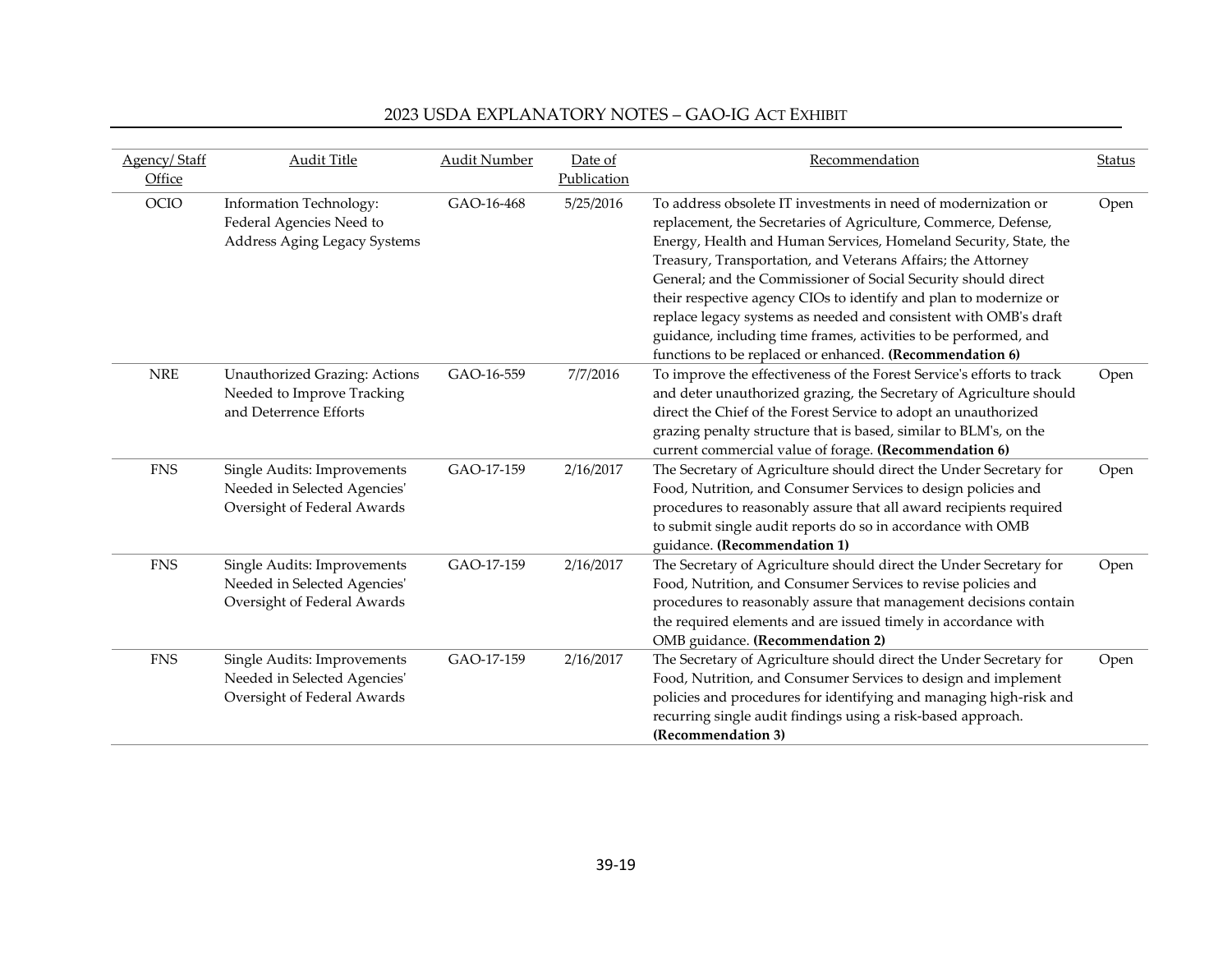| Agency/Staff<br>Office | <b>Audit Title</b>                                                                                                                       | <b>Audit Number</b> | Date of<br>Publication | Recommendation                                                                                                                                                                                                                                                                                                                                                                                                | <b>Status</b> |
|------------------------|------------------------------------------------------------------------------------------------------------------------------------------|---------------------|------------------------|---------------------------------------------------------------------------------------------------------------------------------------------------------------------------------------------------------------------------------------------------------------------------------------------------------------------------------------------------------------------------------------------------------------|---------------|
| <b>FNS</b>             | Single Audits: Improvements<br>Needed in Selected Agencies'<br>Oversight of Federal Awards                                               | GAO-17-159          | 2/16/2017              | The Secretary of Agriculture should direct the Under Secretary for<br>Rural Development to design policies and procedures to reasonably<br>assure that all award recipients required to submit single audit<br>reports do so in accordance with OMB guidance. (Recommendation<br>4)                                                                                                                           | Open          |
| <b>FNS</b>             | Single Audits: Improvements<br>Needed in Selected Agencies'<br>Oversight of Federal Awards                                               | GAO-17-159          | 2/16/2017              | The Secretary of Agriculture should direct the Under Secretary for<br>Rural Development to revise policies and procedures to reasonably<br>assure that management decisions contain the required elements<br>and are issued timely in accordance with OMB guidance.<br>(Recommendation 5)                                                                                                                     | Open          |
| <b>FNS</b>             | Single Audits: Improvements<br>Needed in Selected Agencies'<br>Oversight of Federal Awards                                               | GAO-17-159          | 2/16/2017              | The Secretary of Agriculture should direct the Under Secretary for<br>Rural Development to design and implement policies and<br>procedures for identifying and managing high-risk and recurring<br>single audit findings using a risk-based approach.<br>(Recommendation 6)                                                                                                                                   | Open          |
| <b>APHIS</b>           | Antibiotic Resistance: More<br>Information Needed to Oversee<br>Use of Medically Important<br>Drugs in Food Animals                      | GAO-17-192          | 3/2/2017               | The Secretary of Agriculture should direct the Administrator of<br>APHIS and the Administrator of the Food Safety and Inspection<br>Service to work with the Director of CDC to develop a framework<br>for deciding when on-farm investigations are warranted during<br>outbreaks. (Recommendation 6)                                                                                                         | Open          |
| <b>NRE&amp;NRCS</b>    | Agricultural Conservation:<br><b>USDA's Environmental Quality</b><br>Incentives Program Could Be<br><b>Improved to Optimize Benefits</b> | GAO-17-225          | 4/13/2017              | To help achieve EQIP's purpose of optimizing environmental<br>benefits, the Secretary of Agriculture should direct the Chief of the<br>Natural Resources Conservation Service to revise guidance on state<br>offices' EQIP allocation processes, stipulating that data on<br>environmental concerns, where available, should be a primary<br>factor influencing allocations within states. (Recommendation 2) | Open          |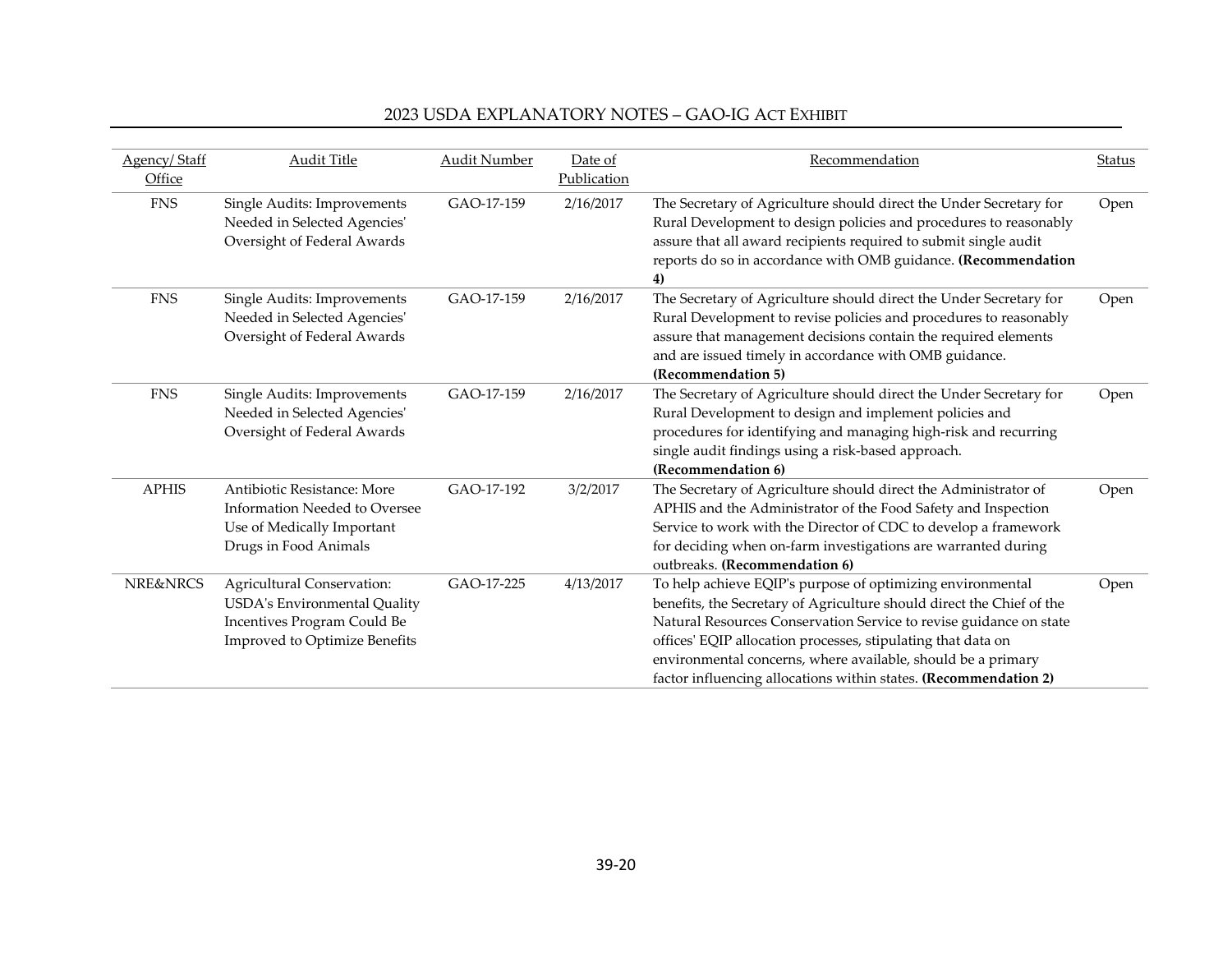| Agency/Staff | <b>Audit Title</b>                    | <b>Audit Number</b> | Date of     | Recommendation                                                      | Status |
|--------------|---------------------------------------|---------------------|-------------|---------------------------------------------------------------------|--------|
| Office       |                                       |                     | Publication |                                                                     |        |
| RD           | Rural Broadband Deployment:           | GAO-17-301          | 4/13/2017   | To improve RUS's management of the Infrastructure Program,          | Open   |
|              | Improved Consistency with             |                     |             | Broadband Program, and Community Connect by more closely            |        |
|              | <b>Leading Practices Could</b>        |                     |             | following leading practices for broadband loan- and grant-program   |        |
|              | Enhance Management of Loan            |                     |             | management, the Secretary of Agriculture should direct RUS to       |        |
|              | and Grant Programs                    |                     |             | establish a timeline for implementing a centralized internal system |        |
|              |                                       |                     |             | for staff to obtain relevant and timely program data for use in     |        |
|              |                                       |                     |             | managing and monitoring loans and grant awards.                     |        |
|              |                                       |                     |             | (Recommendation 4)                                                  |        |
| <b>FSIS</b>  | Imported Seafood Safety: FDA          | GAO-17-443          | 9/15/2017   | The Administrator of FSIS should require as part of an equivalence  | Open   |
|              | and USDA Could Strengthen             |                     |             | determination that countries exporting catfish to the United States |        |
|              | <b>Efforts to Prevent Unsafe Drug</b> |                     |             | include in their residue monitoring plans the drugs of concern to   |        |
|              | Residues                              |                     |             | FSIS and the corresponding maximum residue levels.                  |        |
|              |                                       |                     |             | (Recommendation 3)                                                  |        |
| <b>FSIS</b>  | Imported Seafood Safety: FDA          | GAO-17-443          | 9/15/2017   | The Administrator of FSIS should coordinate and communicate         | Open   |
|              | and USDA Could Strengthen             |                     |             | with FDA in developing drug residue testing methods and             |        |
|              | <b>Efforts to Prevent Unsafe Drug</b> |                     |             | corresponding maximum residue levels for imported catfish that      |        |
|              | Residues                              |                     |             | may also be applicable to other imported seafood.                   |        |
|              |                                       |                     |             | (Recommendation 5)                                                  |        |
| OCIO         | Telecommunications: Agencies          | GAO-17-464          | 9/21/2017   | The Secretary of Agriculture should ensure that the Department's    | Open   |
|              | Need to Apply Transition              |                     |             | Chief Information Officer documents the costs and benefits of       |        |
|              | Planning Practices to Reduce          |                     |             | transition investments, identifies staff resources needed for the   |        |
|              | Potential Delays and Added            |                     |             | remainder of the transition, and analyzes training needs for staff  |        |
|              | Costs                                 |                     |             | assisting with the transition. (Recommendation 5)                   |        |
| OCIO         | Telecommunications: Agencies          | GAO-17-464          | 9/21/2017   | The Secretary of Agriculture should ensure that the Department's    | Open   |
|              | Need to Apply Transition              |                     |             | Chief Information Officer demonstrates that the Department's        |        |
|              | Planning Practices to Reduce          |                     |             | transition goals and measures align with its mission, identifies    |        |
|              | Potential Delays and Added            |                     |             | transition risks related to critical systems and continuity of      |        |
|              | Costs                                 |                     |             | operations, and identifies mission-critical priorities in USDA's    |        |
|              |                                       |                     |             | transition timeline. (Recommendation 6)                             |        |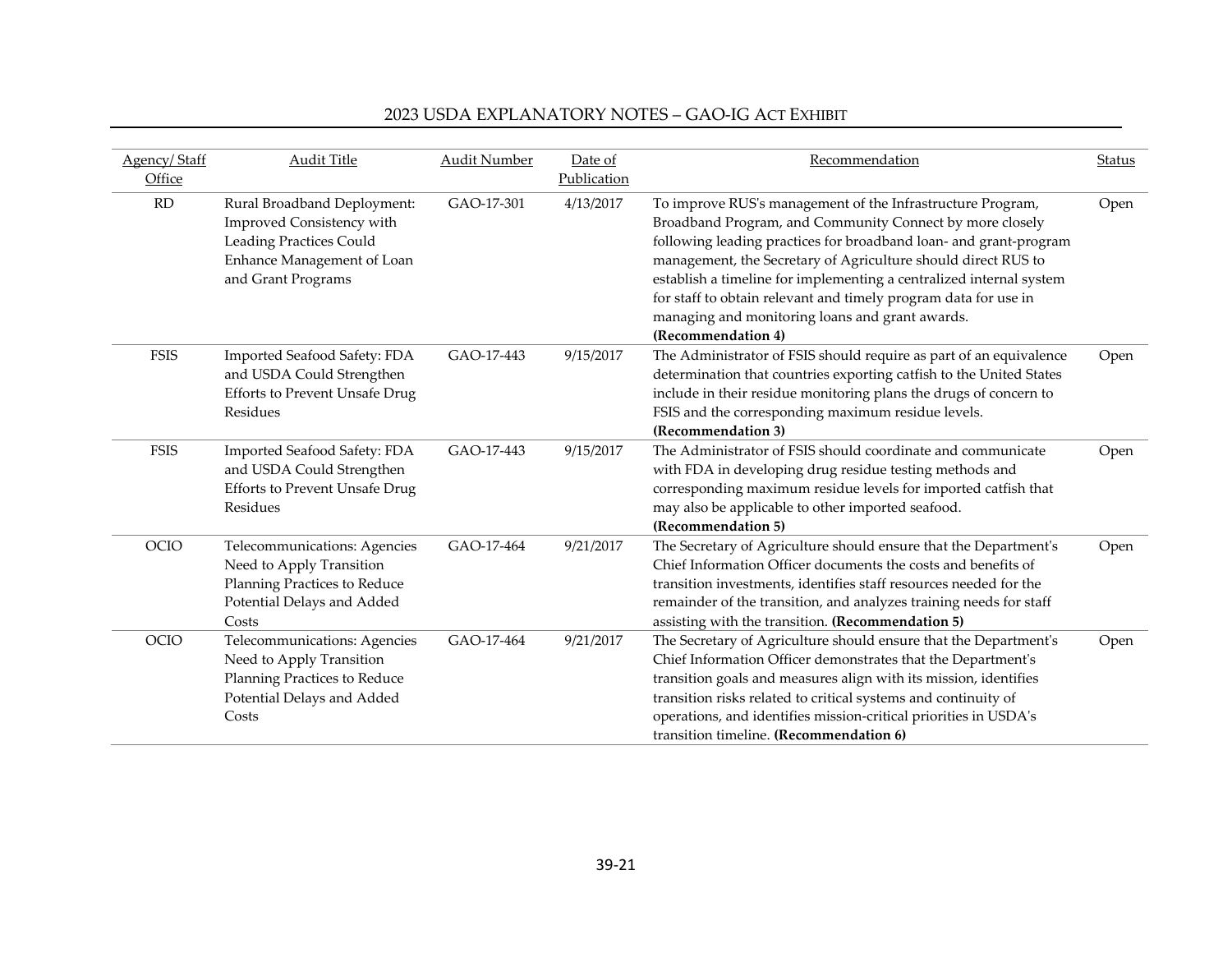| Agency/Staff<br>Office | <b>Audit Title</b>                                                                                                                                                        | <b>Audit Number</b> | Date of<br>Publication | Recommendation                                                                                                                                                                                                                                                                                                                                                                                                                                                                                                                                              | Status |
|------------------------|---------------------------------------------------------------------------------------------------------------------------------------------------------------------------|---------------------|------------------------|-------------------------------------------------------------------------------------------------------------------------------------------------------------------------------------------------------------------------------------------------------------------------------------------------------------------------------------------------------------------------------------------------------------------------------------------------------------------------------------------------------------------------------------------------------------|--------|
| <b>RMA</b>             | Crop Insurance: Opportunities<br>Exist to Improve Program<br>Delivery and Reduce Costs                                                                                    | GAO-17-501          | 7/26/2017              | To reduce year-to-year fluctuations in the administrative and<br>operating expense subsidies that companies receive at the crop,<br>state, and county levels, the Secretary of Agriculture should direct<br>the Administrator of the Risk Management Agency to consider<br>adjusting the administrative and operating expense subsidy<br>calculation method in a way that reduces the effects of changes in<br>premiums caused by changes in crop prices or other factors when it<br>renegotiates the standard reinsurance agreement.<br>(Recommendation 1) | Open   |
| DM/OSDBU               | <b>Small Business Contracting:</b><br>Actions Needed to<br>Demonstrate and Better Review<br>Compliance with Select<br>Requirements for Small<br><b>Business Advocates</b> | GAO-17-675          | 8/25/2017              | To address demonstrated noncompliance with section 15(k) of the<br>Small Business Act, as amended, the Secretary of Agriculture<br>should comply with sections $15(k)(2)$ , (k)(15), and (k)(17) or report<br>to Congress on why the agency has not complied, including seeking<br>any statutory flexibilities or exceptions believed appropriate.<br>(Recommendation 2)                                                                                                                                                                                    | Open   |
| <b>RD</b>              | Rural Housing Service:<br><b>Additional Actions Would</b><br>Help Ensure Reasonableness of<br>Rental Assistance Estimates                                                 | GAO-17-725          | 9/13/2017              | The Administrator of RHS should develop and implement a plan<br>for ongoing monitoring, including testing and evaluation, of the<br>obligation tool using relevant data. (Recommendation 1)                                                                                                                                                                                                                                                                                                                                                                 | Open   |
| RD                     | Rural Housing Service:<br><b>Additional Actions Would</b><br>Help Ensure Reasonableness of<br>Rental Assistance Estimates                                                 | GAO-17-725          | 9/13/2017              | The Administrator of RHS should develop controls to check the<br>reasonableness of rental assistance agreement amounts calculated<br>by the obligation tool. (Recommendation 2)                                                                                                                                                                                                                                                                                                                                                                             | Open   |
| <b>FSIS</b>            | Workplace Safety and Health:<br>Better Outreach, Collaboration,<br>and Information Needed to<br>Help Protect Workers at Meat<br>and Poultry Plants                        | GAO-18-12           | 11/9/2017              | The FSIS Administrator should work with OSHA to assess the<br>implementation of the MOU and make any needed changes to<br>ensure improved collaboration; and set specific timeframes for<br>periodic evaluations of the MOU. (Recommendation 5)                                                                                                                                                                                                                                                                                                             | Open   |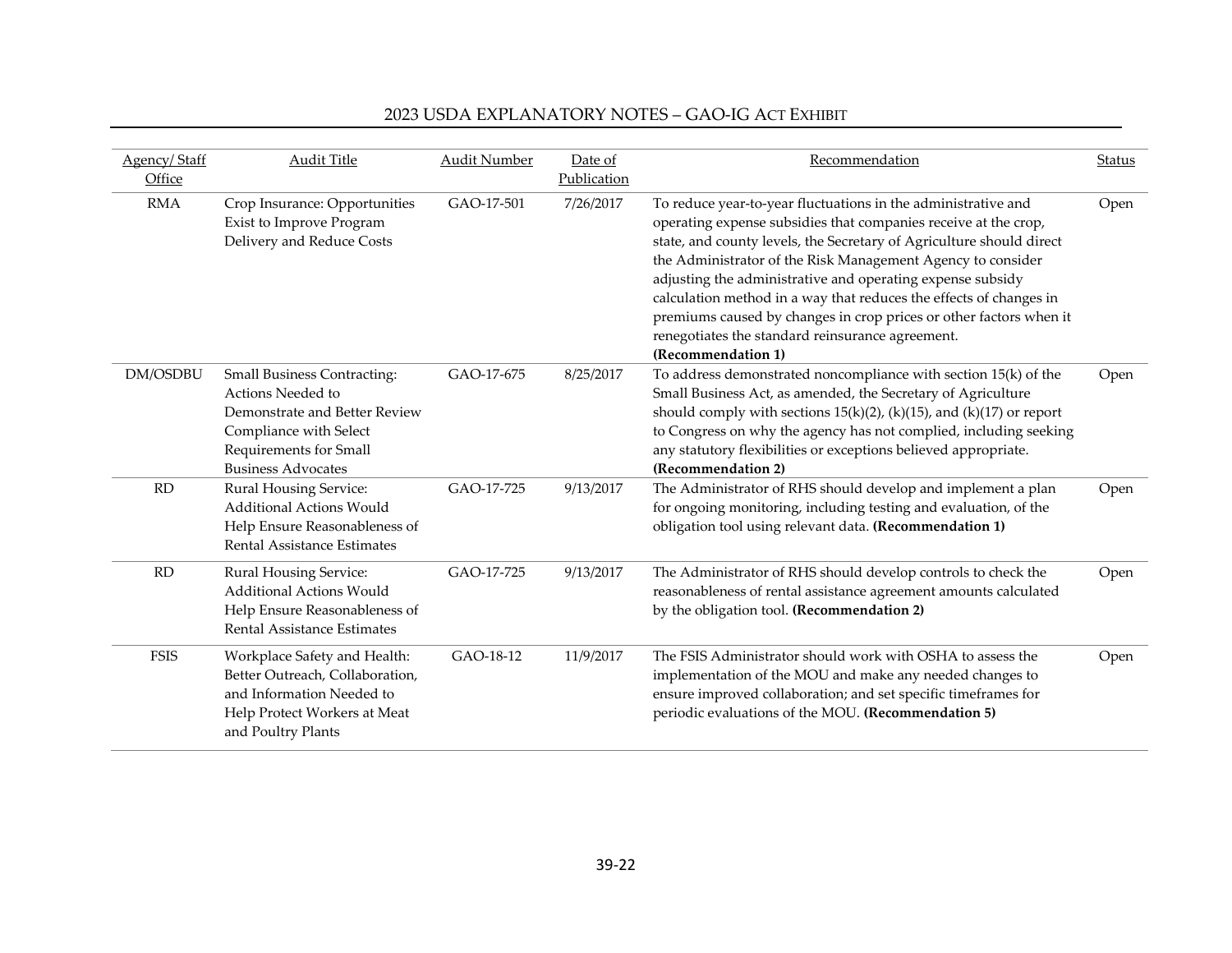| Agency/Staff          | <b>Audit Title</b>                                                                                                                                       | <b>Audit Number</b> | Date of                  | Recommendation                                                                                                                                                                                                                                                                                                                                                                                                                            | Status |
|-----------------------|----------------------------------------------------------------------------------------------------------------------------------------------------------|---------------------|--------------------------|-------------------------------------------------------------------------------------------------------------------------------------------------------------------------------------------------------------------------------------------------------------------------------------------------------------------------------------------------------------------------------------------------------------------------------------------|--------|
| Office<br><b>FSIS</b> | Workplace Safety and Health:<br>Better Outreach, Collaboration,<br>and Information Needed to<br>Help Protect Workers at Meat<br>and Poultry Plants       | GAO-18-12           | Publication<br>11/9/2017 | The FSIS Administrator should develop a process to regularly share<br>the worker safety information it collects during its review of new<br>chemicals with FSIS inspectors, plant management, OSHA, and the<br>Centers for Disease Control and Prevention's National Institute for<br>Occupational Safety and Health (NIOSH). (Recommendation 6)                                                                                          | Open   |
| OCIO                  | Critical Infrastructure<br>Protection: Additional Actions<br>Are Essential for Assessing<br>Cybersecurity Framework<br>Adoption                          | GAO-18-211          | 2/15/2018                | The Secretary of Agriculture, in cooperation with the Secretary of<br>Health and Human Services, should take steps to consult with<br>respective sector partner(s), such as the sector coordinating council<br>(SCC), Department of Homeland Security (DHS) and NIST, as<br>appropriate, to develop methods for determining the level and type<br>of framework adoption by entities across their respective sector.<br>(Recommendation 1) | Open   |
| FAS                   | Inter-American Organizations:<br>U.S. Agencies Support<br>Oversight Mechanisms but<br>Could Enhance Their<br>Monitoring of U.S. Assistance<br>Agreements | GAO-18-219          | 12/29/2017               | The Secretary of Agriculture should ensure that USDA officials have<br>full documentation of required monitoring activities in agreements<br>with inter-American organizations. (Recommendation 3)                                                                                                                                                                                                                                        | Open   |
| <b>FSIS</b>           | Food Safety: USDA Should<br>Take Further Action to Reduce<br>Pathogens in Meat and Poultry<br>Products                                                   | GAO-18-272          | 3/19/2018                | The Administrator of FSIS should set time frames for determining<br>what pathogen standards or additional policies are needed to<br>address pathogens in beef carcasses, ground beef, pork cuts, and<br>ground pork. (Recommendation 2)                                                                                                                                                                                                   | Open   |
| <b>FSIS</b>           | Food Safety: USDA Should<br>Take Further Action to Reduce<br>Pathogens in Meat and Poultry<br>Products                                                   | GAO-18-272          | 3/19/2018                | The Administrator of FSIS should include available information on<br>the effectiveness of on-farm practices to reduce the level of<br>pathogens as it finalizes its guidelines for controlling Salmonella in<br>hogs. (Recommendation 3)                                                                                                                                                                                                  | Open   |
| RD                    | Rural Housing Service: Better<br>Data Controls, Planning, and<br>Additional Options Could Help<br>Preserve Affordable Rental<br>Units                    | GAO-18-285          | 5/17/2018                | The RHS Administrator should establish additional controls to<br>check the accuracy of all loan information entered into RHS<br>information technology systems, to help ensure complete, accurate,<br>and reliable data for estimating rural rental housing property exit<br>dates. (Recommendation 1)                                                                                                                                    | Open   |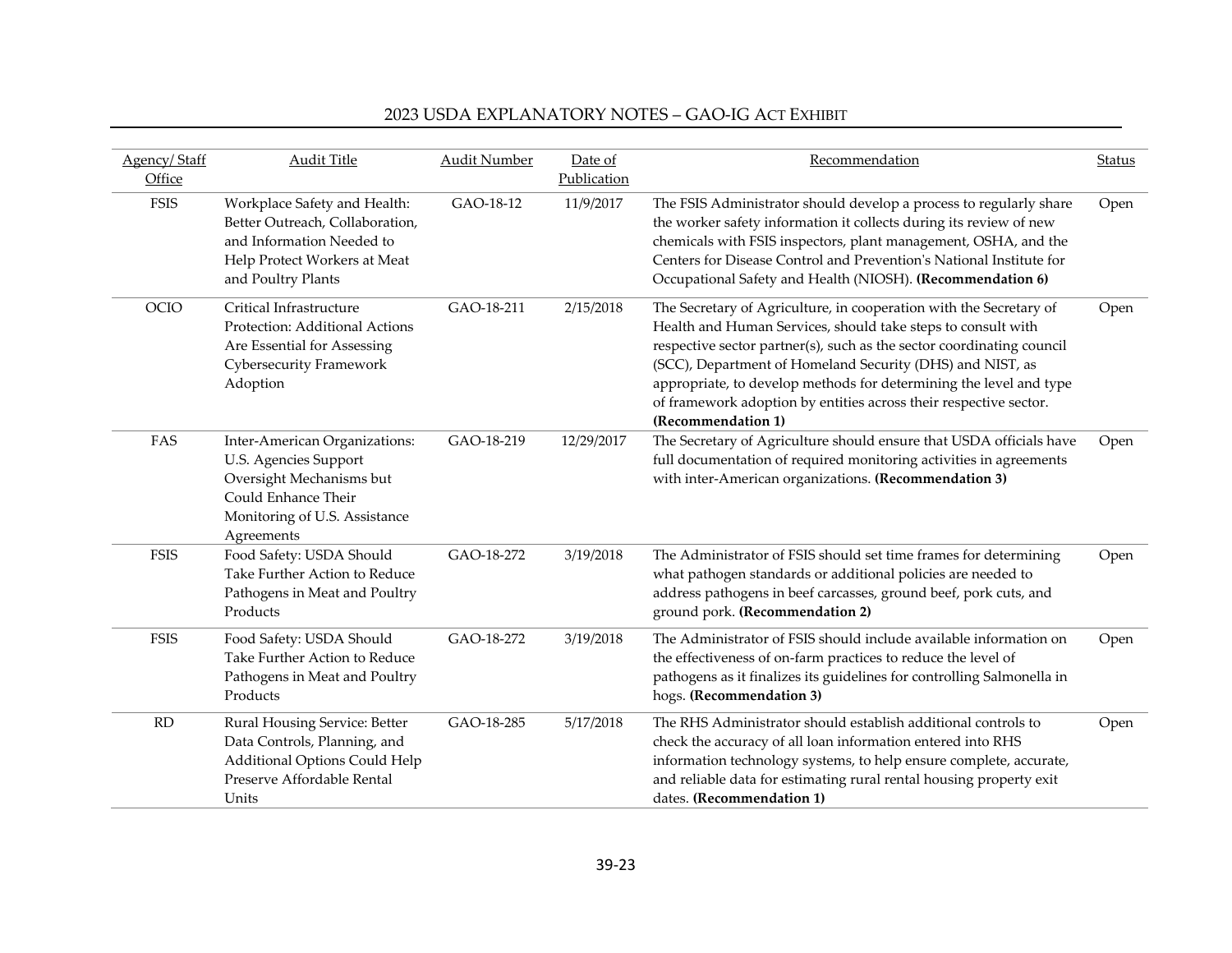| <b>Agency/Staff</b> | <b>Audit Title</b>                                                                                                                                              | <b>Audit Number</b> | Date of     | Recommendation                                                                                                                                                                                                                                                                                                                                                                 | <b>Status</b> |
|---------------------|-----------------------------------------------------------------------------------------------------------------------------------------------------------------|---------------------|-------------|--------------------------------------------------------------------------------------------------------------------------------------------------------------------------------------------------------------------------------------------------------------------------------------------------------------------------------------------------------------------------------|---------------|
| Office              |                                                                                                                                                                 |                     | Publication |                                                                                                                                                                                                                                                                                                                                                                                |               |
| RD                  | Rural Housing Service: Better<br>Data Controls, Planning, and<br>Additional Options Could Help<br>Preserve Affordable Rental<br>Units                           | GAO-18-285          | 5/17/2018   | The RHS Administrator should establish a process to help ensure<br>regular and frequent updates for the preservation tool and its<br>underlying data. (Recommendation 2)                                                                                                                                                                                                       | Open          |
| RD                  | Rural Housing Service: Better<br>Data Controls, Planning, and<br>Additional Options Could Help<br>Preserve Affordable Rental<br>Units                           | GAO-18-285          | 5/17/2018   | The RHS Administrator should establish performance goals and<br>measures for its rural rental housing preservation and rehabilitation<br>efforts and report out these outcomes. (Recommendation 3)                                                                                                                                                                             | Open          |
| RD                  | Rural Housing Service: Better<br>Data Controls, Planning, and<br>Additional Options Could Help<br>Preserve Affordable Rental<br>Units                           | GAO-18-285          | 5/17/2018   | The RHS Administrator should monitor the results of rural rental<br>housing preservation efforts and assess the degree to which those<br>efforts yielded intended outcomes. (Recommendation 4)                                                                                                                                                                                 | Open          |
| RD                  | Rural Housing Service: Better<br>Data Controls, Planning, and<br>Additional Options Could Help<br>Preserve Affordable Rental<br>Units                           | GAO-18-285          | 5/17/2018   | The RHS Administrator should identify, analyze, and respond to<br>risks to achieving its preservation goals, including resource and<br>staffing limitations. (Recommendation 5)                                                                                                                                                                                                | Open          |
| RD                  | Drinking Water and<br>Wastewater Infrastructure:<br>Opportunities Exist to Enhance<br>Federal Agency Needs<br>Assessment and Coordination<br>on Tribal Projects | GAO-18-309          | 5/15/2018   | The Assistant to the Secretary of Agriculture for Rural Development<br>should implement a scoring factor that awards points for proposed<br>Native American program grant projects that address health risks<br>from a lack of access to safe drinking water and wastewater<br>disposal, as it does with the Colonias grant program.<br>(Recommendation 4)                     | Open          |
| <b>FNS</b>          | <b>Summer Meals: Actions</b><br>Needed to Improve<br>Participation Estimates and<br>Address Program Challenges                                                  | GAO-18-369          | 5/31/2018   | The Administrator of the Food and Nutrition Service (FNS) should<br>improve its estimate of children's participation in the SFSP by<br>focusing on addressing, at a minimum, data reliability issues caused<br>by variations in the number of operating days of meal sites and in<br>the months in which states see the greatest number of meals served.<br>(Recommendation 1) | Open          |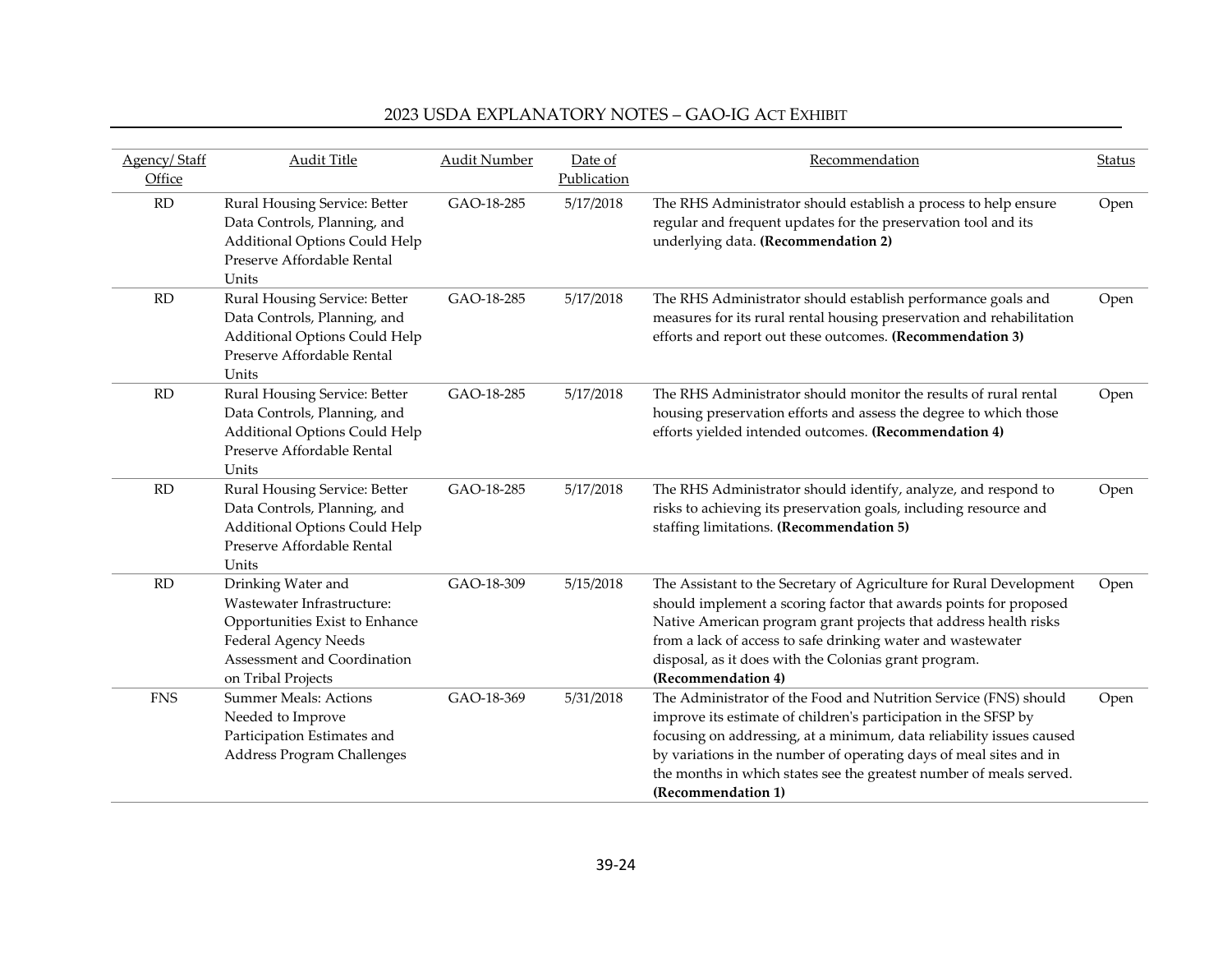| Agency/Staff | <b>Audit Title</b>                                                                                                                          | <b>Audit Number</b> | Date of     | Recommendation                                                                                                                                                                                                                                                                                                                                                                                                                                                        | Status |
|--------------|---------------------------------------------------------------------------------------------------------------------------------------------|---------------------|-------------|-----------------------------------------------------------------------------------------------------------------------------------------------------------------------------------------------------------------------------------------------------------------------------------------------------------------------------------------------------------------------------------------------------------------------------------------------------------------------|--------|
| Office       |                                                                                                                                             |                     | Publication |                                                                                                                                                                                                                                                                                                                                                                                                                                                                       |        |
| <b>FNS</b>   | <b>Summer Meals: Actions</b><br>Needed to Improve<br>Participation Estimates and<br>Address Program Challenges                              | GAO-18-369          | 5/31/2018   | The Administrator of FNS should communicate to all SFSP<br>stakeholders the circumstances it considers in approving requests<br>for flexibility with respect to the requirement that children consume<br>SFSP meals on-site in areas that have experienced crime and<br>violence, taking into account the feasibility of accessing data needed<br>for approval, to ensure safe delivery of meals to children.<br>(Recommendation 2)                                   | Open   |
| <b>FNS</b>   | <b>Summer Meals: Actions</b><br>Needed to Improve<br>Participation Estimates and<br>Address Program Challenges                              | GAO-18-369          | 5/31/2018   | The Administrator of FNS should disseminate information about<br>existing flexibilities available to state agencies to streamline<br>administrative requirements for sponsors participating in the SFSP<br>and other child nutrition programs to help lessen the administrative<br>burden. For example, FNS could re-distribute existing guidance to<br>state agencies that explains available flexibilities and encourage<br>information sharing. (Recommendation 4) | Open   |
| OCIO         | Paperwork Reduction Act:<br>Agencies Could Better<br>Leverage Review Processes and<br>Public Outreach to Improve<br><b>Burden Estimates</b> | GAO-18-381          | 7/11/2018   | The Secretary of Agriculture should review the policies, procedures,<br>and related control activities to ensure that the agency's Paperwork<br>Reduction Act review process is operating effectively.<br>(Recommendation 3)                                                                                                                                                                                                                                          | Open   |
| <b>APHIS</b> | Animal Use in Federal<br>Research: Agencies Share<br>Information, but Reporting and<br>Data Quality Could Be<br>Strengthened                | GAO-18-459          | 5/31/2018   | The Administrator of APHIS should develop a timeline for (1)<br>defining birds that are not bred for research and that are covered by<br>the Animal Welfare Act, and (2) requiring that research facilities<br>report to APHIS their use of birds covered by the act.<br>(Recommendation 1)                                                                                                                                                                           | Open   |
| <b>APHIS</b> | Animal Use in Federal<br>Research: Agencies Share<br>Information, but Reporting and<br>Data Quality Could Be<br>Strengthened                | GAO-18-459          | 5/31/2018   | The Administrator of APHIS should instruct federal agencies to<br>report their use of animals covered by the Animal Welfare Act in<br>federal facilities located outside of the United States.<br>(Recommendation 2)                                                                                                                                                                                                                                                  | Open   |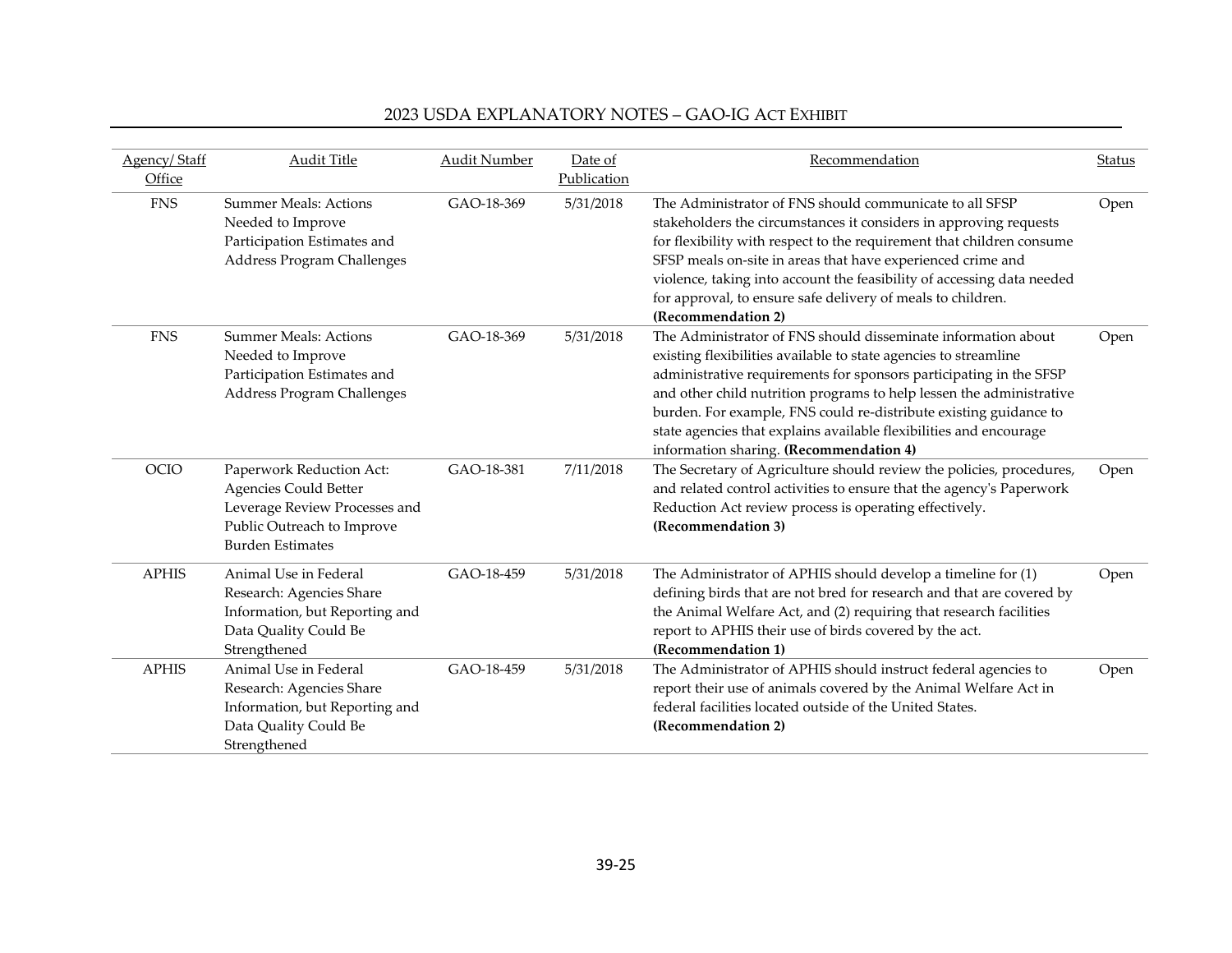| Agency/Staff<br>Office            | <b>Audit Title</b>                                                                                                                                                         | Audit Number | Date of<br>Publication | Recommendation                                                                                                                                                                                                                                                                                                                                                                                            | <b>Status</b> |
|-----------------------------------|----------------------------------------------------------------------------------------------------------------------------------------------------------------------------|--------------|------------------------|-----------------------------------------------------------------------------------------------------------------------------------------------------------------------------------------------------------------------------------------------------------------------------------------------------------------------------------------------------------------------------------------------------------|---------------|
| <b>NRE&amp; Forest</b><br>Service | Federal Timber Sales: Forest<br>Service and BLM Should<br>Review Their Regulations and<br>Policies Related to Timber<br><b>Export and Substitution</b>                     | GAO-18-593   | 8/15/2018              | The Chief of the Forest Service should determine whether new<br>regulations governing timber export and substitution are<br>appropriate. If the agency determines new regulations are<br>appropriate, it should issue them in accordance with the 1997 act, in<br>consultation with BLM. Otherwise, the agency should seek<br>legislative relief from the act's requirement.<br>(Recommendation 1)        | Open          |
| <b>NRE&amp; Forest</b><br>Service | Federal Timber Sales: Forest<br>Service and BLM Should<br>Review Their Regulations and<br>Policies Related to Timber<br><b>Export and Substitution</b>                     | GAO-18-593   | 8/15/2018              | The Chief of the Forest Service should review agency policies for<br>continued relevance and effectiveness in addressing the risk of<br>illegal timber export and substitution, and based on that review--<br>and in accordance with applicable regulations--should issue new<br>policies as necessary. (Recommendation 3)                                                                                | Open          |
| <b>FNS</b>                        | SUPPLEMENTAL<br><b>NUTRITION ASSISTANCE</b><br>PROGRAM: Disseminating<br>Information on Successful Use<br>of Data Analytics Could Help<br><b>States Manage Fraud Risks</b> | GAO-19-115   | 10/2/2018              | Building on ongoing efforts, the Administrator of FNS should<br>develop and implement additional methods to widely distribute<br>information to state agencies on an ongoing basis about successful<br>efforts to adopt data analytics and strategies to leverage existing<br>data, technology, and staff resources to enhance data analytics.<br>(Recommendation 1)                                      | Open          |
| <b>FNS</b>                        | SUPPLEMENTAL<br>NUTRITION ASSISTANCE<br>PROGRAM: Actions Needed to<br>Better Measure and Address<br>Retailer Trafficking                                                   | GAO-19-167   | 12/14/2018             | The Administrator of FNS should present the uncertainty around its<br>retailer trafficking estimates in future reports by, for example,<br>including the full range of the estimates in the report body and<br>executive summary. (Recommendation 1)                                                                                                                                                      | Open          |
| <b>FNS</b>                        | SUPPLEMENTAL<br><b>NUTRITION ASSISTANCE</b><br>PROGRAM: Actions Needed to<br>Better Measure and Address<br>Retailer Trafficking                                            | GAO-19-167   | 12/14/2018             | The Administrator of FNS should continue efforts to improve the<br>agency's retailer trafficking estimates by evaluating (1) whether the<br>factors used to identify stores for possible investigation could help<br>address the bias in its sample, and (2) the accuracy of its assumption<br>of the percentage of SNAP benefits that are trafficked by different<br>types of stores. (Recommendation 2) | Open          |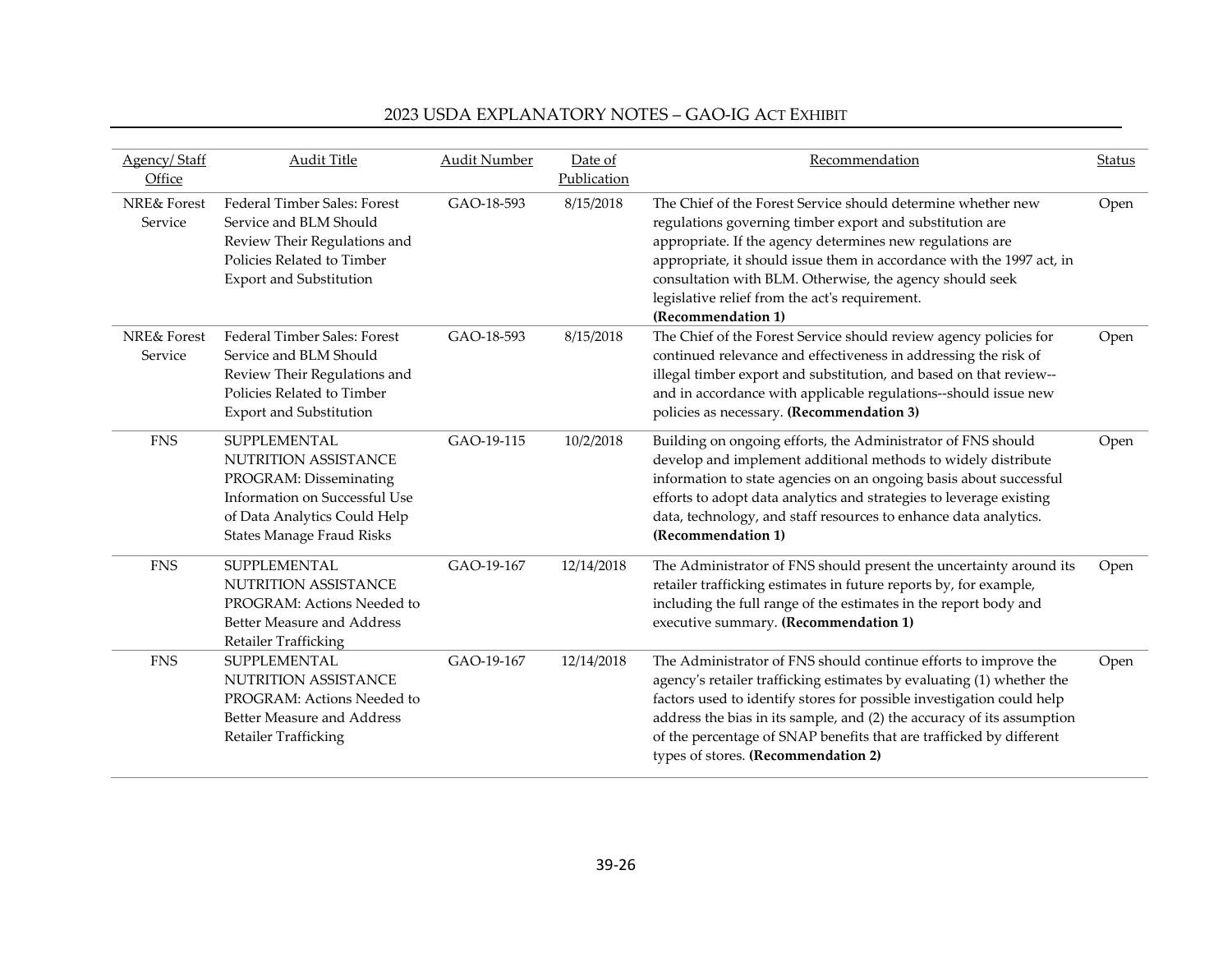| Agency/Staff<br>Office | <b>Audit Title</b>                                                                                                                                  | <b>Audit Number</b> | Date of<br>Publication | Recommendation                                                                                                                                                                                                                                                                                                                                                     | <b>Status</b> |
|------------------------|-----------------------------------------------------------------------------------------------------------------------------------------------------|---------------------|------------------------|--------------------------------------------------------------------------------------------------------------------------------------------------------------------------------------------------------------------------------------------------------------------------------------------------------------------------------------------------------------------|---------------|
| <b>FNS</b>             | SUPPLEMENTAL<br>NUTRITION ASSISTANCE<br>PROGRAM: Actions Needed to<br><b>Better Measure and Address</b><br>Retailer Trafficking                     | GAO-19-167          | 12/14/2018             | The Administrator of FNS should assess the benefits and costs of<br>reauthorizing a sample of high-risk stores more frequently than<br>other stores, use the assessment to determine the appropriate scope<br>and time frames for reauthorizing high-risk stores moving forward,<br>and document this decision in policy and on its website.<br>(Recommendation 3) | Open          |
| <b>FNS</b>             | SUPPLEMENTAL<br><b>NUTRITION ASSISTANCE</b><br>PROGRAM: Actions Needed to<br><b>Better Measure and Address</b><br>Retailer Trafficking              | GAO-19-167          | 12/14/2018             | The Administrator of FNS should move forward with plans to<br>increase penalties for retailer trafficking. (Recommendation 4)                                                                                                                                                                                                                                      | Open          |
| <b>FNS</b>             | SUPPLEMENTAL<br><b>NUTRITION ASSISTANCE</b><br>PROGRAM: Actions Needed to<br>Better Measure and Address<br>Retailer Trafficking                     | GAO-19-167          | 12/14/2018             | The Administrator of FNS should establish performance measures<br>for its trafficking prevention activities. (Recommendation 5)                                                                                                                                                                                                                                    | Open          |
| RD                     | TRIBAL CONSULTATION:<br><b>Additional Federal Actions</b><br>Needed for Infrastructure<br>Projects                                                  | GAO-19-22           | 3/20/2019              | The Assistant to the Secretary of Agriculture for Rural Development<br>should document in the agency's tribal consultation policy how<br>agency officials are to communicate with tribes about how tribal<br>input from consultation was considered in agency decisions on<br>proposed infrastructure projects. (Recommendation 6)                                 | Open          |
| OCIO                   | Cybersecurity: Agencies Need<br>to Fully Establish Risk<br>Management Programs and<br>Address Challenges                                            | GAO-19-384          | 7/25/2019              | The Secretary of Agriculture should establish and document a<br>process for coordination between cybersecurity risk management<br>and enterprise risk management functions. (Recommendation 4)                                                                                                                                                                     | Open          |
| <b>FNS</b>             | School Meals Programs: USDA<br>Has Reported Taking Some<br>Steps to Reduce Improper<br>Payments but Should<br>Comprehensively Assess Fraud<br>Risks | GAO-19-389          | 5/21/2019              | The Administrator of the Food and Nutrition Service should<br>establish a process to plan and conduct regular fraud risk<br>assessments for the school meals programs that align with the<br>leading practices in the Fraud Risk Framework. (Recommendation<br>1)                                                                                                  | Open          |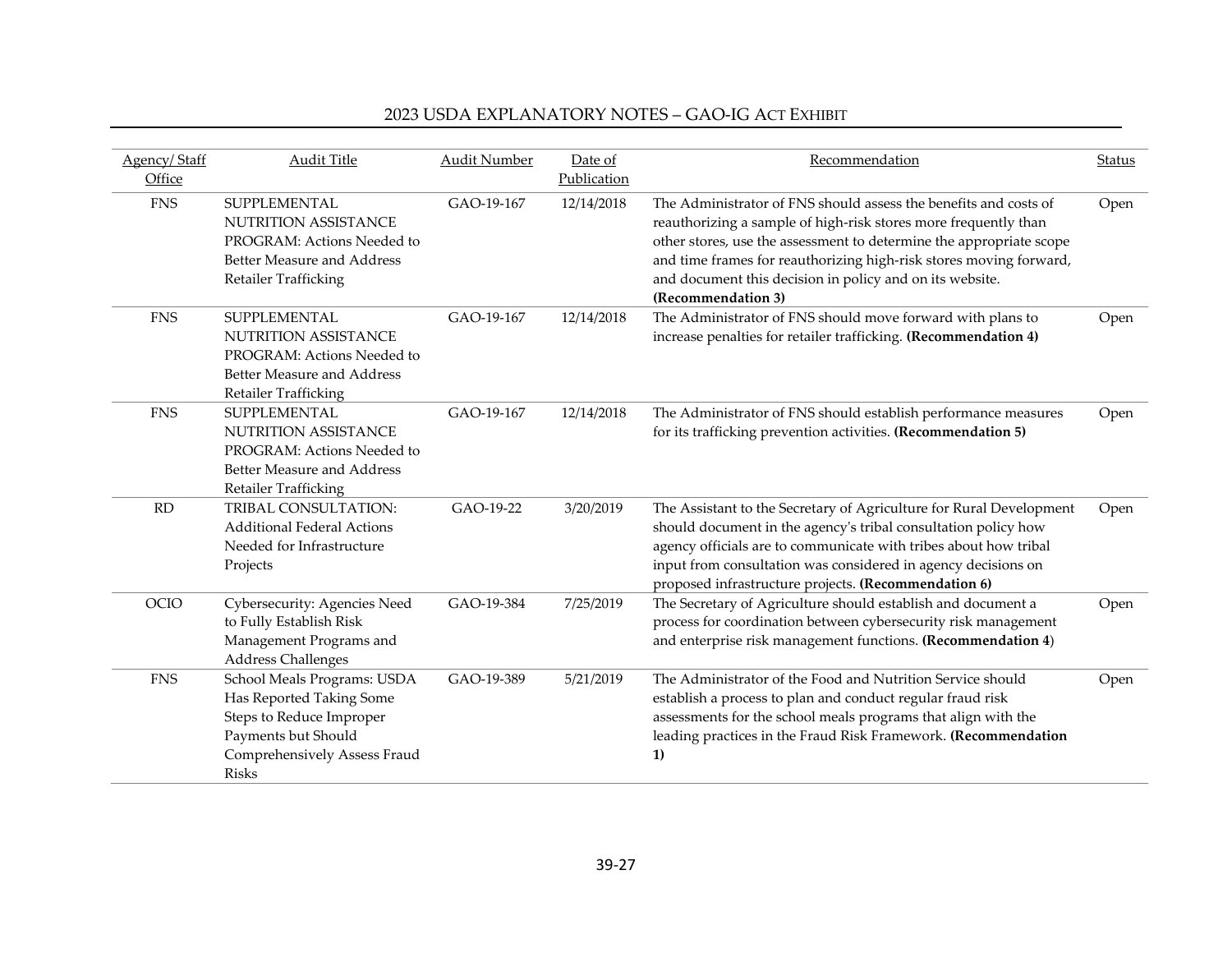| Agency/Staff<br>Office | <b>Audit Title</b>                                                                                                                                        | <b>Audit Number</b> | Date of<br>Publication | Recommendation                                                                                                                                                                                                                                                                                                              | Status |
|------------------------|-----------------------------------------------------------------------------------------------------------------------------------------------------------|---------------------|------------------------|-----------------------------------------------------------------------------------------------------------------------------------------------------------------------------------------------------------------------------------------------------------------------------------------------------------------------------|--------|
| <b>OASCR</b>           | <b>ENVIRONMENTAL JUSTICE:</b><br><b>Federal Efforts Need Better</b><br>Planning, Coordination, and<br>Methods to Assess Progress                          | GAO-19-543          | 9/16/2019              | The Secretary of Agriculture should issue a progress report on the<br>department's environmental justice efforts each year.<br>(Recommendation 10)                                                                                                                                                                          | Open   |
| <b>FNS</b>             | SUPPLEMENTAL<br><b>NUTRITION ASSISTANCE</b><br>PROGRAM: More Complete<br>and Accurate Information<br>Needed on Employment and<br><b>Training Programs</b> | GAO-19-56           | 11/20/2018             | The Administrator of the Food and Nutrition Service (FNS) should<br>identify and disseminate strategies to states and service providers<br>for increasing the participation of SNAP recipients referred to the<br>SNAP E&T program. (Recommendation 1)                                                                      | Open   |
| <b>FNS</b>             | SUPPLEMENTAL<br><b>NUTRITION ASSISTANCE</b><br>PROGRAM: More Complete<br>and Accurate Information<br>Needed on Employment and<br><b>Training Programs</b> | GAO-19-56           | 11/20/2018             | The Administrator of FNS should take additional steps to address<br>data reliability issues in the state-reported data on SNAP E&T<br>participant characteristics and outcomes, including steps to address<br>imprecise instructions on data collection forms and staff confusion<br>at the state level. (Recommendation 2) | Open   |
| <b>FNS</b>             | <b>SUPPLEMENTAL</b><br>NUTRITION ASSISTANCE<br>PROGRAM: More Complete<br>and Accurate Information<br>Needed on Employment and<br><b>Training Programs</b> | GAO-19-56           | 11/20/2018             | The Administrator of FNS should determine and communicate to<br>states how the agency will use newly reported outcome and<br>participant characteristics data to assess the effectiveness of state<br>SNAP E&T programs. (Recommendation 3)                                                                                 | Open   |
| <b>FNS</b>             | NUTRITION EDUCATION:<br><b>USDA</b> Actions Needed to<br>Assess Effectiveness.<br>Coordinate Programs, and<br>Leverage Expertise                          | GAO-19-572          | 7/25/2019              | The Administrator of the Food and Nutrition Service (FNS) should<br>improve how FNS gathers information on the effectiveness of<br>SNAP-Ed interventions, in order to ensure that these interventions<br>are meeting program goals. (Recommendation 1)                                                                      | Open   |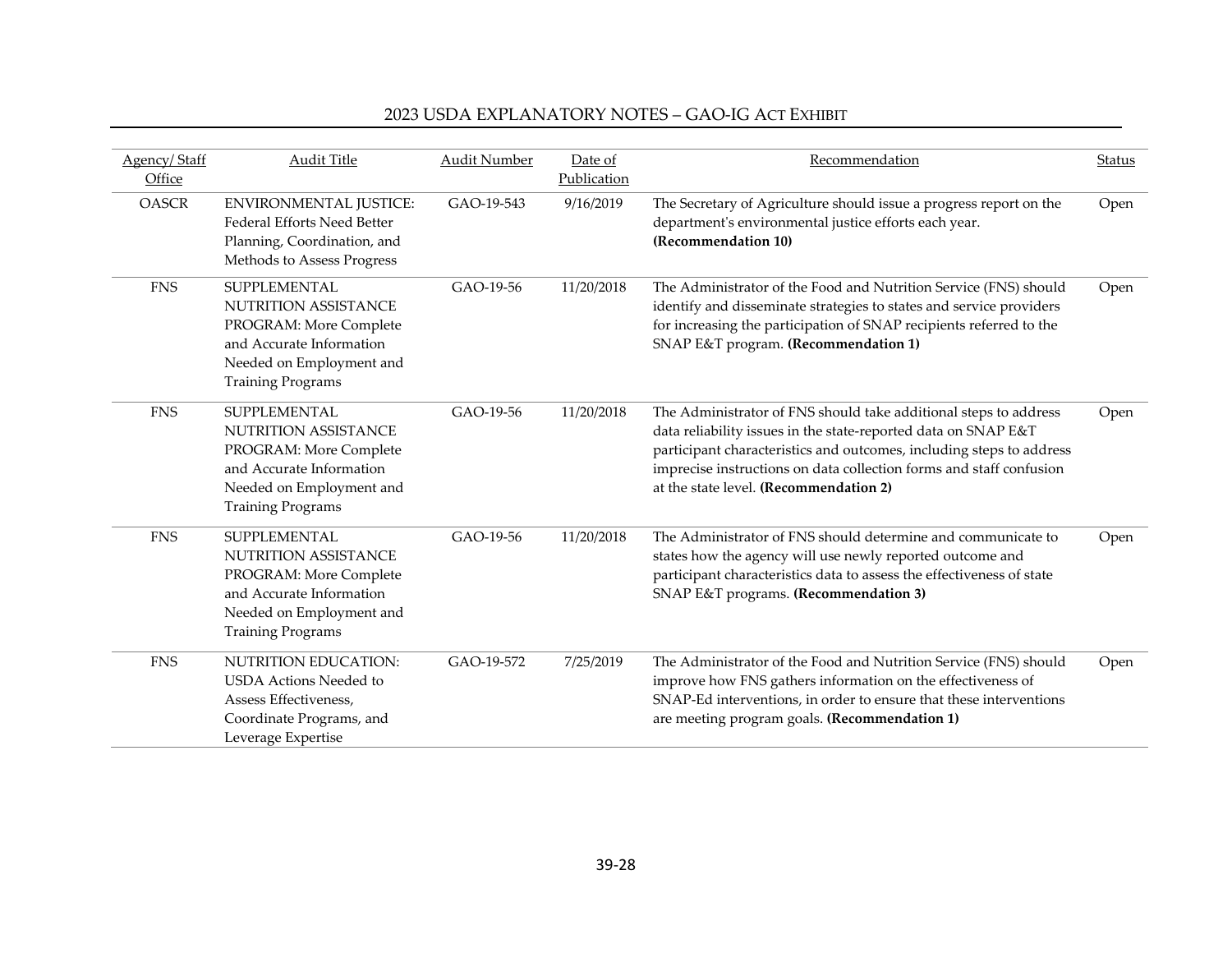| Agency/Staff<br>Office | <b>Audit Title</b>                                                                                                                                 | <b>Audit Number</b> | Date of<br>Publication | Recommendation                                                                                                                                                                                                                                                                                                                                         | <b>Status</b> |
|------------------------|----------------------------------------------------------------------------------------------------------------------------------------------------|---------------------|------------------------|--------------------------------------------------------------------------------------------------------------------------------------------------------------------------------------------------------------------------------------------------------------------------------------------------------------------------------------------------------|---------------|
| <b>OCIO</b>            | <b>CLOUD COMPUTING:</b><br>Agencies Have Increased<br>Usage and Realized Benefits,<br>but Cost and Savings Data<br>Need to Be Better Tracked       | GAO-19-58           | 4/4/2019               | The Secretary of Agriculture should ensure that the CIO of<br>Agriculture establishes a consistent and repeatable mechanism to<br>track savings and cost avoidances from the migration and<br>deployment of cloud services. (Recommendation 3)                                                                                                         | Open          |
| ${\rm FNS}$            | <b>FOOD INSECURITY: Better</b><br><b>Information Could Help</b><br>Eligible College Students<br>Access Federal Food Assistance<br><b>Benefits</b>  | GAO-19-95           | 12/21/2018             | The Administrator of FNS should coordinate with its regional<br>offices to collect and review information about existing SNAP<br>flexibilities and examples of approaches state SNAP agencies are<br>taking to assist eligible college students to access SNAP benefits,<br>and share such information with state SNAP agencies.<br>(Recommendation 2) | Open          |
| DA/OPFM                | Federal Property: Improved<br>Monitoring Oversight and Data<br>Would Help Understand<br>Effects of Providing Property to<br>Non-Federal Recipients | GAO-20-101          | 12/20/2019             | The Secretary of Agriculture should direct the Office of Property<br>and Fleet Management to consistently monitor property provided to<br>non-federal recipients within 1 year of receipt, and to ensure<br>property is being used for its intended purpose 1 year after initial<br>monitoring. (Recommendation 1)                                     | Open          |
| DA/OPFM                | Federal Property: Improved<br>Monitoring Oversight and Data<br>Would Help Understand<br>Effects of Providing Property to<br>Non-Federal Recipients | GAO-20-101          | 12/20/2019             | The Secretary of Agriculture should direct the Office of Property<br>and Fleet Management to establish clear processes to oversee<br>property programs, including excess property provided to non-<br>federal recipients across the agency. (Recommendation 4)                                                                                         | Open          |
| OCIO                   | <b>INFORMATION</b><br>TECHNOLOGY: Agencies<br>Need to Fully Implement Key<br><b>Workforce Planning Activities</b>                                  | GAO-20-129          | 10/30/2019             | The Secretary of Agriculture should ensure that the agency fully<br>implements each of the eight key IT workforce planning activities it<br>did not fully implement. (Recommendation 1)                                                                                                                                                                | Open          |
| <b>FNS</b>             | Nutrition Assistance Programs:<br>Agencies Could Do More to<br>Help Address the Nutritional<br>Needs of Older Adults                               | GAO-20-18           | 11/21/2019             | The Administrator of FNS should take steps to improve its<br>oversight of CACFP meals provided in adult day care centers. For<br>example, FNS could amend its approach for determining federal<br>onsite reviews of CACFP meal providers to more consistently<br>include adult day care centers. (Recommendation 3)                                    | Open          |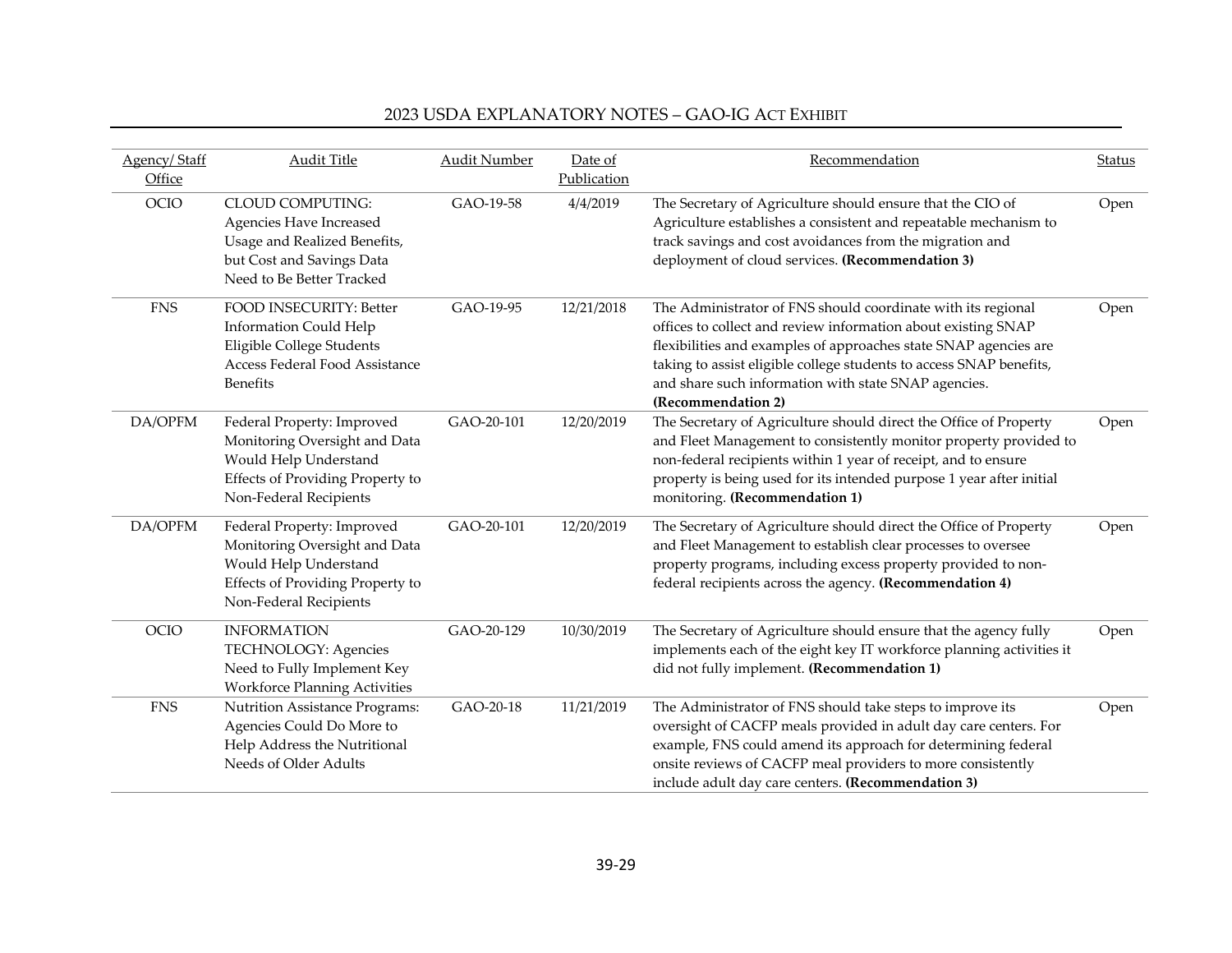| Agency/Staff<br>Office | <b>Audit Title</b>                                                                                                                                  | <b>Audit Number</b> | Date of<br>Publication | Recommendation                                                                                                                                                                                                                                                                                                                                                                                                     | <b>Status</b> |
|------------------------|-----------------------------------------------------------------------------------------------------------------------------------------------------|---------------------|------------------------|--------------------------------------------------------------------------------------------------------------------------------------------------------------------------------------------------------------------------------------------------------------------------------------------------------------------------------------------------------------------------------------------------------------------|---------------|
| <b>OASCR</b>           | Sexual Harassment In Stem<br>Research: Agencies Have<br>Taken Actions, but Need<br>Complaint Procedures, Overall<br>Plans, and Better Collaboration | GAO-20-187          | 3/19/2020              | The Secretary of the Department of Agriculture should direct the<br>Assistant Secretary for Civil Rights to publicize promising practices<br>for Title IX compliance on its websites for their university grantees.<br>(Recommendation 1)                                                                                                                                                                          | Open          |
| <b>OASCR</b>           | Sexual Harassment In Stem<br>Research: Agencies Have<br>Taken Actions, but Need<br>Complaint Procedures, Overall<br>Plans, and Better Collaboration | GAO-20-187          | 3/19/2020              | The Secretary of the Department of Agriculture should direct the<br>Assistant Secretary for Civil Rights to assess the feasibility of<br>receiving and reviewing concerns of sex discrimination; including<br>sexual harassment; and communicating to individuals on agency-<br>funded grants the option to notify the agency of these concerns,<br>outside of the Title IX complaint process. (Recommendation 10) | Open          |
| <b>OASCR</b>           | Sexual Harassment In Stem<br>Research: Agencies Have<br>Taken Actions, but Need<br>Complaint Procedures, Overall<br>Plans, and Better Collaboration | GAO-20-187          | 3/19/2020              | The Secretary of the Department of Agriculture should establish<br>goals and an overall plan to assess all of the agency's sexual<br>harassment prevention efforts for their university grantees,<br>including methods to regularly monitor and evaluate its sexual<br>harassment prevention policies and communication mechanisms<br>(e.g. Title IX or sex discrimination websites). (Recommendation 16)          | Open          |
| <b>OASCR</b>           | Sexual Harassment In Stem<br>Research: Agencies Have<br>Taken Actions, but Need<br>Complaint Procedures, Overall<br>Plans, and Better Collaboration | GAO-20-187          | 3/19/2020              | The Secretary of the Department of Agriculture should direct the<br>Assistant Secretary for Civil Rights to finalize and publish revised<br>Title IX complaint procedures. (Recommendation 5)                                                                                                                                                                                                                      | Open          |
| <b>OASCR</b>           | Sexual Harassment In Stem<br>Research: Agencies Have<br>Taken Actions, but Need<br>Complaint Procedures, Overall<br>Plans, and Better Collaboration | GAO-20-187          | 3/19/2020              | The Secretary of the Department of Agriculture should direct the<br>Assistant Secretary for Civil Rights to clarify on its website that<br>individuals on USDA-funded grants can file Title IX complaints<br>through the Assistant Secretary for Civil Rights; including clarifying<br>who is considered "customers." (Recommendation 6)                                                                           | Open          |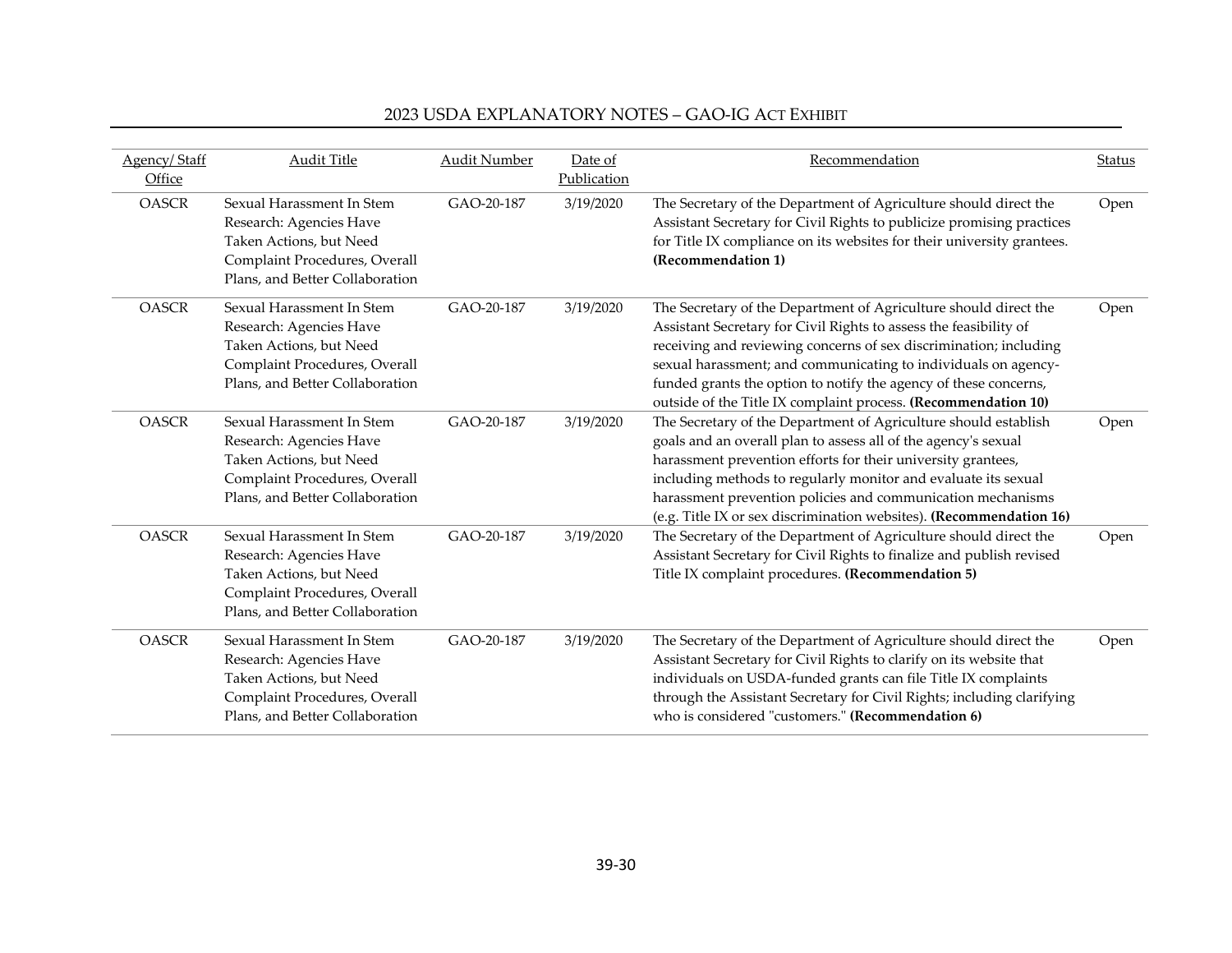| Agency/Staff | <b>Audit Title</b>                                                                                                                                                   | <b>Audit Number</b> | Date of     | Recommendation                                                                                                                                                                                                                                                                                                                                                                                   | Status |
|--------------|----------------------------------------------------------------------------------------------------------------------------------------------------------------------|---------------------|-------------|--------------------------------------------------------------------------------------------------------------------------------------------------------------------------------------------------------------------------------------------------------------------------------------------------------------------------------------------------------------------------------------------------|--------|
| Office       |                                                                                                                                                                      |                     | Publication |                                                                                                                                                                                                                                                                                                                                                                                                  |        |
| DA           | <b>USDA Administrative Services:</b><br>More Could Be Done to Assess<br>Effectiveness and Impact of<br><b>Business Centers</b>                                       | GAO-20-243          | 2/19/2020   | The Secretary of Agriculture should direct Departmental<br>Administration to work with the mission areas to develop<br>department-level outcome-oriented performance goals and related<br>measures for the business centers, and use them to assess the<br>effectiveness and impact of the business center reforms.<br>(Recommendation 1)                                                        | Open   |
| <b>OSEC</b>  | Critical Infrastructure<br>Protection: Additional Actions<br>Needed to Identify Framework<br>Adoption and Resulting<br>Improvements                                  | GAO-20-299          | 2/25/2020   | The Secretary of Agriculture, in coordination with the Secretary of<br>Health and Human Services, should take steps to consult with<br>respective sector partner(s), such as the SCC, DHS, and NIST, as<br>appropriate, to collect and report sector-wide improvements from<br>use of the framework across its critical infrastructure sector using<br>existing initiatives. (Recommendation 2)  | Open   |
| <b>FSIS</b>  | Food Safety: FDA and USDA<br>Could Strengthen Existing<br>Efforts to Prepare for Oversight<br>of Cell-Cultured Meat                                                  | GAO-20-325          | 4/7/2020    | The Secretary of Agriculture, in coordination with the<br>Commissioner of the Food and Drug Administration, should more<br>fully incorporate the seven leading practices for effective<br>collaboration in the agencies' interagency agreement for the joint<br>oversight of cell-cultured meat. (Recommendation 2)                                                                              | Open   |
| <b>FSIS</b>  | Food Safety: FDA and USDA<br>Could Strengthen Existing<br>Efforts to Prepare for Oversight<br>of Cell-Cultured Meat                                                  | GAO-20-325          | 4/7/2020    | As the three cell-cultured meat working groups move forward, the<br>Secretary of Agriculture, in coordination with the Commissioner of<br>the Food and Drug Administration, should more fully incorporate<br>the seven leading practices for effective collaboration, such as<br>identifying specific outcomes and a way to monitor and evaluate<br>progress toward outcomes. (Recommendation 4) | Open   |
| <b>FNS</b>   | Payment Integrity: Selected<br>Agencies Should Improve<br><b>Efforts to Evaluate</b><br><b>Effectiveness of Corrective</b><br>Actions to Reduce Improper<br>Payments | GAO-20-336          | 4/1/2020    | The Administrator of FNS should develop and implement a<br>process, documented in policies and procedures, to analyze SNAP<br>state-level root causes to identify potential similarities among the<br>states and develop and implement SNAP agency-level corrective<br>actions, if appropriate, to help address them. (Recommendation 1)                                                         | Open   |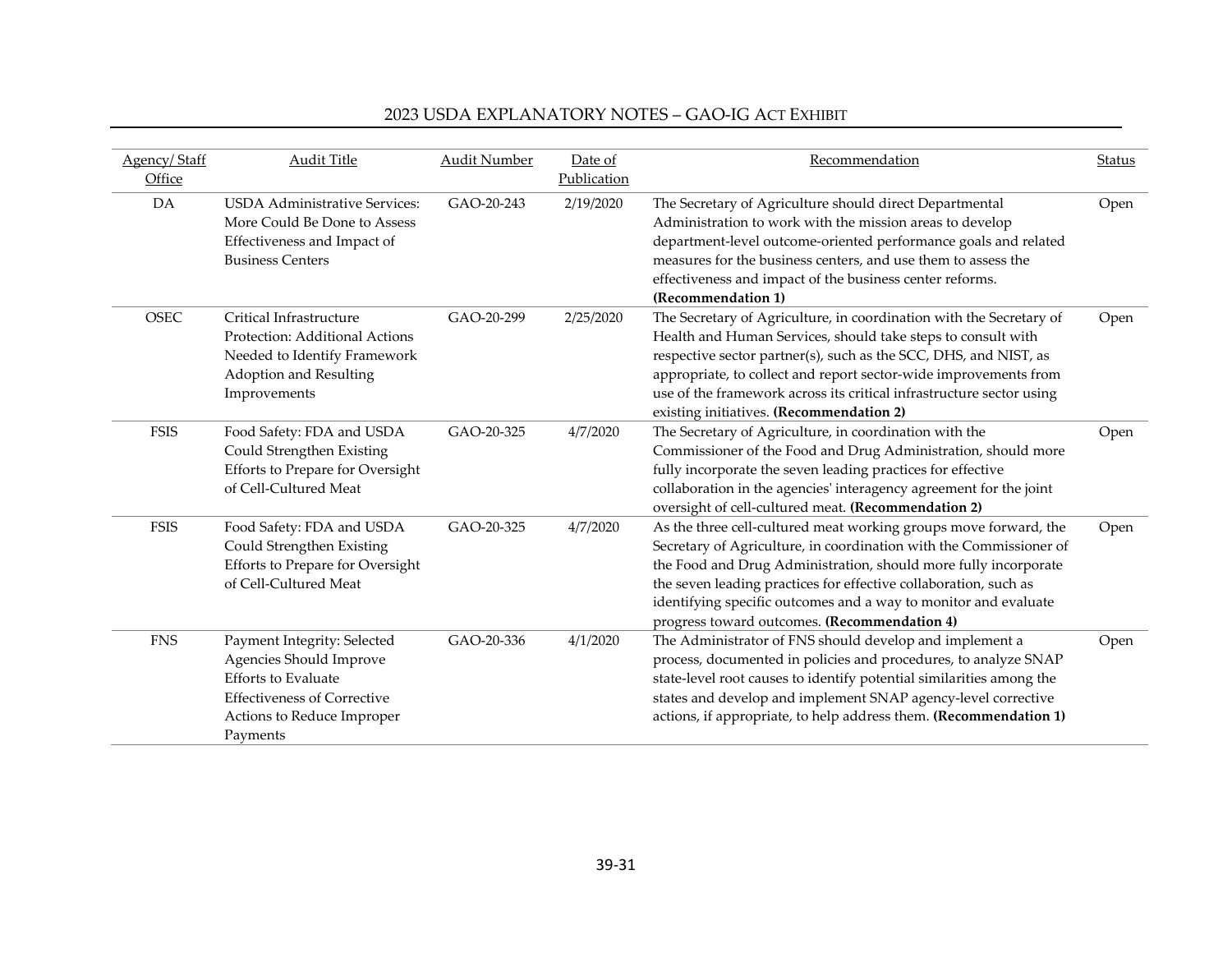| Agency/Staff<br>Office | Audit Title                                                                                                                                                                      | Audit Number | Date of<br>Publication | Recommendation                                                                                                                                                                                                                                                                                                                                        | <b>Status</b> |
|------------------------|----------------------------------------------------------------------------------------------------------------------------------------------------------------------------------|--------------|------------------------|-------------------------------------------------------------------------------------------------------------------------------------------------------------------------------------------------------------------------------------------------------------------------------------------------------------------------------------------------------|---------------|
| OCIO                   | <b>INFORMATION</b><br>TECHNOLOGY: Selected<br>Federal Agencies Need to Take<br><b>Additional Actions to Reduce</b><br><b>Contract Duplication</b>                                | GAO-20-567   | 9/30/2020              | The Secretary of Agriculture should ensure that the agency fully<br>implements the category management activity to share prices paid,<br>terms, and conditions for purchased IT goods and services.<br>(Recommendation 3)                                                                                                                             | Open          |
| OCIO                   | <b>INFORMATION</b><br>TECHNOLOGY: Selected<br>Federal Agencies Need to Take<br>Additional Actions to Reduce<br><b>Contract Duplication</b>                                       | GAO-20-567   | 9/30/2020              | The Secretary of Agriculture should ensure that the agency finishes<br>implementing its process to analyze IT contract data.<br>(Recommendation 4)                                                                                                                                                                                                    | Open          |
| <b>OCIO</b>            | <b>INFORMATION</b><br>TECHNOLOGY: Selected<br>Federal Agencies Need to Take<br><b>Additional Actions to Reduce</b><br><b>Contract Duplication</b>                                | GAO-20-567   | 9/30/2020              | The Secretary of Agriculture should ensure that the agency<br>develops and implements strategies to address duplication<br>identified through the use of spend analyses. (Recommendation 5)                                                                                                                                                           | Open          |
| <b>ARS</b>             | FEDERAL RESEARCH:<br>Additional Actions Needed to<br>Improve Public Access to<br><b>Research Results</b>                                                                         | GAO-20-81    | 11/21/2019             | The Secretary of Agriculture should develop and implement a<br>mechanism to ensure researcher compliance with the public access<br>plan and associated requirements. (Recommendation 21)                                                                                                                                                              | Open          |
| <b>Forest Service</b>  | <b>NATIVE AMERICAN</b><br><b>CULTURAL RESOURCES:</b><br><b>Improved Information Could</b><br>Enhance Agencies' Efforts to<br>Analyze and Respond to Risks<br>of Theft and Damage | GAO-21-110   | 3/4/2021               | The Secretary of Agriculture should direct the Chief of the Forest<br>Service to take steps to identify and obtain the information needed<br>to target its efforts for analyzing and addressing risks to Native<br>American cultural resources and share any promising practices with<br>the Departmental Consulting Archeologist. (Recommendation 1) | Open          |
| RD                     | <b>HOME FORECLOSURE</b><br>SALES: FHA, Rural Housing<br>Service, and VA Could Better<br>Align Program Metrics with<br><b>Their Missions</b>                                      | GAO-21-219   | 3/5/2021               | The Administrator of RHS should identify and use metrics that<br>measure how the agency's REO program contributes to RHS's<br>mission of supporting low-income homeowners in rural areas, such<br>as metrics that track this population's purchases of REO properties.<br>(Recommendation 3)                                                          | Open          |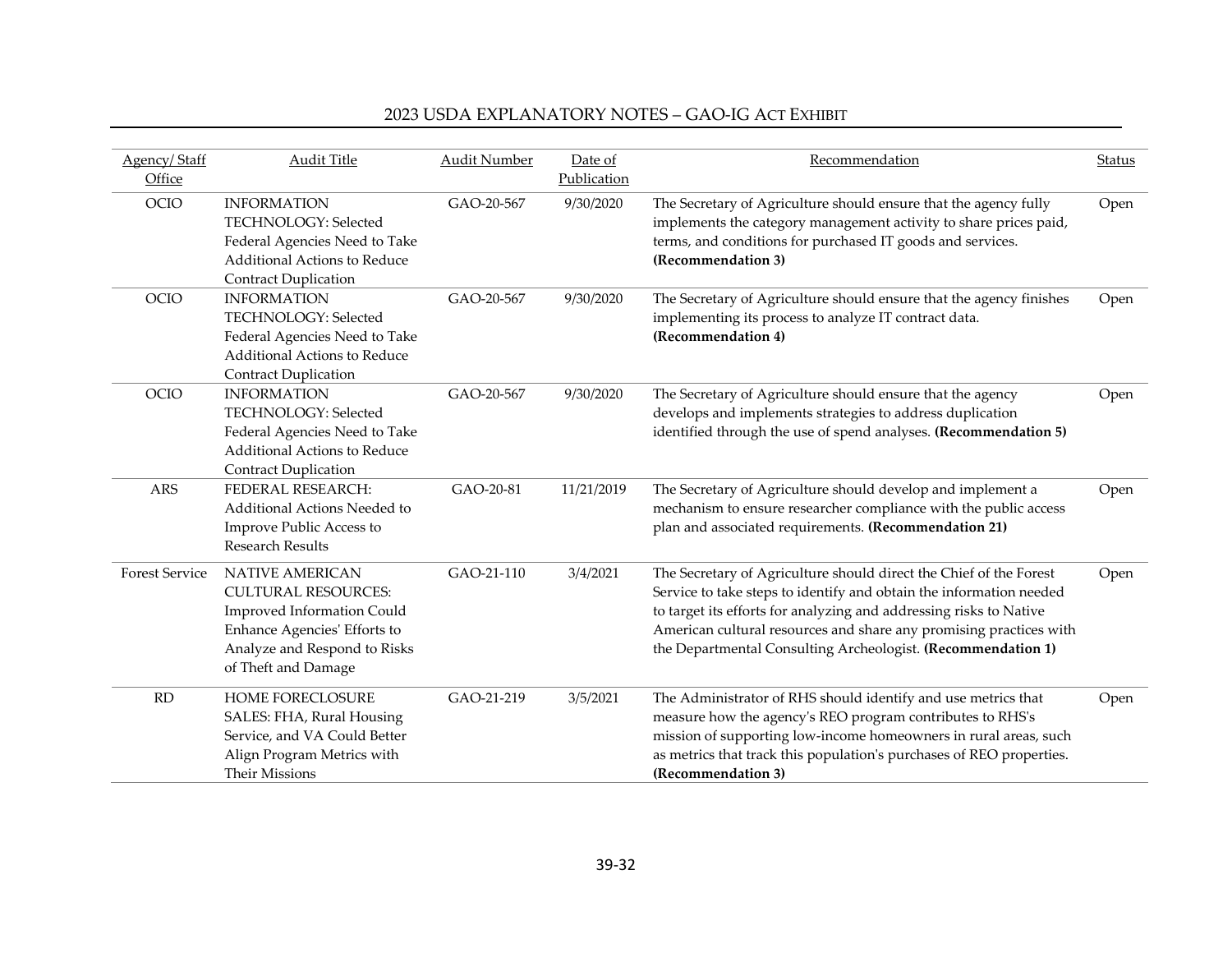| Agency/Staff<br>Office | Audit Title                                                                                                                          | <b>Audit Number</b> | Date of<br>Publication | Recommendation                                                                                                                                                                                                                                                                                                                                                                                            | <b>Status</b> |
|------------------------|--------------------------------------------------------------------------------------------------------------------------------------|---------------------|------------------------|-----------------------------------------------------------------------------------------------------------------------------------------------------------------------------------------------------------------------------------------------------------------------------------------------------------------------------------------------------------------------------------------------------------|---------------|
| <b>FSA</b>             | <b>FARM PROGRAMS: USDA</b><br>Should Take Additional Steps<br>to Ensure Compliance with<br><b>Wetland Conservation</b><br>Provisions | GAO-21-241          | 4/2/2021               | The Secretary of Agriculture should ensure that the Chief of the<br>Natural Resources Conservation Service instructs state and field<br>offices to consistently report any potential violations they observe.<br>(Recommendation 5)                                                                                                                                                                       | Open          |
| <b>FSA</b>             | <b>FARM PROGRAMS: USDA</b><br>Should Take Additional Steps<br>to Ensure Compliance with<br><b>Wetland Conservation</b><br>Provisions | GAO-21-241          | 4/2/2021               | The FSA Administrator should strengthen agency guidance to<br>specify what constitutes adequate justification and documentation<br>for decisions to grant good-faith waivers. (Recommendation 6)                                                                                                                                                                                                          | Open          |
| <b>FSA</b>             | <b>FARM PROGRAMS: USDA</b><br>Should Take Additional Steps<br>to Ensure Compliance with<br><b>Wetland Conservation</b><br>Provisions | GAO-21-241          | 4/2/2021               | The Chief of the Natural Resources Conservation Service should<br>oversee state offices to ensure that they conduct quality control<br>reviews of wetland determinations as directed in the agency's<br>manual. (Recommendation 1)                                                                                                                                                                        | Open          |
| <b>FSA</b>             | <b>FARM PROGRAMS: USDA</b><br>Should Take Additional Steps<br>to Ensure Compliance with<br><b>Wetland Conservation</b><br>Provisions | GAO-21-241          | 4/2/2021               | The Chief of the Natural Resources Conservation Service should<br>update the template for appeal decision letters accompanying final<br>wetland determinations to stipulate that the letters must include<br>specific facts providing the basis for the determinations, as called<br>for in the agency's appeals manual. (Recommendation 2)                                                               | Open          |
| <b>FSA</b>             | <b>FARM PROGRAMS: USDA</b><br>Should Take Additional Steps<br>to Ensure Compliance with<br><b>Wetland Conservation</b><br>Provisions | GAO-21-241          | 4/2/2021               | The Chief of the Natural Resources Conservation Service should<br>clarify agency guidance on how wetland specialists are to apply the<br>agency's procedures for wetland determinations, particularly<br>related to the best-drained condition standard. (Recommendation<br>3)                                                                                                                            | Open          |
| <b>FSA</b>             | <b>FARM PROGRAMS: USDA</b><br>Should Take Additional Steps<br>to Ensure Compliance with<br><b>Wetland Conservation</b><br>Provisions | GAO-21-241          | 4/2/2021               | The Chief of the Natural Resources Conservation Service should<br>clarify guidance on the annual compliance check (in its National<br>Food Security Act Manual) to ensure that a risk-based approach is<br>used in selecting a sample, which could include using crop acreage<br>reports and other sources of information to identify anomalies<br>associated with higher-risk tracts. (Recommendation 4) | Open          |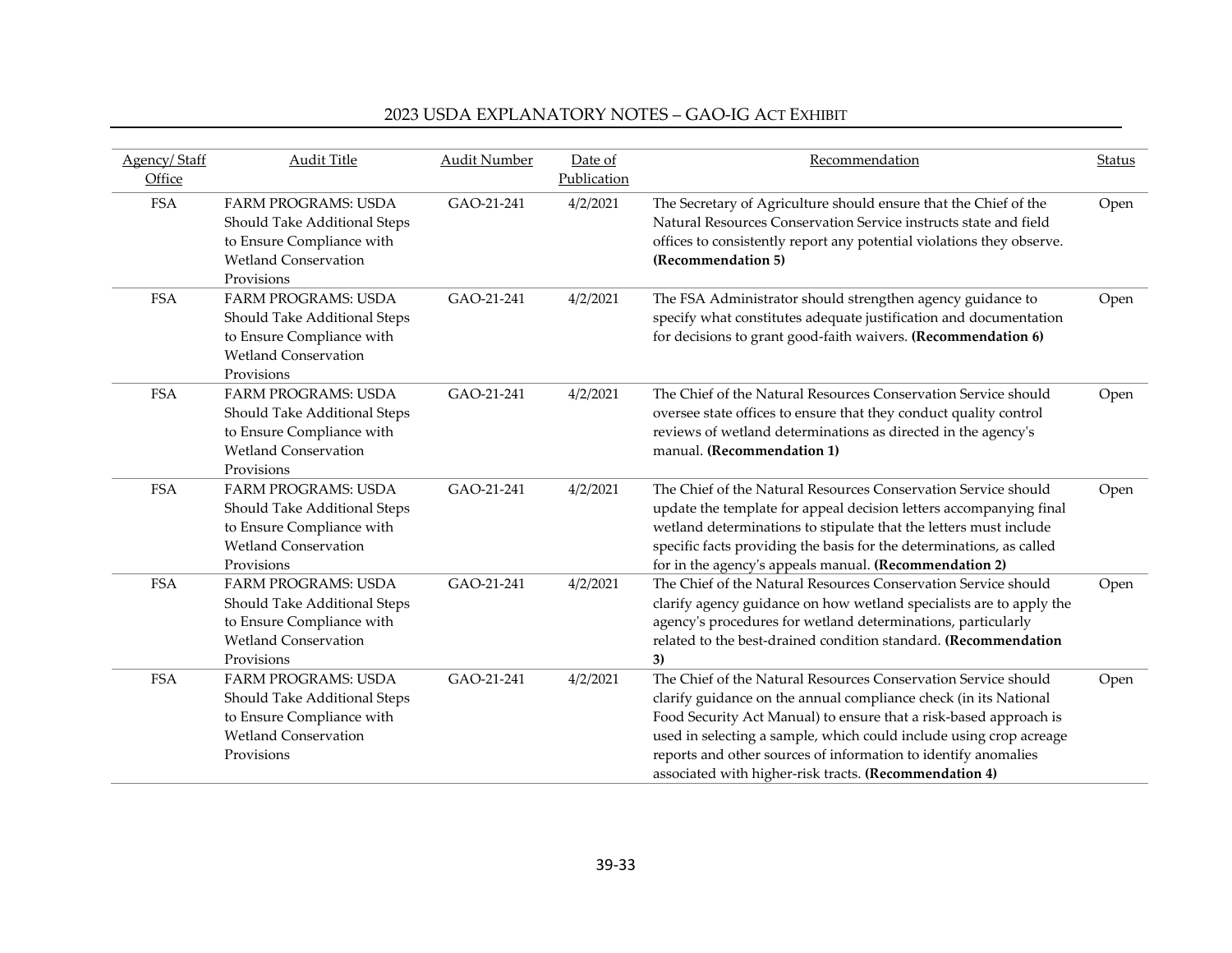| Agency/Staff<br>Office | <b>Audit Title</b>                                                                                                                                         | <b>Audit Number</b> | Date of<br>Publication | Recommendation                                                                                                                                                                                                                                                                                                                                                                                                                                                                                                                                                                   | Status |
|------------------------|------------------------------------------------------------------------------------------------------------------------------------------------------------|---------------------|------------------------|----------------------------------------------------------------------------------------------------------------------------------------------------------------------------------------------------------------------------------------------------------------------------------------------------------------------------------------------------------------------------------------------------------------------------------------------------------------------------------------------------------------------------------------------------------------------------------|--------|
| <b>FSA</b>             | <b>USDA FOOD BOX PROGRAM:</b><br>Key Information and<br>Opportunities to Better Assess<br>Performance                                                      | GAO-21-353          | 9/8/2021               | The Secretary of Agriculture should take steps to apply the lesson<br>learned from the Food Box Program regarding collecting and<br>analyzing data to assess program goals to current and future<br>emergency food assistance programs. (Recommendation 1)                                                                                                                                                                                                                                                                                                                       | Open   |
| AMS                    | COVID-19: Sustained Federal<br>Action Is Crucial as Pandemic<br><b>Enters Its Second Year</b>                                                              | GAO-21-387          | 3/31/2021              | The Secretary of Agriculture should direct the Administrator of the<br>Agricultural Marketing Service to assess the contracting personnel<br>needed to fully execute the award and administration of existing<br>contracts in support of the Farmers to Families Food Box Program<br>or successor future food distribution program, and take the<br>necessary steps to ensure it has adequate contracting staff in place<br>to award and administer any future contracts for the program. See<br>Federal Contracts and Agreements for COVID-19 enclosure.<br>(Recommendation 14) | Open   |
| <b>RD</b>              | <b>SMALL BUSINESS</b><br><b>INNOVATION RESEARCH:</b><br>Agencies Need to Fully<br><b>Implement Requirements for</b><br>Managing Fraud, Waste, and<br>Abuse | GAO-21-413          | 6/30/2021              | The Secretary of Agriculture should ensure the SBIR program<br>collects the required certifications from new SBIR awardees,<br>beginning in future funding opportunity announcements, without<br>material differences from the language in the SBIR/STTR Policy<br>Directive. (Recommendation 1)                                                                                                                                                                                                                                                                                 | Open   |
| <b>Forest Service</b>  | <b>DISASTER RESPONSE-</b><br><b>Agencies Should Assess</b><br><b>Contracting Workforce Needs</b><br>and Purchase Card Fraud Risk                           | GAO-21-42           | 11/24/2020             | The Secretary of the U.S. Department of Agriculture should direct<br>the Forest Service to update its fraud risk profile for the purchase<br>card program to align with the leading practices in the Fraud Risk<br>Framework and include an assessment of how, if at all, the risk<br>profile differs for purchase card use in support of disaster response.<br>(Recommendation 6)                                                                                                                                                                                               | Open   |
| <b>APHIS</b>           | <b>IMPORTED AGRICULTURE:</b><br>Updated Planning and<br><b>Communication Could</b><br><b>Enhance Agency Coordination</b><br>of Inspections                 | GAO-21-471          | 6/1/2021               | The Director of APHIS, in collaboration with the Commissioner of<br>CBP, should report on the CBP-APHIS Joint Agency Task Force's<br>progress in meeting its objectives for the 2014–2019 strategic<br>plan, and develop periodic progress reports for future strategic<br>plans. (Recommendation 2)                                                                                                                                                                                                                                                                             | Open   |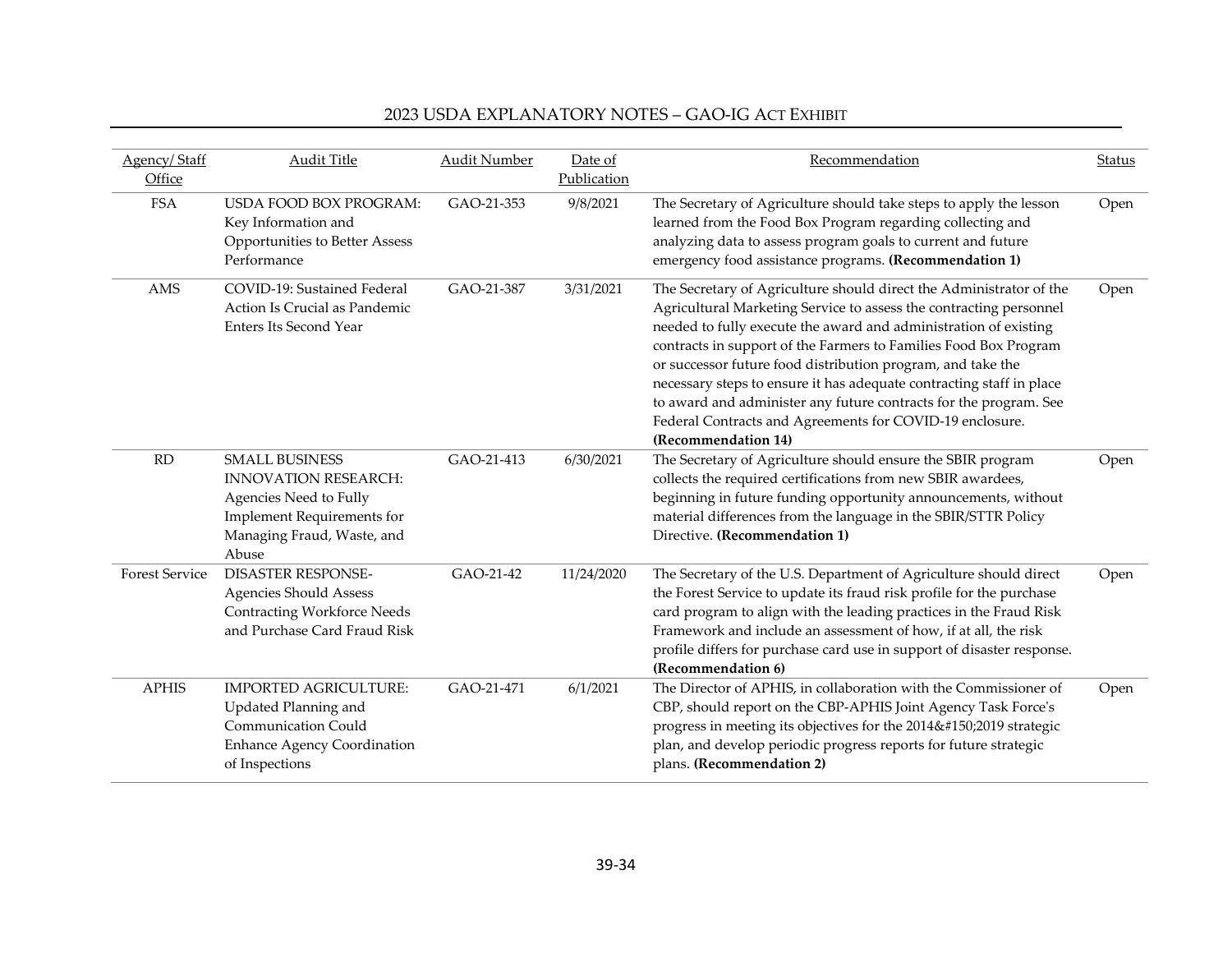| Agency/Staff<br>Office | <b>Audit Title</b>                                                                                                 | <b>Audit Number</b> | Date of<br>Publication | Recommendation                                                                                                                                                                                                                                                                                                                                                                                                                       | <b>Status</b> |
|------------------------|--------------------------------------------------------------------------------------------------------------------|---------------------|------------------------|--------------------------------------------------------------------------------------------------------------------------------------------------------------------------------------------------------------------------------------------------------------------------------------------------------------------------------------------------------------------------------------------------------------------------------------|---------------|
| <b>OCIO</b>            | IT MODERNIZATION: USDA<br>Needs to Improve Oversight of<br>Farm Production and<br><b>Conservation Mission Area</b> | GAO-21-512          | 9/23/2021              | The Secretary of Agriculture should direct the E-Board to establish<br>and execute a regular schedule to review, approve, and recommend<br>IT investments. (Recommendation 1)                                                                                                                                                                                                                                                        | Open          |
| <b>OCIO</b>            | IT MODERNIZATION: USDA<br>Needs to Improve Oversight of<br>Farm Production and<br><b>Conservation Mission Area</b> | GAO-21-512          | 9/23/2021              | The Secretary of Agriculture should ensure that the Under Secretary<br>for Farm Production and Conservation (FPAC) directs the Business<br>Center Chief Operating Officer to have the FPAC mission area<br>implement the key IT workforce planning activity of monitoring the<br>agency's progress in addressing competency and staffing gaps.<br>(Recommendation 10)                                                                | Open          |
| <b>OCIO</b>            | IT MODERNIZATION: USDA<br>Needs to Improve Oversight of<br>Farm Production and<br><b>Conservation Mission Area</b> | GAO-21-512          | 9/23/2021              | The Secretary of Agriculture should ensure that the Under Secretary<br>for Farm Production and Conservation (FPAC) directs the Business<br>Center Chief Operating Officer to have the FPAC mission area<br>implement the key IT workforce planning activity of reporting to<br>agency leadership on progress in addressing competency and<br>staffing gaps. (Recommendation 11)                                                      | Open          |
| <b>OCIO</b>            | IT MODERNIZATION: USDA<br>Needs to Improve Oversight of<br>Farm Production and<br><b>Conservation Mission Area</b> | GAO-21-512          | 9/23/2021              | The Secretary of Agriculture should ensure that the Under Secretary<br>for Farm Production and Conservation (FPAC) directs the Assistant<br>Chief Information Officer to have the FPAC mission area develop a<br>strategic plan, in alignment with departmental policies and<br>procedures, to include performance goals and measures for<br>maximizing efficiencies and reducing IT duplication and overlap.<br>(Recommendation 12) | Open          |
| <b>FPAC</b>            | IT MODERNIZATION: USDA<br>Needs to Improve Oversight of<br>Farm Production and<br><b>Conservation Mission Area</b> | GAO-21-512          | 9/23/2021              | The Secretary of Agriculture should ensure that the Under Secretary<br>for Farm Production and Conservation (FPAC) directs the Assistant<br>Chief Information Officer to have the FPAC mission area monitor IT<br>program performance against efficiency goals and measures<br>documented in its plan for maximizing efficiencies and reducing IT<br>duplication and overlap. (Recommendation 13)                                    | Open          |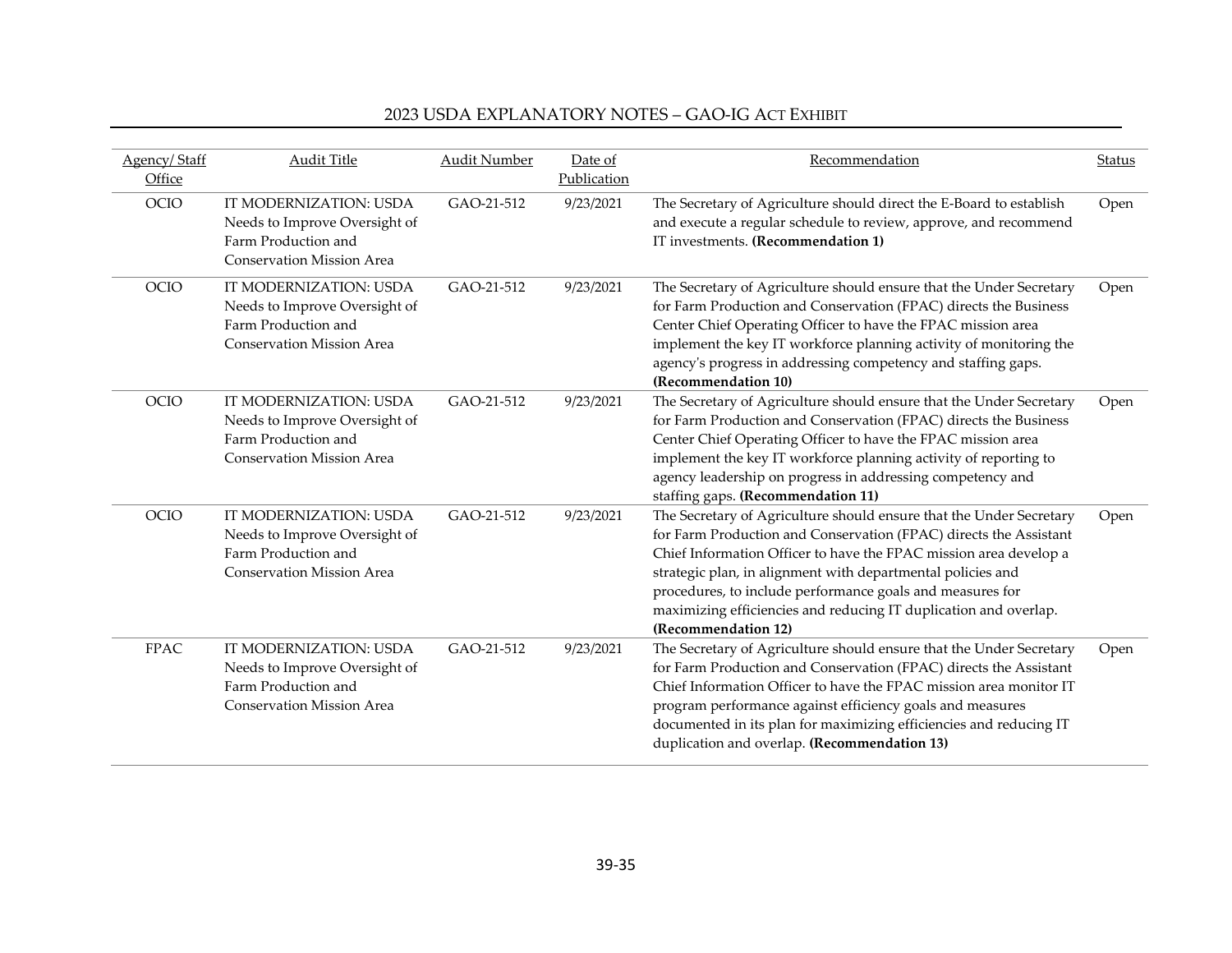| Agency/Staff<br>Office | <b>Audit Title</b>                                                                                                 | Audit Number | Date of<br>Publication | Recommendation                                                                                                                                                                                                                                                                                                                                                                                                                                               | <b>Status</b> |
|------------------------|--------------------------------------------------------------------------------------------------------------------|--------------|------------------------|--------------------------------------------------------------------------------------------------------------------------------------------------------------------------------------------------------------------------------------------------------------------------------------------------------------------------------------------------------------------------------------------------------------------------------------------------------------|---------------|
| OCIO                   | IT MODERNIZATION: USDA<br>Needs to Improve Oversight of<br>Farm Production and<br><b>Conservation Mission Area</b> | GAO-21-512   | 9/23/2021              | The Secretary of Agriculture should ensure that the Under Secretary<br>for Farm Production and Conservation (FPAC) directs the Director<br>for Customer Experience to establish baselines and measures for<br>customer service performance, and targets and goals associated<br>with the progress. (Recommendation 14)                                                                                                                                       | Open          |
| <b>OCIO</b>            | IT MODERNIZATION: USDA<br>Needs to Improve Oversight of<br>Farm Production and<br><b>Conservation Mission Area</b> | GAO-21-512   | 9/23/2021              | The Secretary of Agriculture should ensure that the Under Secretary<br>for Farm Production and Conservation (FPAC) directs the Director<br>for Customer Experience to establish a timeframe for releasing the<br>customer service survey results and plans for addressing the<br>customer feedback to the public. (Recommendation 15)                                                                                                                        | Open          |
| <b>OCIO</b>            | IT MODERNIZATION: USDA<br>Needs to Improve Oversight of<br>Farm Production and<br><b>Conservation Mission Area</b> | GAO-21-512   | 9/23/2021              | The Secretary of Agriculture should direct the E-Board to consider<br>the extent to which it should review and approve decision points<br>that have passed and the associated required documents for<br>Farmers.gov, in accordance with the requirements of the USDA<br>Integrated IT Governance Framework and the approved tailoring<br>agreement. (Recommendation 2)                                                                                       | Open          |
| <b>OCIO</b>            | IT MODERNIZATION: USDA<br>Needs to Improve Oversight of<br>Farm Production and<br><b>Conservation Mission Area</b> | GAO-21-512   | 9/23/2021              | The Secretary of Agriculture should ensure that the Under Secretary<br>for Farm Production and Conservation (FPAC) directs the FPAC<br>Assistant Chief Information Officer to provide clearly documented<br>guidance that supports a consistent and repeatable process for how<br>a program office should apply Agile development methodologies in<br>a manner that is consistent with the department's expectations for<br>IT oversight. (Recommendation 3) | Open          |
| <b>OCIO</b>            | IT MODERNIZATION: USDA<br>Needs to Improve Oversight of<br>Farm Production and<br><b>Conservation Mission Area</b> | GAO-21-512   | 9/23/2021              | The Secretary of Agriculture should ensure that the Under Secretary<br>for Farm Production and Conservation (FPAC) directs the Business<br>Center Chief Operating Officer to have the FPAC mission area<br>implement the key IT workforce planning activity of establishing<br>and maintaining a workforce planning process. (Recommendation<br>4)                                                                                                           | Open          |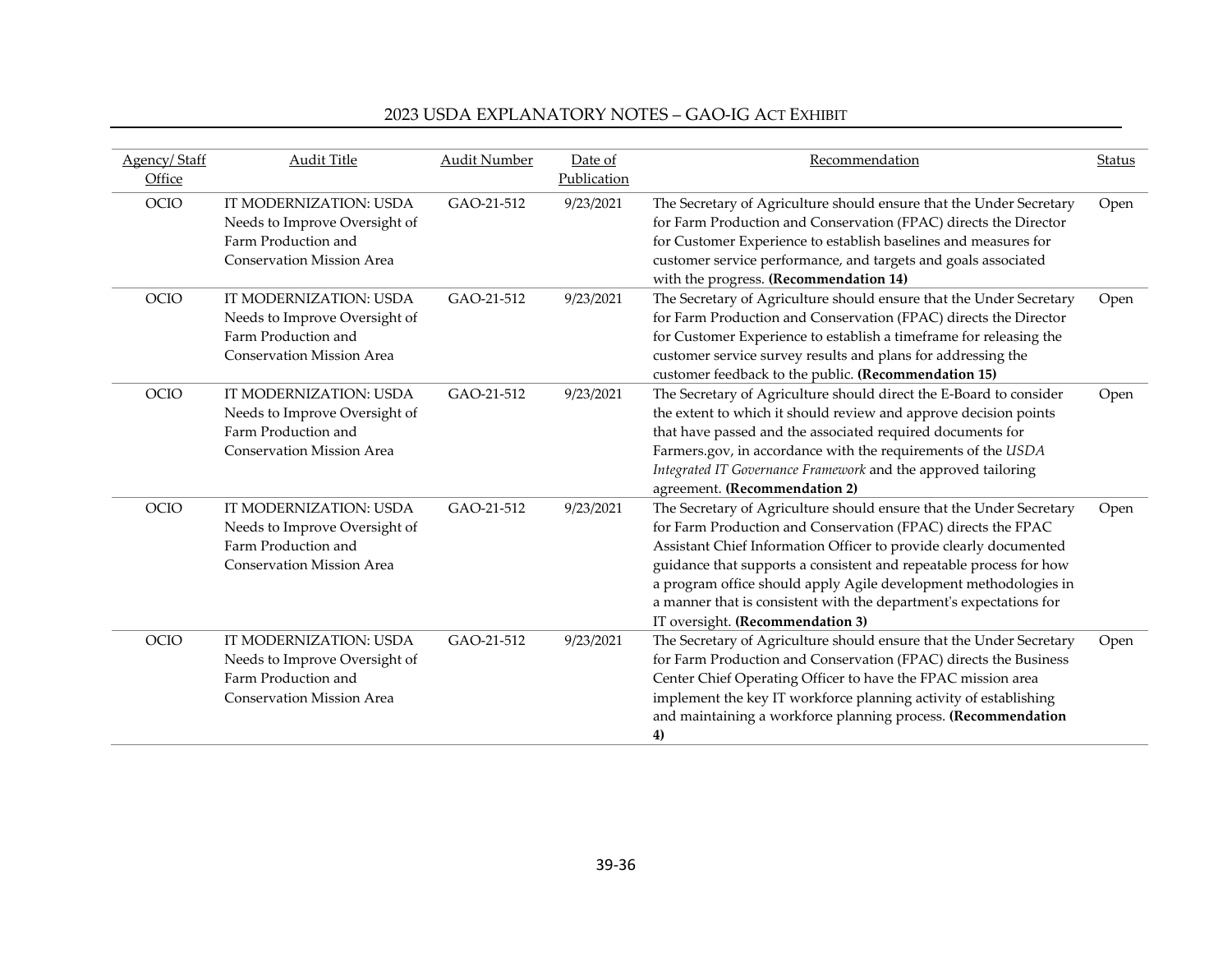| Agency/Staff | <b>Audit Title</b>               | <b>Audit Number</b> | Date of     | Recommendation                                                          | <b>Status</b> |
|--------------|----------------------------------|---------------------|-------------|-------------------------------------------------------------------------|---------------|
| Office       |                                  |                     | Publication |                                                                         |               |
| OCIO         | IT MODERNIZATION: USDA           | GAO-21-512          | 9/23/2021   | The Secretary of Agriculture should ensure that the Under Secretary     | Open          |
|              | Needs to Improve Oversight of    |                     |             | for Farm Production and Conservation (FPAC) directs the Business        |               |
|              | Farm Production and              |                     |             | Center Chief Operating Officer to have the FPAC mission area            |               |
|              | <b>Conservation Mission Area</b> |                     |             | implement the key IT workforce planning activity of developing          |               |
|              |                                  |                     |             | competency and staffing requirements. (Recommendation 5)                |               |
| <b>OCIO</b>  | IT MODERNIZATION: USDA           | GAO-21-512          | 9/23/2021   | The Secretary of Agriculture should ensure that the Under Secretary     | Open          |
|              | Needs to Improve Oversight of    |                     |             | for Farm Production and Conservation (FPAC) directs the Business        |               |
|              | Farm Production and              |                     |             | Center Chief Operating Officer to have the FPAC mission area            |               |
|              | <b>Conservation Mission Area</b> |                     |             | implement the key IT workforce planning activity of assessing           |               |
|              |                                  |                     |             | competency and staffing needs regularly. (Recommendation 6)             |               |
| <b>OCIO</b>  | IT MODERNIZATION: USDA           | GAO-21-512          | 9/23/2021   | The Secretary of Agriculture should ensure that the Under Secretary     | Open          |
|              | Needs to Improve Oversight of    |                     |             | for Farm Production and Conservation (FPAC) directs the Business        |               |
|              | Farm Production and              |                     |             | Center Chief Operating Officer to have the FPAC mission area            |               |
|              | Conservation Mission Area        |                     |             | implement the key IT workforce planning activity of assessing gaps      |               |
|              |                                  |                     |             | in competencies and staffing. (Recommendation 7)                        |               |
| <b>OCIO</b>  | IT MODERNIZATION: USDA           | GAO-21-512          | 9/23/2021   | The Secretary of Agriculture should ensure that the Under Secretary     | Open          |
|              | Needs to Improve Oversight of    |                     |             | for Farm Production and Conservation (FPAC) directs the Business        |               |
|              | Farm Production and              |                     |             | Center Chief Operating Officer to have the FPAC mission area            |               |
|              | <b>Conservation Mission Area</b> |                     |             | implement the key IT workforce planning activity of developing          |               |
|              |                                  |                     |             | strategies and plans to address gaps in competencies and staffing.      |               |
|              |                                  |                     |             | (Recommendation 8)                                                      |               |
| OCIO         | IT MODERNIZATION: USDA           | GAO-21-512          | 9/23/2021   | The Secretary of Agriculture should ensure that the Under Secretary     | Open          |
|              | Needs to Improve Oversight of    |                     |             | for Farm Production and Conservation (FPAC) directs the Business        |               |
|              | Farm Production and              |                     |             | Center Chief Operating Officer to have the FPAC mission area            |               |
|              | <b>Conservation Mission Area</b> |                     |             | implement the key IT workforce planning activity of implementing        |               |
|              |                                  |                     |             | activities that address gaps in competencies and staffing.              |               |
|              |                                  |                     |             | (Recommendation 9)                                                      |               |
| <b>OHS</b>   | <b>BIODEFENSE: After-Action</b>  | GAO-21-513          | 8/4/2021    | The Secretary of Agriculture should work through the Biodefense         | Open          |
|              | Findings and COVID-19            |                     |             | Steering Committee to ensure that the Biodefense Coordination           |               |
|              | Response Revealed                |                     |             | Team provides guidance for federal and nonfederal partners for          |               |
|              | Opportunities to Strengthen      |                     |             | how to report on capabilities in after-action reports for exercises and |               |
|              | Preparedness                     |                     |             | real-world incidents in a consistent manner. (Recommendation 12)        |               |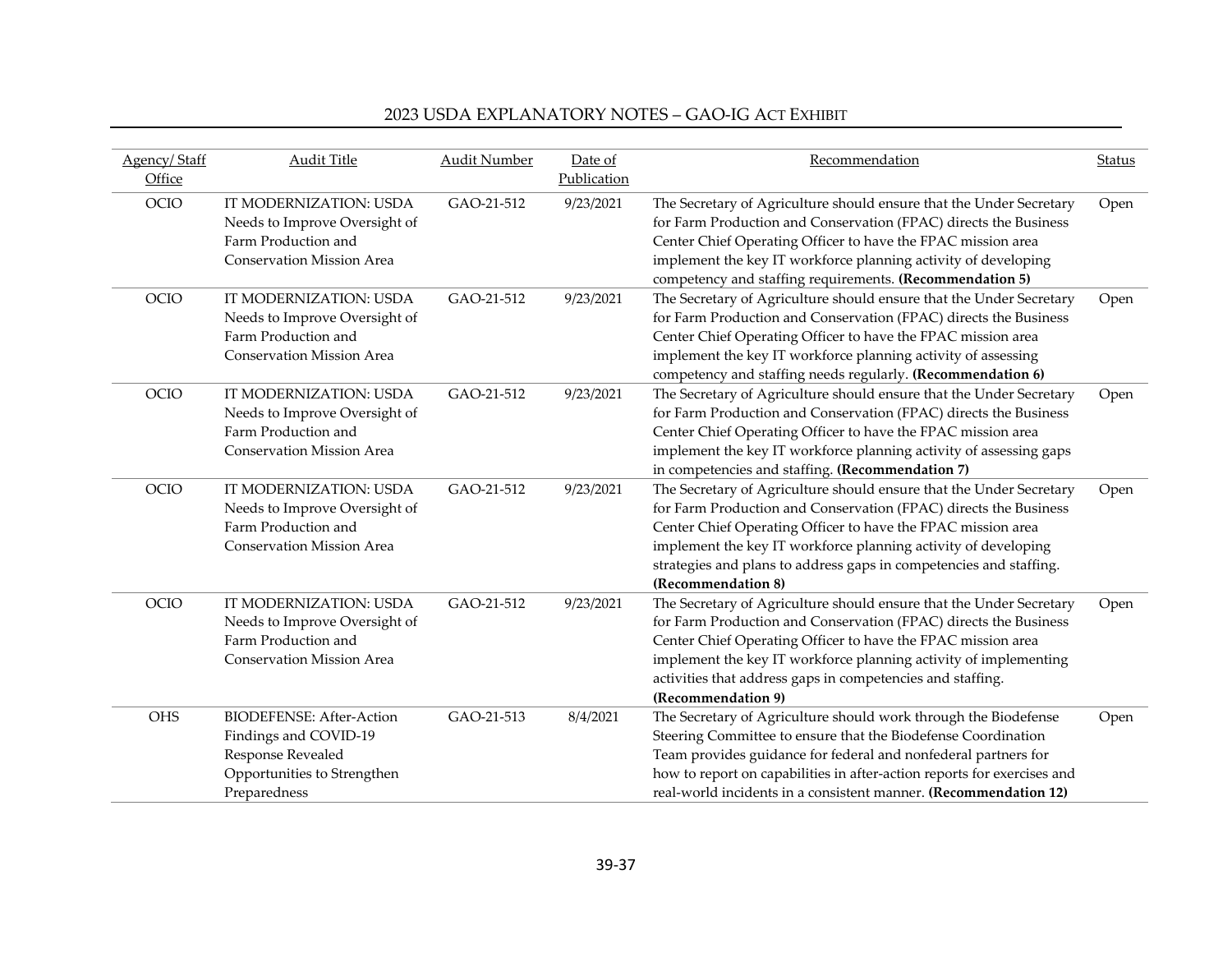| Agency/Staff | <b>Audit Title</b>              | <b>Audit Number</b> | Date of     | Recommendation                                                        | <b>Status</b> |
|--------------|---------------------------------|---------------------|-------------|-----------------------------------------------------------------------|---------------|
| Office       |                                 |                     | Publication |                                                                       |               |
| <b>OHS</b>   | <b>BIODEFENSE: After-Action</b> | GAO-21-513          | 8/4/2021    | The Secretary of Agriculture should work through the Biodefense       | Open          |
|              | Findings and COVID-19           |                     |             | Steering Committee to ensure that the Biodefense Coordination         |               |
|              | Response Revealed               |                     |             | Team routinely monitors the results of interagency biological         |               |
|              | Opportunities to Strengthen     |                     |             | exercises and real-world incidents to identify patterns of challenges |               |
|              | Preparedness                    |                     |             | and potential root causes of identified challenges, and reports these |               |
|              |                                 |                     |             | to the Biodefense Steering Committee along with recommendations       |               |
|              |                                 |                     |             | for addressing the root causes that also identify the responsible     |               |
|              |                                 |                     |             | agencies. (Recommendation 16)                                         |               |
| <b>OHS</b>   | <b>BIODEFENSE: After-Action</b> | GAO-21-513          | 8/4/2021    | The Secretary of Agriculture, should, with input from key             | Open          |
|              | Findings and COVID-19           |                     |             | nonfederal partners, work through the Biodefense Steering             |               |
|              | Response Revealed               |                     |             | Committee to ensure that the Biodefense Coordination Team             |               |
|              | Opportunities to Strengthen     |                     |             | defines the set of capabilities needed to prepare for and respond to  |               |
|              | Preparedness                    |                     |             | nationally significant biological incidents. (Recommendation 4)       |               |
| <b>OHS</b>   | <b>BIODEFENSE: After-Action</b> | GAO-21-513          | 8/4/2021    | The Secretary of Agriculture should work through the Biodefense       | Open          |
|              | Findings and COVID-19           |                     |             | Steering Committee to ensure that the Biodefense Coordination         |               |
|              | Response Revealed               |                     |             | Team establishes a process to periodically assess and communicate     |               |
|              | Opportunities to Strengthen     |                     |             | exercise priorities among the capabilities they identify to support   |               |
|              | Preparedness                    |                     |             | nationally significant biological incidents. (Recommendation 8)       |               |
| <b>AMS</b>   | <b>COVID-19 CONTRACTING:</b>    | GAO-21-528          | 7/29/2021   | The Secretary of Agriculture should direct the Administrator of the   | Open          |
|              | Opportunities to Improve        |                     |             | Agricultural Marketing Service to evaluate the contracting practices  |               |
|              | Practices to Assess Prospective |                     |             | established to assess vendors and implement the Farmers to            |               |
|              | Vendors and Capture Lessons     |                     |             | Families Food Box Program to determine what practices could be        |               |
|              | Learned                         |                     |             | used for future emergency procurements and incorporate those          |               |
|              |                                 |                     |             | practices into internal guidance. (Recommendation 3)                  |               |
| <b>RD</b>    | <b>ECONOMIC DEVELOPMENT:</b>    | GAO-21-579          | 7/30/2021   | The Deputy Under Secretary for Rural Development at USDA              | Open          |
|              | Opportunities Exist for Further |                     |             | should work with EDA and HUD to identify opportunities to             |               |
|              | Collaboration among EDA,        |                     |             | include USDA in the agencies' collaborative efforts on community      |               |
|              | HUD, and USDA                   |                     |             | and economic development strategic planning. (Recommendation          |               |
|              |                                 |                     |             | 5)                                                                    |               |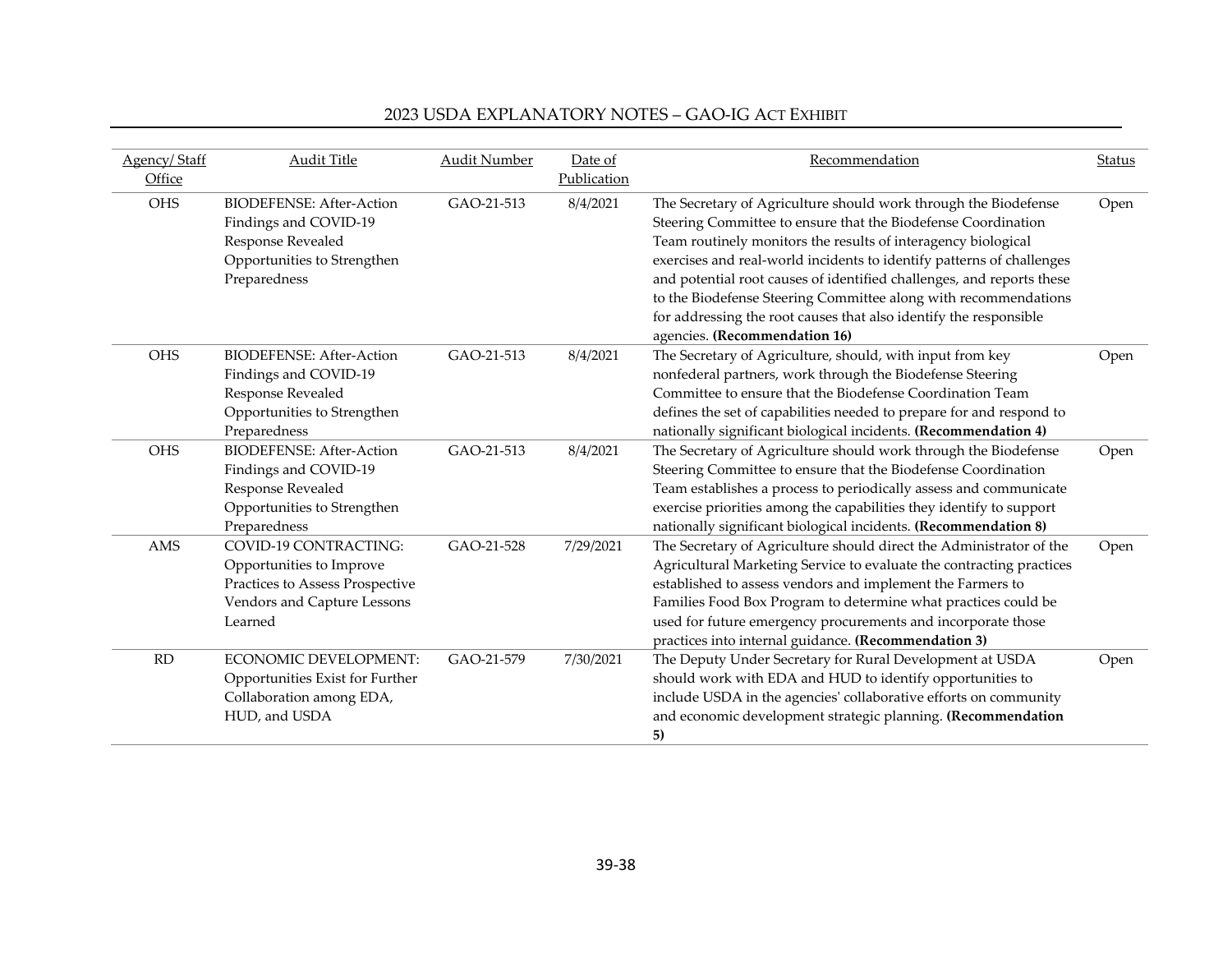|  |  | 2023 USDA EXPLANATORY NOTES - GAO-IG ACT EXHIBIT |
|--|--|--------------------------------------------------|
|--|--|--------------------------------------------------|

| Agency/Staff<br>Office | Audit Title                                                                                                                              | <b>Audit Number</b> | Date of<br>Publication | Recommendation                                                                                                                                                                                                                                                                                                                                                                                                               | <b>Status</b> |
|------------------------|------------------------------------------------------------------------------------------------------------------------------------------|---------------------|------------------------|------------------------------------------------------------------------------------------------------------------------------------------------------------------------------------------------------------------------------------------------------------------------------------------------------------------------------------------------------------------------------------------------------------------------------|---------------|
| <b>FSA</b>             | <b>FARM PROGRAMS: USDA</b><br>Has Improved Its Completion<br>of Eligibility Compliance<br>Reviews, but Additional<br>Oversight Is Needed | GAO-21-95           | 10/30/2020             | The FSA Administrator should improve the accuracy of compliance<br>review tracking system data by establishing controls, including<br>electronic safeguards such as preventing a compliance review from<br>being entered as both waived and completed. (Recommendation 1)                                                                                                                                                    | Open          |
| <b>FSA</b>             | <b>FARM PROGRAMS: USDA</b><br>Has Improved Its Completion<br>of Eligibility Compliance<br>Reviews, but Additional<br>Oversight Is Needed | GAO-21-95           | 10/30/2020             | The FSA Administrator should build upon ongoing efforts to<br>improve the monitoring of the compliance review tracking system<br>data by updating the FSA handbook to specify how to periodically<br>run reports on the status and results of compliance reviews, the<br>types of information to examine during these periodic checks on<br>these reviews, and how frequently to perform these checks.<br>(Recommendation 2) | Open          |
| <b>FSA</b>             | <b>FARM PROGRAMS: USDA</b><br>Has Improved Its Completion<br>of Eligibility Compliance<br>Reviews, but Additional<br>Oversight Is Needed | GAO-21-95           | 10/30/2020             | The FSA Administrator should examine compliance review teams'<br>use of interviews of farming operation members and provide<br>additional guidance or training as necessary. (Recommendation 3)                                                                                                                                                                                                                              | Open          |
| <b>FSA</b>             | <b>FARM PROGRAMS: USDA</b><br>Has Improved Its Completion<br>of Eligibility Compliance<br>Reviews, but Additional<br>Oversight Is Needed | GAO-21-95           | 10/30/2020             | The FSA Administrator should examine the extent to which<br>compliance review teams documented the reasons for not doing an<br>interview and provide additional guidance or training as necessary.<br>(Recommendation 4)                                                                                                                                                                                                     | Open          |
| <b>FSA</b>             | <b>FARM PROGRAMS: USDA</b><br>Has Improved Its Completion<br>of Eligibility Compliance<br>Reviews, but Additional<br>Oversight Is Needed | GAO-21-95           | 10/30/2020             | The FSA Administrator should examine compliance review teams'<br>completion of compliance review records and provide additional<br>guidance or training as necessary. (Recommendation 5)                                                                                                                                                                                                                                     | Open          |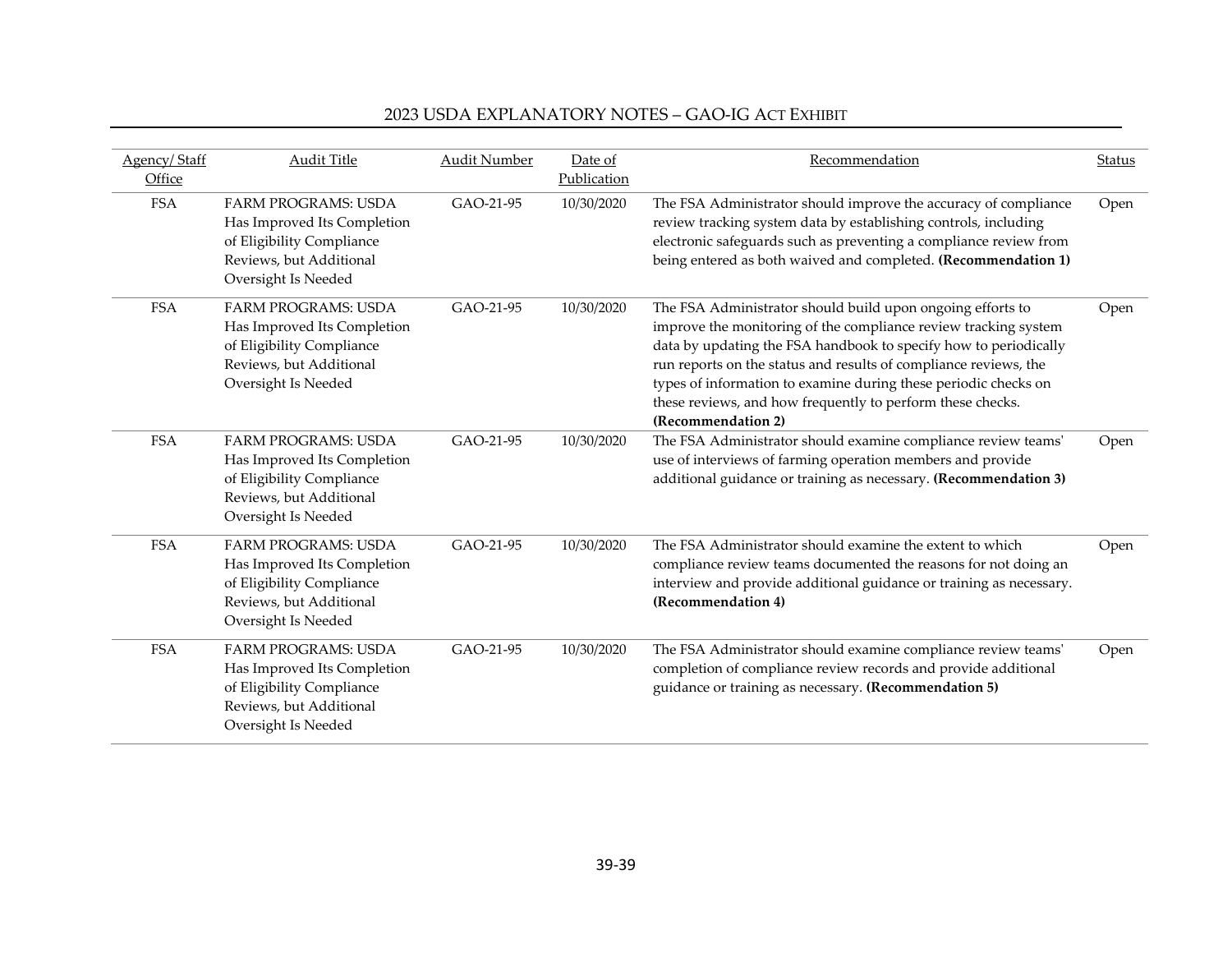| Agency/Staff | <b>Audit Title</b>              | <b>Audit Number</b> | Date of     | Recommendation                                                       | Status |
|--------------|---------------------------------|---------------------|-------------|----------------------------------------------------------------------|--------|
| Office       |                                 |                     | Publication |                                                                      |        |
| <b>FSA</b>   | <b>USDA Market Facilitation</b> | GAO-22-             | 1/4/2022    | The Administrator of FSA should issue guidance directing the         | Open   |
|              | Program: Oversight of Future    | 104259              |             | agency to design its data collection and analysis for future         |        |
|              | Supplemental Assistance to      |                     |             | compliance reviews of supplemental assistance programs in a way      |        |
|              | Farmers Could Be Improved       |                     |             | that ensures reliable results by using sound statistical             |        |
|              |                                 |                     |             | methodologies, defining objectives, identifying the information      |        |
|              |                                 |                     |             | requirements to meet objectives, and processing data into quality    |        |
|              |                                 |                     |             | information that achieves objectives. (Recommendation 1)             |        |
| <b>FSA</b>   | <b>USDA Market Facilitation</b> | GAO-22-             | 1/4/2022    | The Administrator of FSA should issue guidance directing the         | Open   |
|              | Program: Oversight of Future    | 104259              |             | agency to assess risk characteristics and take a more complete risk- |        |
|              | Supplemental Assistance to      |                     |             | based approach in selecting samples for future compliance reviews    |        |
|              | Farmers Could Be Improved       |                     |             | of supplemental assistance programs. This approach could include     |        |
|              |                                 |                     |             | focusing on farming operations that received substantially large     |        |
|              |                                 |                     |             | payments and new customers for which FSA does not have other         |        |
|              |                                 |                     |             | information to corroborate eligibility for program participation.    |        |
|              |                                 |                     |             | (Recommendation 2)                                                   |        |
| <b>FSA</b>   | <b>USDA</b> Market Facilitation | GAO-22-             | 1/4/2022    | The Administrator of FSA should issue guidance directing the         | Open   |
|              | Program: Oversight of Future    | 104259              |             | agency to document the rationale for the tolerance level (e.g., the  |        |
|              | Supplemental Assistance to      |                     |             | allowable percentage difference between farming operations' actual   |        |
|              | Farmers Could Be Improved       |                     |             | production and their claimed production) used in future              |        |
|              |                                 |                     |             | compliance reviews of supplemental assistance programs.              |        |
|              |                                 |                     |             | (Recommendation 3)                                                   |        |
| <b>FSA</b>   | <b>USDA Market Facilitation</b> | GAO-22-             | 1/4/2022    | The Administrator of FSA should issue guidance directing the         | Open   |
|              | Program: Oversight of Future    | 104259              |             | agency to communicate the results of its future compliance reviews   |        |
|              | Supplemental Assistance to      |                     |             | of supplemental assistance programs, including a summary of          |        |
|              | Farmers Could Be Improved       |                     |             | findings and the types of errors found, and identify corrective      |        |
|              |                                 |                     |             | actions to be taken. (Recommendation 4)                              |        |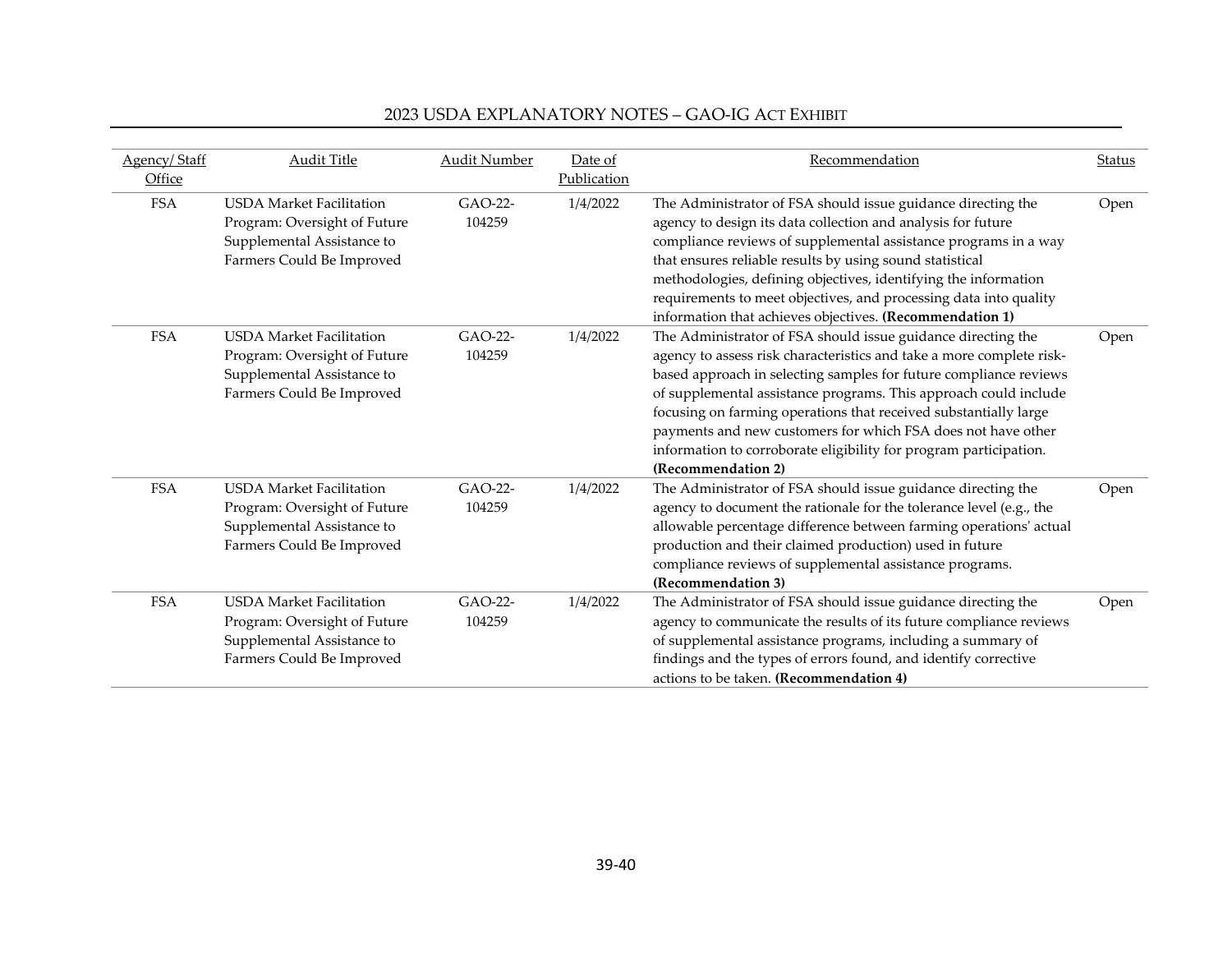| <b>Agency/Staff</b><br>Office | <b>Audit Title</b>                                                                                                                                             | <b>Audit Number</b> | Date of<br>Publication | Recommendation                                                                                                                                                                                                                                                                                                                                                                                                                                                                                                                                           | Status |
|-------------------------------|----------------------------------------------------------------------------------------------------------------------------------------------------------------|---------------------|------------------------|----------------------------------------------------------------------------------------------------------------------------------------------------------------------------------------------------------------------------------------------------------------------------------------------------------------------------------------------------------------------------------------------------------------------------------------------------------------------------------------------------------------------------------------------------------|--------|
| NRCS&Forest<br>Service        | <b>EMERGENCY WATERSHED</b><br>PROTECTION: Assistance<br>Program Helps Meet Post-<br>Disaster Needs and Could Be<br>Improved with Additional<br>Guidance        | GAO-22-<br>104326   | 10/28/2021             | The Secretary of Agriculture, in consultation with the Chiefs of<br>NRCS and the Forest Service, should determine whether the<br>department needs to seek another funding approach, including<br>potentially changing how it requests funds from Congress, to<br>minimize delays in getting EWP funds to sponsors. In doing so, the<br>agencies may wish to assess how often delays occur, how long it<br>takes sponsors to receive funds from the time they submit a request<br>for assistance, and how this affects the program. (Recommendation<br>2) | Open   |
| NRCS&Forest<br>Service        | <b>EMERGENCY WATERSHED</b><br><b>PROTECTION: Assistance</b><br>Program Helps Meet Post-<br>Disaster Needs and Could Be<br>Improved with Additional<br>Guidance | GAO-22-<br>104326   | 10/28/2021             | The Secretary of Agriculture, in consultation with the Chiefs of<br>NRCS and the Forest Service, should develop an MOU or guidance<br>clarifying roles and responsibilities for how and when EWP projects<br>can be done on National Forest System lands. In doing so, the<br>Secretary may wish to consider if the federal regulations should be<br>updated to better reflect the current administration of the program,<br>with NRCS as the sole administrator. (Recommendation 3)                                                                     | Open   |
| RD                            | <b>Small Business Research</b><br>Programs: Agencies Should<br>Further Improve Award<br>Timeliness                                                             | GAO-22-<br>104677   | 10/14/2021             | The Secretary of Agriculture should evaluate the effectiveness of<br>steps taken to improve SBIR award timeliness and take any<br>necessary additional steps in order to consistently meet SBA award<br>timeliness guidelines. (Recommendation 3)                                                                                                                                                                                                                                                                                                        | Open   |
| <b>OGC</b>                    | Freedom of Information Act:<br>Selected Agencies Adapted to<br>the COVID-19 Pandemic but<br>Face Ongoing Challenges and<br><b>Backlogs</b>                     | GAO-22-<br>105040   | 1/26/2022              | The Chief FOIA Officer of the Department of Agriculture should<br>better document agency backlog reduction efforts, including its<br>milestones and planned actions for reducing its FOIA backlog, and<br>address challenges and risks to departmental backlog reduction<br>efforts. (Recommendation 3)                                                                                                                                                                                                                                                  | Open   |
| <b>FNS</b>                    | <b>COVID-19: Additional Actions</b><br>Needed to Improve<br>Accountability and Program<br><b>Effectiveness of Federal</b><br>Response                          | GAO-22-<br>105051   | 10/27/2021             | The Secretary of Agriculture should document the Department of<br>Agriculture's plan to analyze lessons learned from operating child<br>nutrition programs during the COVID-19 pandemic. This plan<br>should include a description of how the department will gather<br>perspectives of key stakeholders, such as Child and Adult Care<br>Food Program institutions and nonschool Summer Food Service<br>Program sponsors. See the Child Nutrition enclosure.<br>(Recommendation 16)                                                                     | Open   |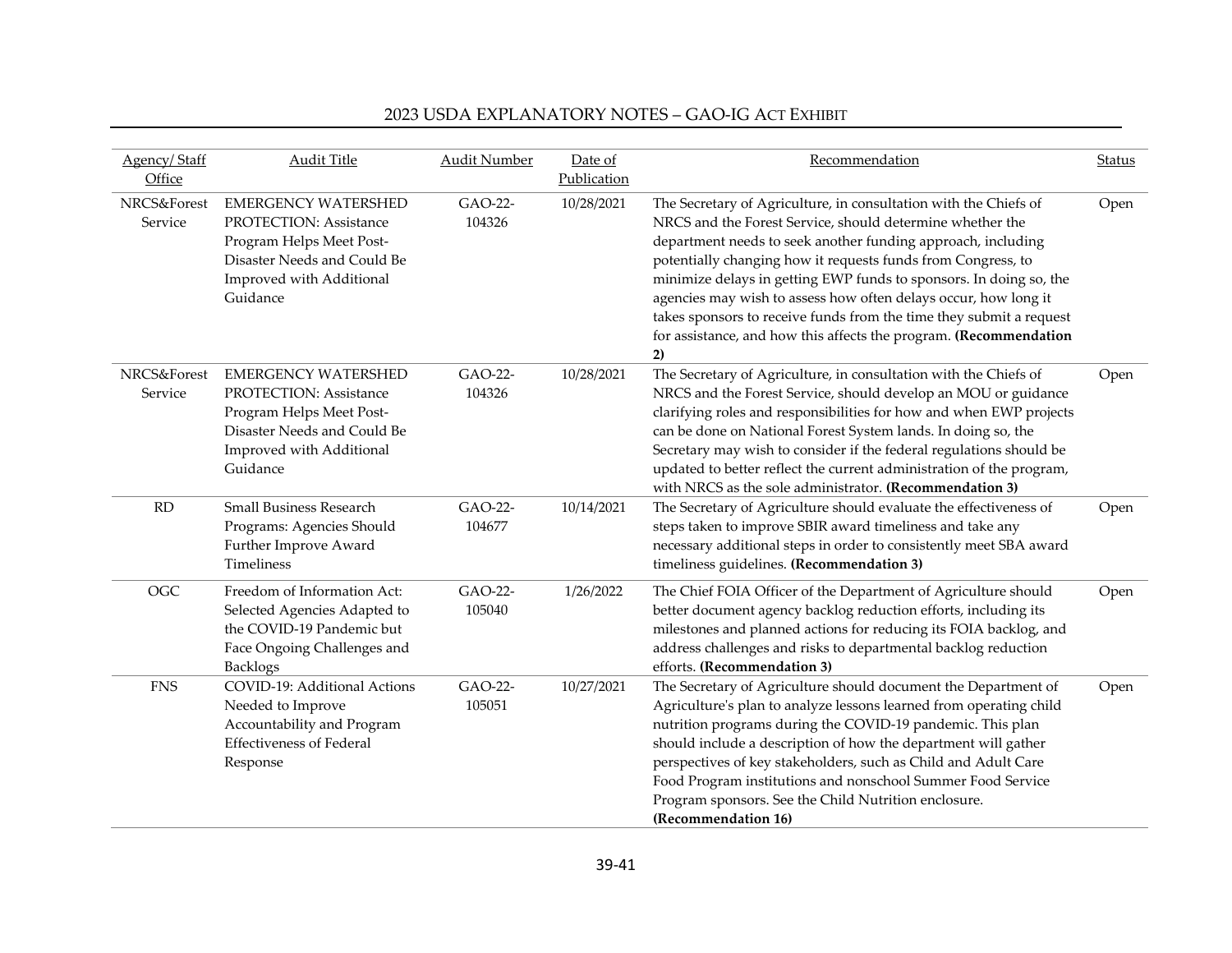| Agency/Staff | <b>Audit Title</b>                                                                                                                                 | <b>Audit Number</b> | Date of     | Recommendation                                                                                                                                                                                                                                                                                                                                                                                                                                                                                                                                                                              | <b>Status</b> |
|--------------|----------------------------------------------------------------------------------------------------------------------------------------------------|---------------------|-------------|---------------------------------------------------------------------------------------------------------------------------------------------------------------------------------------------------------------------------------------------------------------------------------------------------------------------------------------------------------------------------------------------------------------------------------------------------------------------------------------------------------------------------------------------------------------------------------------------|---------------|
| Office       |                                                                                                                                                    |                     | Publication |                                                                                                                                                                                                                                                                                                                                                                                                                                                                                                                                                                                             |               |
| <b>FNS</b>   | COVID-19: Significant<br>Improvements Are Needed for<br>Overseeing Relief Funds and<br>Leading Responses to Public<br>Health Emergencies           | GAO-22-<br>105291   | 1/27/2022   | The Secretary of Agriculture should ensure that the Administrator<br>of the Food and Nutrition Service (1) develops a comprehensive<br>strategy for the agency's nutrition assistance programs to respond to<br>emergencies that includes lessons learned during the COVID-19<br>pandemic and a mechanism to periodically review and update the<br>strategy, and (2) shares timely information with states and other<br>stakeholders during development of the strategy to help inform<br>their ongoing response to COVID-19. See the Nutrition Assistance<br>enclosure. (Recommendation 3) | Open          |
| <b>FNS</b>   | COVID-19: Significant<br>Improvements Are Needed for<br>Overseeing Relief Funds and<br>Leading Responses to Public<br>Health Emergencies           | GAO-22-<br>105291   | 1/27/2022   | The Secretary of Agriculture should ensure that the Administrator<br>of the Food and Nutrition Service further assists state and local<br>agencies in their efforts to obtain reliable and comprehensive<br>eligibility data for the Pandemic Electronic Benefits Transfer<br>program in order to determine eligibility and benefits amounts<br>accurately. See the Nutrition Assistance enclosure.<br>(Recommendation 4)                                                                                                                                                                   | Open          |
| <b>OCE</b>   | <b>USDA MARKET</b><br><b>FACILITATION PROGRAM:</b><br>Stronger Adherence to Quality<br>Guidelines Would Improve<br><b>Future Economic Analyses</b> | GAO-22-468          | 11/18/2021  | The Secretary of Agriculture should ensure that the Office of the<br>Chief Economist revises its internal review process to help ensure<br>that USDA internal reviews of future economic analyses address the<br>transparency of its documentation of the analyses.<br>(Recommendation 1)                                                                                                                                                                                                                                                                                                   | Open          |
| OCE          | <b>USDA MARKET</b><br><b>FACILITATION PROGRAM:</b><br>Stronger Adherence to Quality<br>Guidelines Would Improve<br><b>Future Economic Analyses</b> | GAO-22-468          | 11/18/2021  | The Secretary of Agriculture should ensure that the Office of the<br>Chief Economist revises its internal review process to help ensure<br>that USDA internal reviews assess whether future economic<br>analyses use representative baselines. (Recommendation 2)                                                                                                                                                                                                                                                                                                                           | Open          |